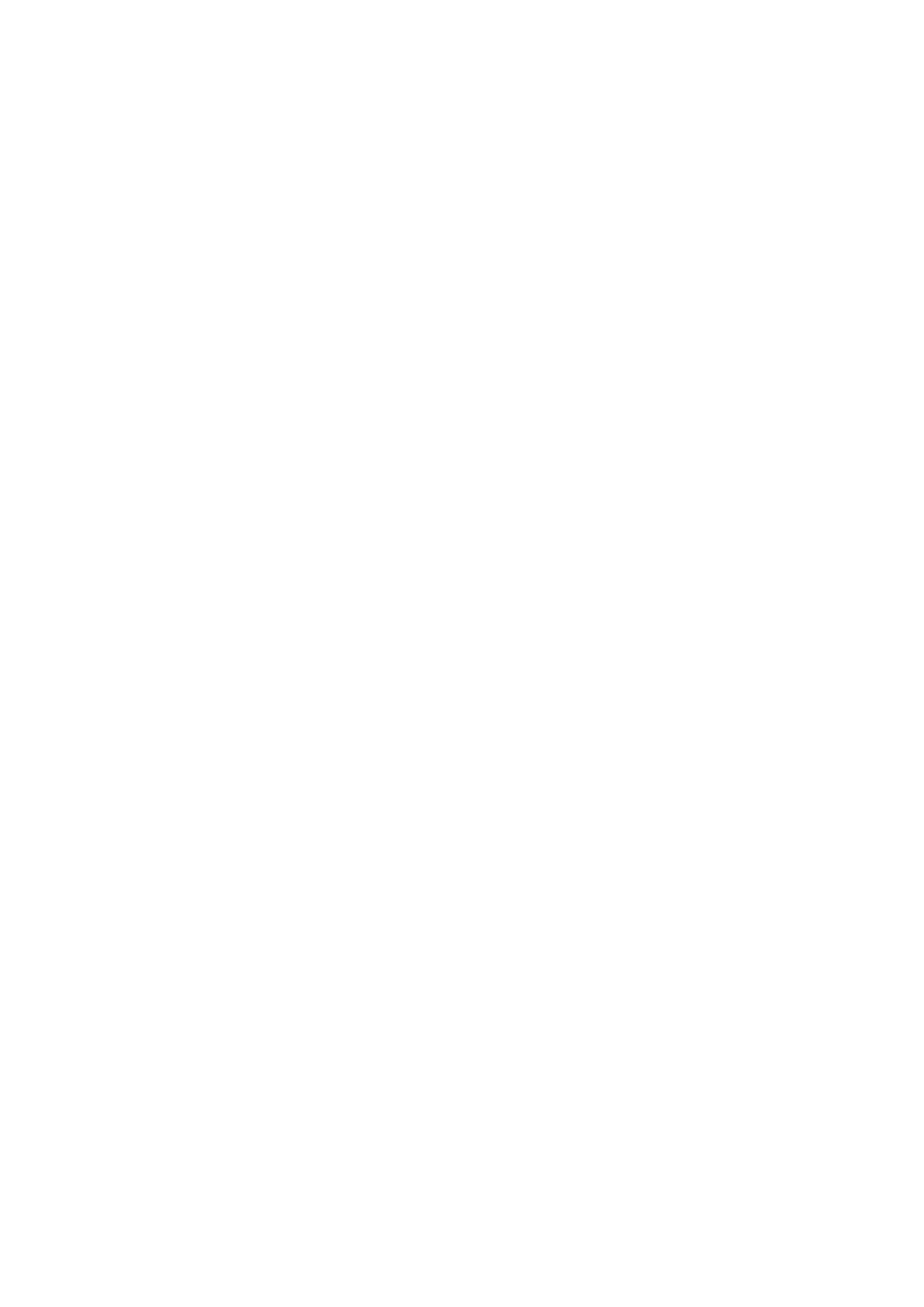# Annual Report and Accounts for the year ended 31 March 2020

Presented to Parliament pursuant to Paragraphs 39(7) and 40(4) of Schedule 1 of the National Heritage Act 1983

Ordered by the House of Commons to be printed on 05 November 2020

HC 846

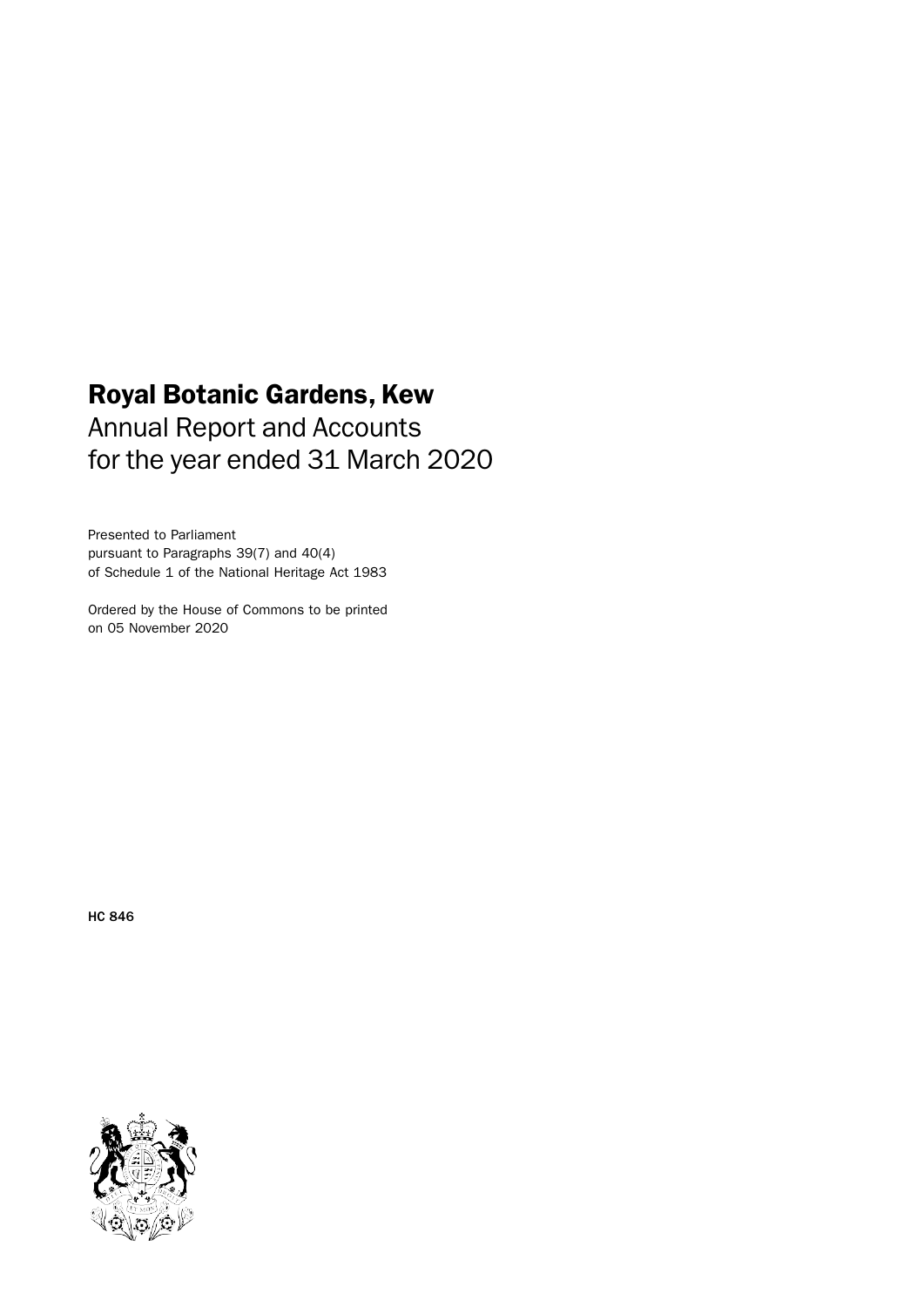

#### © Board of Trustees of the Royal Botanic Gardens, Kew copyright 2020

The text of this document (this excludes, where present, the Royal Arms and all departmental or agency logos) may be reproduced free of charge in any format or medium provided that it is reproduced accurately and not in a misleading context.

The material must be acknowledged as Royal Botanic Gardens, Kew copyright and the document title specified. Where third party material has been identified, permission from the respective copyright holder must be sought. Any enquiries related to this publication should be sent to info@kew.org.

This publication is available at https://www.gov.uk/official-documents and http://www.kew.org ISBN 978-1-5286-2177-9

CCS0320295878 11/20

Printed on paper containing 75% recycled fibre content minimum Printed in the UK by APS Group on behalf of the Controller of Her Majesty's Stationery Office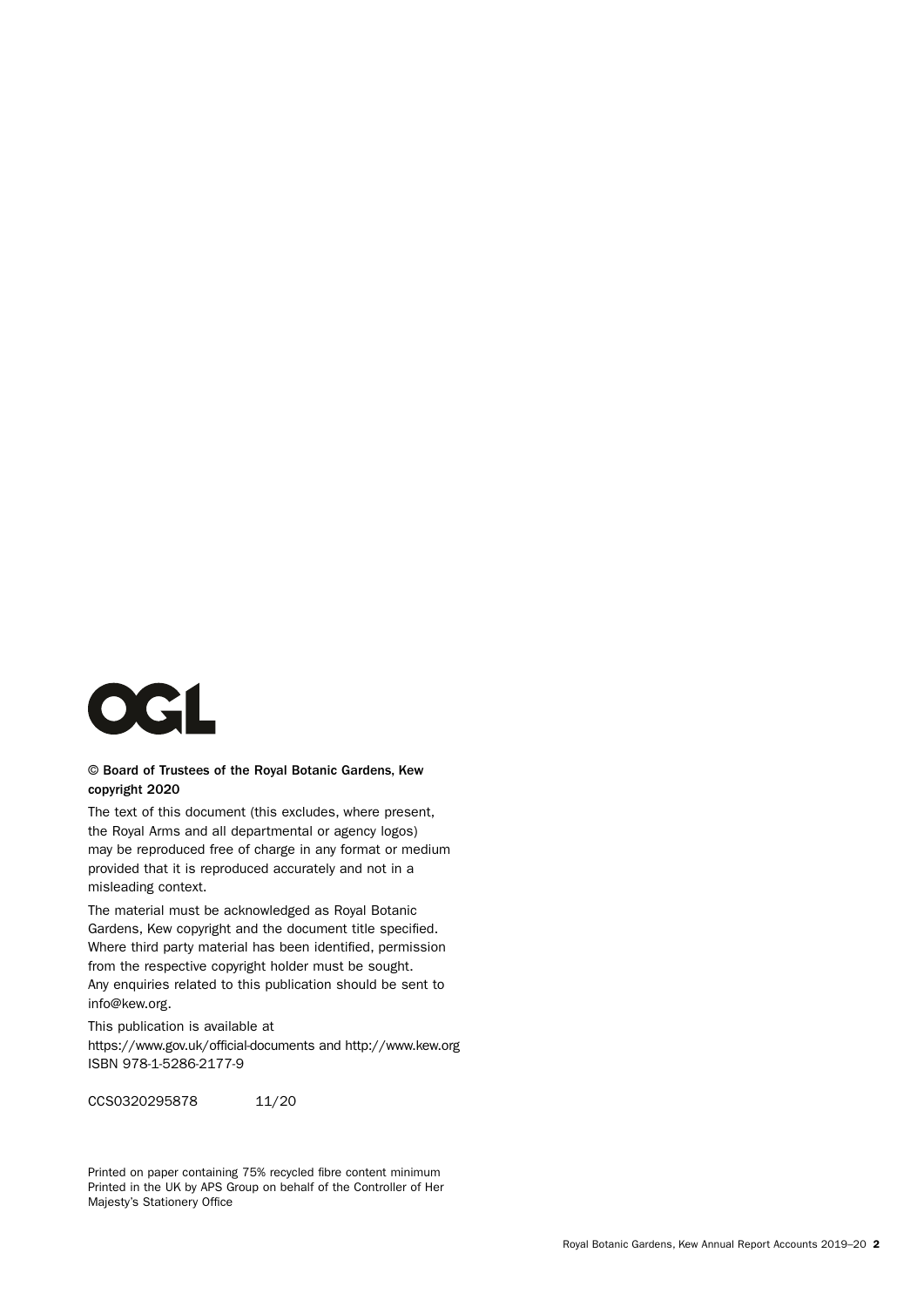# **Contents**

- [Foreword](#page-5-0)
- [Management commentary](#page-6-0)
- [Highlights and challenges](#page-6-0)
- [Measuring success](#page-8-0)
- [Notes on performance](#page-9-0)
- [Customer care statement](#page-10-0)
- [Health and safety statement](#page-10-0)
- [Diversity, Inclusion and Equality statement](#page-10-0)
- [Diversity and Equality visitors](#page-10-0)
- [Outreach programme](#page-11-0)
- [Volunteering statement](#page-11-0)
- [Third party engagement](#page-11-0)
- [Safeguarding](#page-11-0)
- [Fundraising approach](#page-12-0)
- [Governance statement](#page-13-0)
- [Governance arrangements](#page-13-0)
- [Board and Committee attendance](#page-15-0)
- [Governance and internal control issues](#page-18-0)
- [Sustainability report](#page-19-0)
- [Statement of Trustees and Accounting](#page-23-0) [Officer responsibilities](#page-23-0)
- [Statutory information](#page-23-0)
- [Remuneration report](#page-26-0)
- [Auditor's certificate and report](#page-30-0)
- [Consolidated statement of financial activities](#page-32-0)
- [Balance sheets](#page-33-0)
- [Consolidated cash flow statement](#page-34-0)
- [Notes to the accounts](#page-35-0)
- [Annex RBG Kew five-year financial summary](#page-49-0)

Royal Botanic Gardens, Kew contact details The Director Royal Botanic Gardens, Kew The Herbarium Kew Green RICHMOND TW9 3AE United Kingdom

Email: info@kew.org Tel: +44 (0) 20 8332 5000 www.kew.org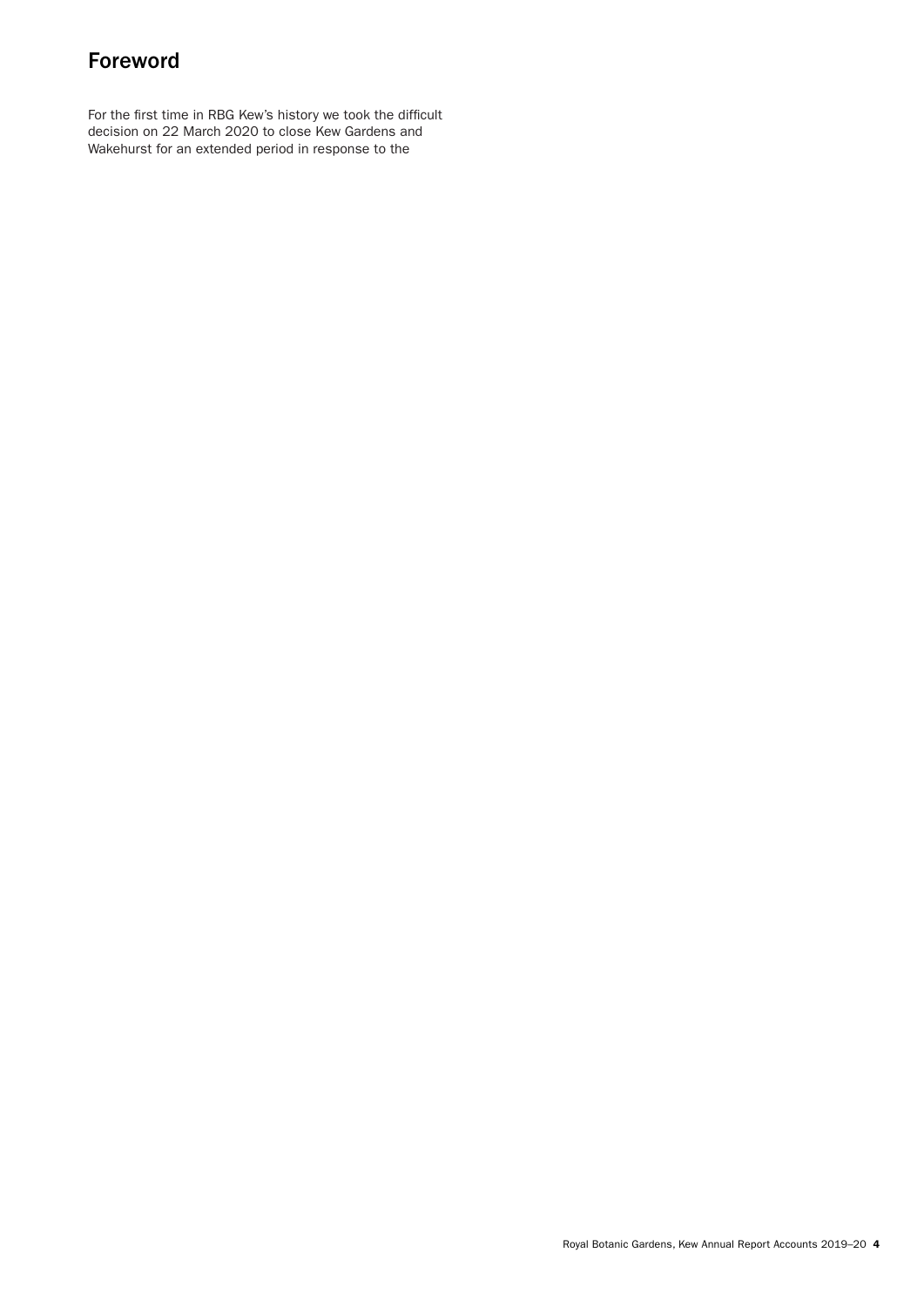# <span id="page-6-0"></span>Management commentary

# Unlocking why plants and fungi matter

The National Heritage Act 1983 ("the Act") sets out the statutory functions and powers of RBG Kew. The General Functions of RBG Kew (s.24 of the Act) are to:

- Carry out investigation and research into the science of plants and related subjects, and disseminate the results of the investigation and research.
- Provide advice, instruction and education in relation to those aspects of the science of plants with which the Board are for the time being in fact concerned.
- Provide other services (including quarantine) in relation to plants.
- Care for their collections of plants, preserved plant material other objects relating to plants, books and records.
- Keep the collections as national reference collections, secure that they are available to persons for the purposes of study, and add to and adapt them as scientific needs and the Board's resources allow.
- Afford to members of the public opportunities to enter any land occupied or managed by the Board, for the purpose of gaining knowledge and enjoyment from the Board's collections.

Our mission is 'to be the global resource for plant and fungal knowledge, building an understanding of the world's plants and fungi upon which all our lives depend'.

# Highlights and challenges

The impact of the COVID-19 pandemic and our response to the unprecedented, rapidly evolving circumstances and the effects on RBG Kew have posed a significant challenge. The Executive Board oversees RBG Kew's response, supported by senior managers and the Incident Management Team.

The following priorities were identified:

- the safety and wellbeing of our people (staff, volunteers, students, visitors and contractors)
- caring for our collections
- ensuring our sites and buildings are safe
- securing and managing our finances

RBG Kew has been working hard to ensure our people are safe, including undertaking a COVID-secure risk assessment in line with government guidance. We have continued to care for our collections and estates, with social distancing measures in place.

We face significant financial challenges in the wake of COVID-19. Following the closure of the gardens on 22 March 2020, we lost all our visitor-related income. We introduced immediate cost-saving measures, applied for the government's Coronavirus Job Retention Scheme for circa 60% of our staff and postponed planned investments. We anticipate utilising our unrestricted reserves to help fill the gap and are in discussion with Defra about potential further measures to help us through difficult and unprecedented circumstances. The financial impact on these 2019–20 accounts is not material and will primarily be felt in 2020–21.

While the gardens have been closed, we made plans to step up our digital engagement to reach virtual audiences, including films, images, articles and online learning resources. We will continue to build on this in 2020–21.

Despite the significant challenges posed by the COVID-19 pandemic since March, the impact of which will primarily be felt in 2020–21, we had a very successful 2019–20.

Chihuly: Reflections on Nature (April – October 2019) was a highlight of the visitor programme at Kew Gardens, contributing to exceptional visitor numbers and increased membership sales. The exhibition was a significant undertaking, five years in planning, but was a very worthwhile investment.

The Pavilion restaurant and the Children's Garden opened in May 2019 at Kew Gardens. The Children's Garden has proved extremely popular. In response to demand, ticketed 90-minute timeslots for access to the Children's Garden were implemented and the experience highlighted the importance of improved planning for capacity management. The new Pavilion restaurant has rapidly become established as a favourite catering venue for visitors.

Kew Gardens welcomed the highest number of annual visitors on record in over a century, peaking in August 2019. The high number of visitors put pressure on facilities and managing capacity proved challenging. Plans are in place to improve visitor infrastructure to ensure we continue to offer the highest standard in visitor experience at times of peak visitor numbers.

Kew Science greatly advanced understanding in many areas, including in the spheres of ecosystem services, tree health and the importance of preserved specimens in yielding genomic data to help enable us to assemble a tree of life, whilst maintaining strengths in fundamental identification and naming of plants and fungi. Our Natural Capital research made breakthroughs in bee health and knock-on effects on pollination services. Our Plant Health research unveiled the genomic basis of European ash tree resistance to the ash dieback fungus, which is posing a widespread threat to woodlands internationally. This knowledge presented a vital gateway to inform the management of the disease and restoration of woodlands.

Funding raised from external sources for Kew's global scientific activities amounted to more than £12m (£5.2m in statutory funding and £6.9m via Kew Foundation). These funds included £2.6m to further our threatened biodiversity hotspots programme, and £3m to continue the Global Tree Seed Project though the Millennium Seed Bank Partnership. This has been a positive upward trajectory which is helping to create even greater impact from Kew's science, working in close collaboration with partner organisations and communities.

2019 was a successful year for the Commercial Phytochemistry Unit (CPU), established in 2018 to carry out commercially funded science research and development and authentication work, including a successful partnership with Procter & Gamble. In May 2019 Herbal Essences bio:renew went on sale in the UK. RBG Kew used its knowledge and expertise to identify and authenticate key botanical ingredients in the new range.

Maintaining our heritage estates at both Kew Gardens and Wakehurst continues to pose challenges. Progress has been made on developing a forward maintenance plan to proactively improve the overall estate in the future. The facilities management function at Kew Gardens and Wakehurst was moved in-house successfully in 2019. We have also made progress on our new World Heritage Site Management Plan for Kew Gardens which was published in April 2020.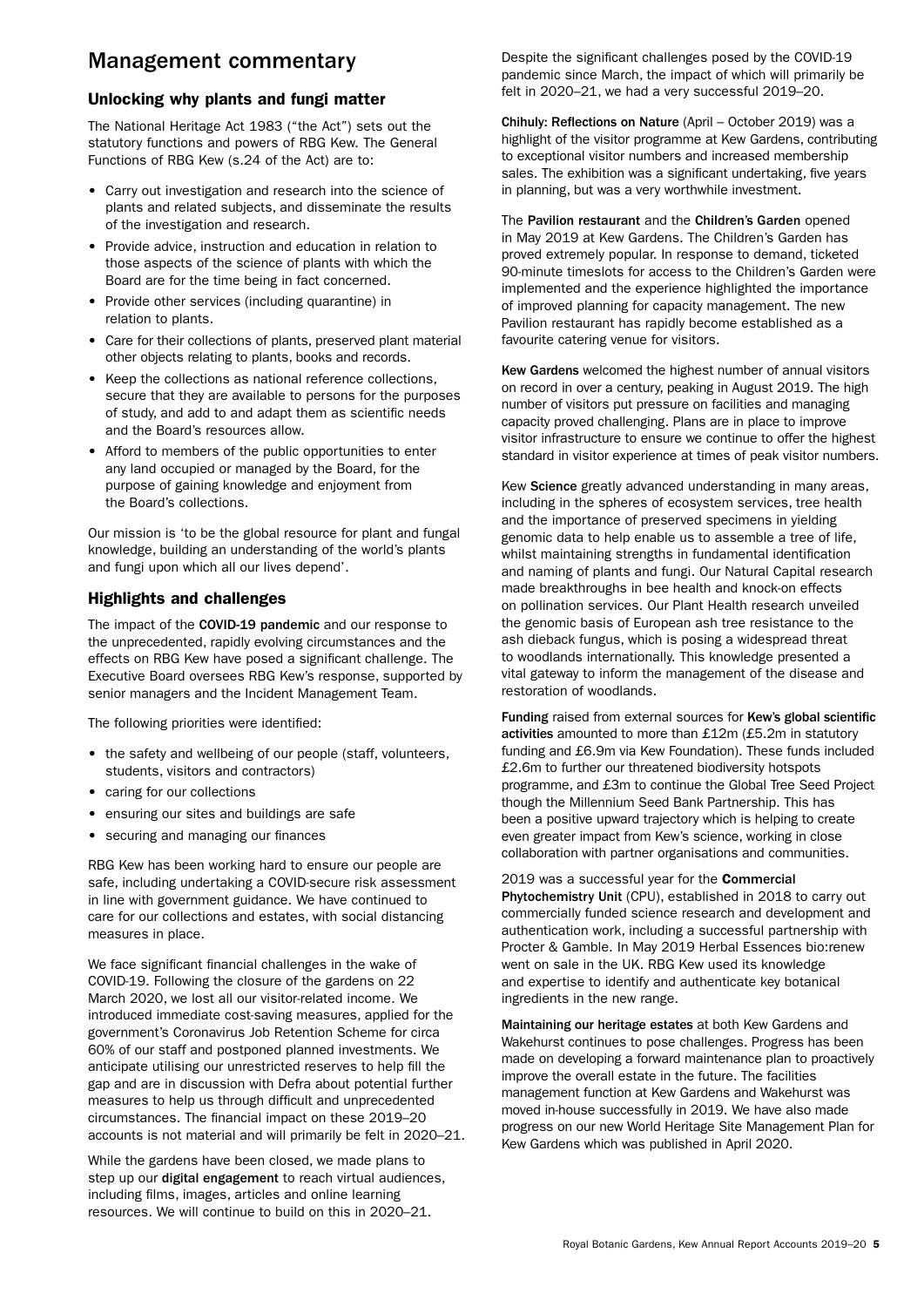We have progressed planning for the digitisation of our unique and diverse collections, primarily eight million herbarium and fungarium specimens, to enable broader access and use for research purposes by scientists across the world, and to integrate the existing collections management systems to ensure future sustainability, facilitate regulatory compliance and increase access. Digitisation of our collections is our number one priority for capital investment, in line with the recommendations from the Quality and Impact Review of Kew Science, and we are working to secure funding for this critical project.

Good financial planning, solid fundraising and strong commercial performance, delivered through record visitor numbers until March 2020, has contributed to building RBG Kew's cash reserves. Our winter event Christmas at Kew sold out before the event opened (over 300,000 tickets) and Glow Wild, our lantern festival at Wakehurst, had its most successful December to date, attracting 61,000 visitors. In 2019–20 we generated a net surplus of £0.8m and grew our unrestricted general reserves to £6.5m. Our financial success over recent years will provide some support for the financial challenges to come.

The Kew Gardens (Leases) Act 2019 received Royal Assent in September 2019 and came into effect in December. The Act allows the Secretary of State to lease land at Kew Gardens for up to 150 years and offers a beneficial new source of income.

RBG Kew's corporate strategy runs to March 2021 and during the year we started to consider our strategy to 2030. This work is being carried out alongside development of the new Science Strategy and will be published in early 2021.

The Trustees have considered and given due regard to public benefit guidance published by the Charity Commission in defining the strategic direction of RBG Kew.

#### Plans for future periods

The plans for the year ahead will be significantly impacted by COVID-19 due to the loss in visitors and associated income and the impact of the current situation on our ability to deliver. RBG Kew's response and recovery to COVID-19 is a new priority for 2020–21. We have postponed planned visitor programming and events over the summer and will keep plans under review through 2020. Our schools' and community access programmes will be adversely affected in 2020 and furloughing a significant proportion of our staff and restrictions on overseas travel will impact on what we are able to deliver in 2020, including science research and accessions to our collections.

To ensure we achieve our strategic objectives, our corporate operational plan sets out the key activities to be undertaken between 2019 and 2022. The plan details 22 corporate priorities for 2020–21 and, in light of the pandemic, work has been carried out to redefine these priorities and extend timeframes where necessary. These priorities are grouped under our five strategic objectives:

- Our collections are curated to excellent standards and are widely used for the benefit of humankind.
- Our science makes a demonstrable contribution to solving critical challenges facing humanity today.
- We are the world's leading botanic gardens where our large and diverse audiences develop their understanding of why plants and fungi matter.
- We are valued as the pre-eminent provider of public education on plant and fungal science, conservation and horticulture.
- We are a sustainable and dynamic organisation, making positive global impacts in partnership with others.

To monitor our progress in achieving our objectives we review our organisational performance on a quarterly basis.

In 2020–21 we will define our strategic objectives and corporate operational plan for the period beyond 2021 in line with our new corporate strategy. We will also reflect on our learning to identify opportunities for better ways of working.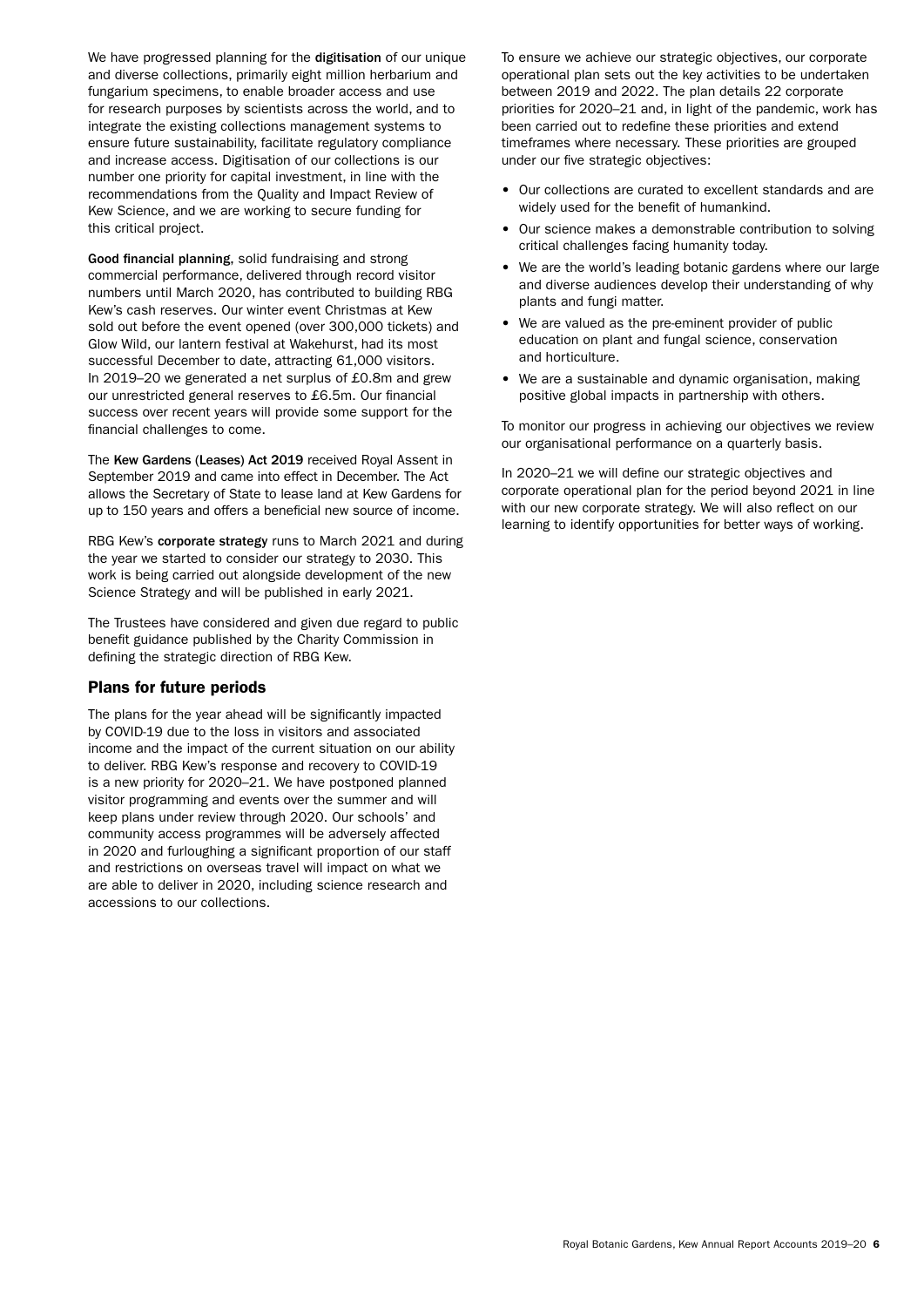# <span id="page-8-0"></span>Measuring success

The table below shows performance during 2019–20 for each of our corporate success measures; an explanatory note is provided overleaf.

| <b>Strategic</b><br>Objective                                                                      | <b>Success Measure</b>                                                                                                                                 | <b>Outturn</b><br>2018-19 | <b>Target</b><br>2019-20 | Outturn<br>2019-20 | % Outturn<br>vs target |
|----------------------------------------------------------------------------------------------------|--------------------------------------------------------------------------------------------------------------------------------------------------------|---------------------------|--------------------------|--------------------|------------------------|
| Our collections<br>are curated<br>to excellent<br>standards and                                    | 1. Number of new plant, fungal and<br>seed accessions to the RBG Kew<br>Science collections                                                            | 32,589                    | 44,000                   | 29,017             | 66%                    |
| are widely used<br>for the benefit of<br>humankind                                                 | 2. Number of IUCN+ threatened<br>species in Seed Bank Collections                                                                                      | 786                       | 808                      | 811                | 100%                   |
|                                                                                                    | 3. Number of visits to RBG Kew digital<br>collections database resources                                                                               | 4.5m                      | 4m                       | 4.4m               | 111%                   |
| Our science makes<br>a demonstrable<br>contribution to                                             | 4. Total number of scientific<br>publications                                                                                                          | 306                       | 400                      | 412                | 103%                   |
| solving critical<br>challenges facing<br>humanity today                                            | 5. Number of citations to RBG<br>Kew scientific publications                                                                                           | 31,083                    | 27,500                   | 35,319             | 128%                   |
| We are the world's<br>leading botanic<br>gardens where our                                         | 6. Total visits to Kew Gardens and<br>Wakehurst                                                                                                        | 2,360,681                 | 2,477,200                | 2,587,317          | 104%                   |
| large and diverse<br>audiences develop<br>their understanding<br>of why plants and<br>fungi matter | 7. Total number of Members for Kew<br>Gardens and Wakehurst                                                                                            | 119,770                   | 136,780                  | 127,462            | 93%                    |
|                                                                                                    | 8. Percentage of daytime visitors who<br>feel they have learnt something about<br>why plants and fungi matter as a<br>result of their visit to RBG Kew | 78%                       | 80%                      | 79%                | 99%                    |
|                                                                                                    | 9. Net brand alignment score                                                                                                                           | 42                        | 42                       | 32                 | 76%                    |
| We are valued as<br>the pre-eminent<br>provider of                                                 | 10. Number of school pupil visits<br>to Kew Gardens and Wakehurst                                                                                      | 99,364                    | 106,000                  | 102,725            | 97%                    |
| public education<br>on plant and<br>fungal science,<br>conservation and<br>horticulture            | 11. Number of horticulture<br>apprentices, diploma students<br>and MSc students who move onto<br>relevant education and employment                     | n/a                       | 80%                      | 67%                | 84%                    |
| We are a<br>sustainable                                                                            | 12. Self-generated income                                                                                                                              | £48.8m                    | £55.3m                   | £57.3m             | 104%                   |
| dynamic<br>organisation,                                                                           | 13. Staff engagement index score                                                                                                                       | 74%                       | 73%                      | 75%                | 103%                   |
| making positive<br>global impacts<br>in partnership<br>with others                                 | 14. Number of assets categorised<br>as in 'Good' condition                                                                                             | n/a                       | 20%                      | 55%                | 275%                   |
|                                                                                                    | 15. Carbon emissions (tonnes CO2)                                                                                                                      | 5,318                     | 5,055                    | 5,257              | 96%                    |

† International Union for Conservation of Nature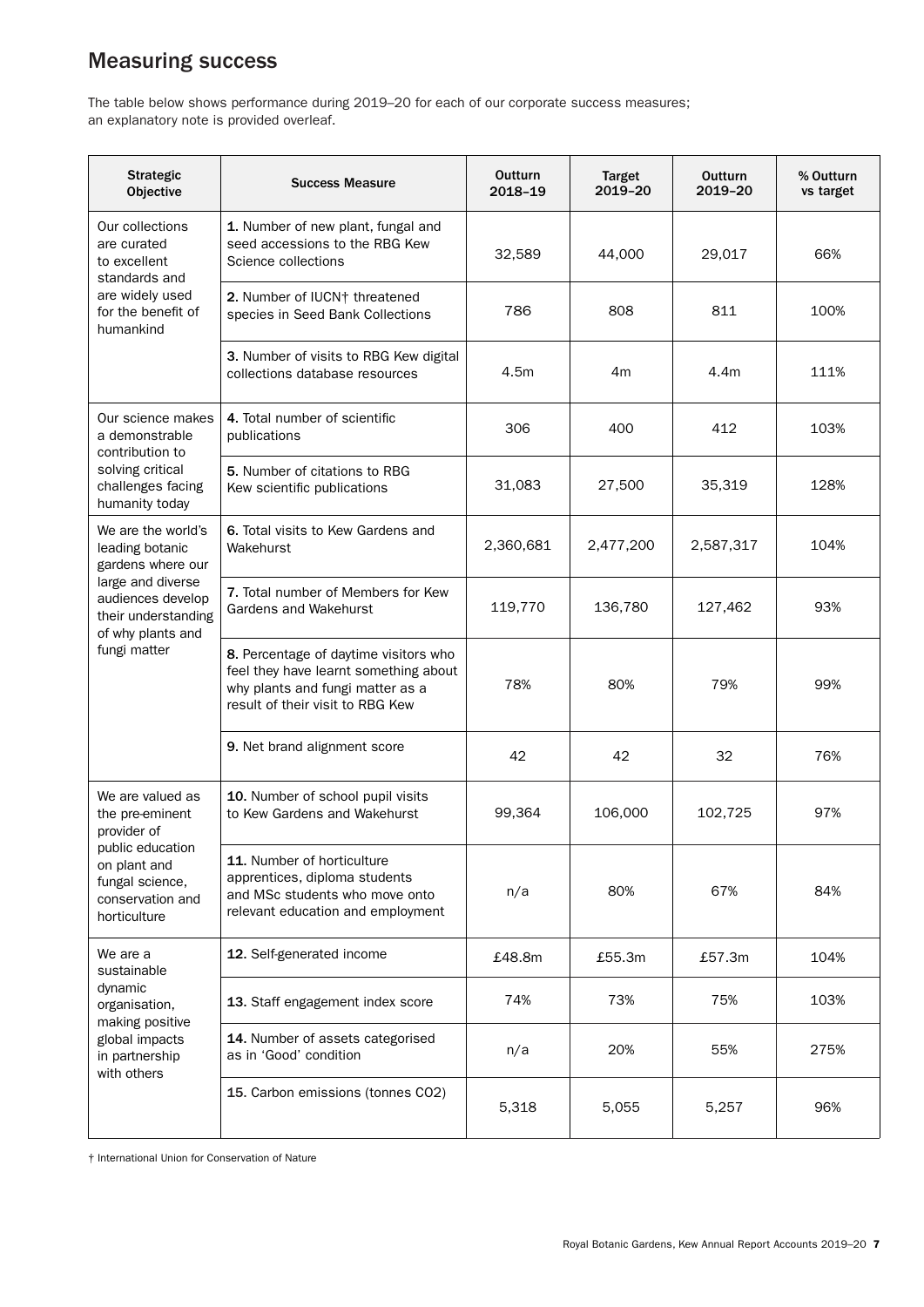# <span id="page-9-0"></span>Notes on performance

#### 1. Number of new plant, fungal and seed accessions to RBG Kew Science collections

This measure records the number of new specimens added to the plant, fungal and seed collections. We focus on collecting specimens according to our research priorities as set out in the Science Collections Strategy. During 2019–20, we recorded a lower number of accessions than expected, primarily due to increased country-specific legislation regarding genetic access.

#### 2. Number of IUCN threatened species in the collections

This measure demonstrates the representation of species in our seedbank collections that are recorded on the IUCN Red List of Threatened Species, which in 2019–20 was in line with our expectations.

Previously, we have also tracked the IUCN species in our Living Collections. During 2019–20 we implemented a new database and have not been able to track this metric. Going forward we will track the number of taxa that have threatened conservation status as defined by Threatsearch.

#### 3. Number of visits to RBG Kew digital collections database resources

This measure records the level of usage of RBG Kew's databases, demonstrating the importance of maintaining access to Kew's collections. We surpassed our target for 2019–20, achieving a total of 4.44 million visits.

#### 4. Total number of scientific publications

The overall number of scientific publications for 2019–20 was 412, slightly above our target of 400 publications.

#### 5. Number of citations to RBG Kew scientific publications

This measure records the number of instances RBG Kew publications have been cited. In 2019–20, we significantly surpassed our target of 27,500 with 35,319 citations, reflecting the positive and influential impact of our scientific publications.

#### 6. Total visits to Kew Gardens and Wakehurst

This measure records the overall number of visitors to Kew Gardens and Wakehurst. The total number of visits in 2019–20 was 2.59m, an increase of 10% on the previous year, surpassing our annual target and reflecting continued growth in visitor numbers and an increased visitor offer – such as the Chihuly exhibition.

#### 7. Total number of Members of Kew Gardens and Wakehurst

The total number of Members was 127,462, which missed our annual target but represented an increase of 6% on last year's figures.

#### 8. Percentage of daytime visitors who feel they have learnt something as a result of their visit

This metric reflects the results of our visitor survey, which is undertaken at Kew Gardens and Wakehurst. 79% of visitors either agreed or strongly agreed they had learnt something as a result of their visit, demonstrating our role in developing understanding of the importance of plants and fungi. This is a 1% increase on last year's figures although narrowly misses our target.

#### 9. Net brand alignment score

This measures whether perceptions of RBG Kew align with our brand positioning and ethos amongst key stakeholders. Although we were unable to meet our target, a score of 32 is considered 'good'.

#### 10. Number of school pupil visits to Kew Gardens and Wakehurst

The number of school children visiting Kew Gardens and Wakehurst was 102,725. We experienced a significant number of cancelled school bookings in March due to COVID-19, which impacted our ability to achieve our target of 106,000.

#### 11. Number of horticulture apprentices, diploma students and MSc students who move onto relevant education and employment

This measure aims to show the effectiveness of RBG Kew's professional training programmes. Although this figure is below target, it is important to note that it is based on a small sample size as we are reliant on graduates' completed questionnaires.

#### 12. Self-generated income

We measure our income generated from non-government sources including fundraising, admissions, memberships and commercial enterprises. The total self-generated income for the year was £57.3m, higher than target and significantly higher than 2018–19.

#### 13. Staff engagement index score

The staff engagement score is calculated using a set of questions taken from our annual people survey and is comparable with the Civil Service Survey. Our 2019–20 score of 75% is an increase on last year's result and surpasses our target of 73%.

#### 14. Quality of the built estate

This indicator measures the improvements in the built estate arising from our estates work programme. The figure for 2019–20 is a baseline, taken from our assets and condition survey which was completed across both Kew Gardens and Wakehurst sites this year.

#### 15. Carbon emissions

Carbon emissions for the year totalled 5,257 tonnes. Further detail is provided in the sustainability report on pages 18–21.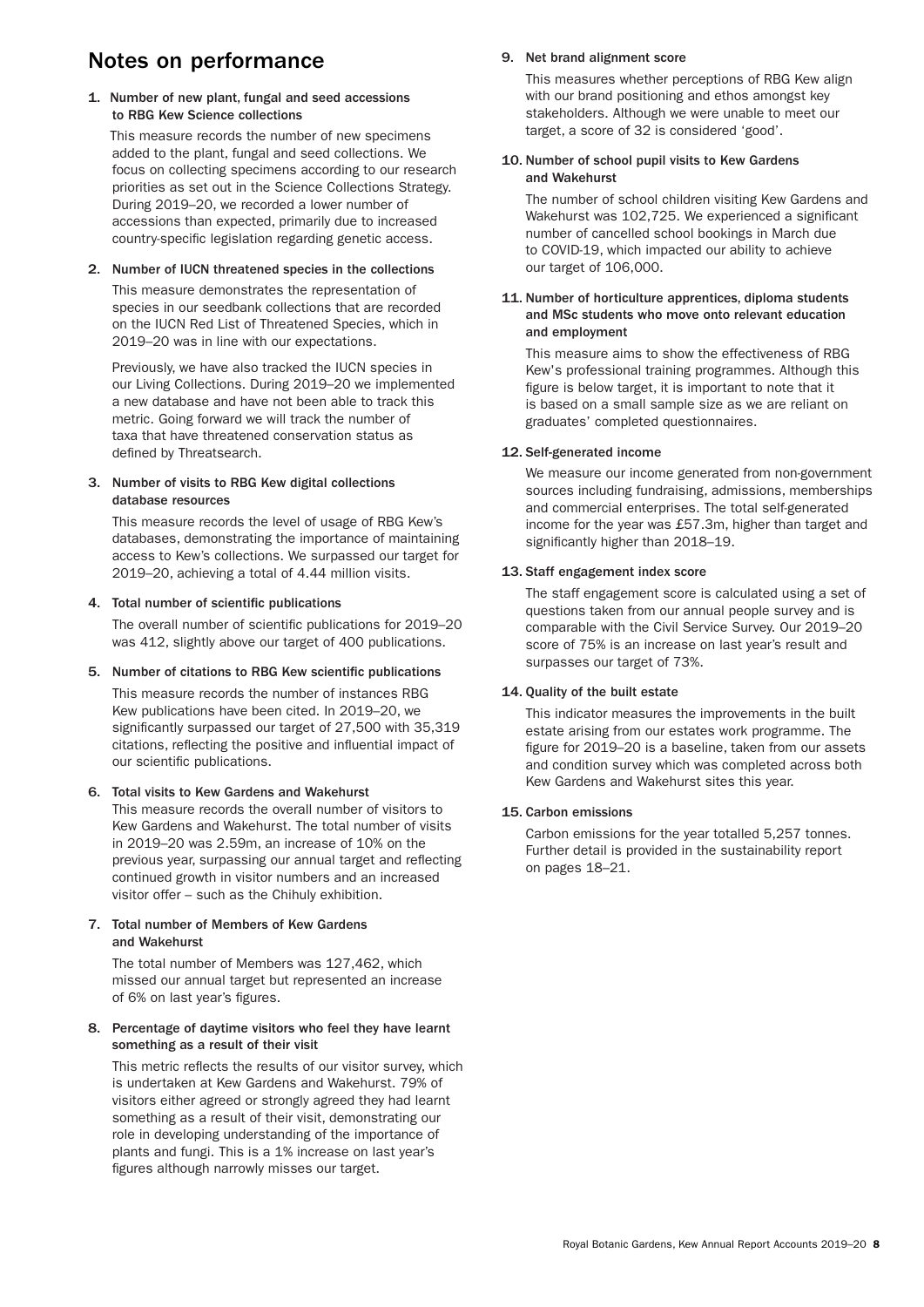# <span id="page-10-0"></span>Customer care statement

RBG Kew operates in a competitive marketplace for visitors and we are attuned to the needs of our existing and potential future customers. As public servants, we have a duty to serve the public well, and as a leading visitor attraction with sites at Kew Gardens and Wakehurst, we must also meet the needs of an increasingly demanding leisure market. We track customer feedback through:

- A visitor survey for both Kew Gardens and Wakehurst, run by an external market research company which tracks key aspects of our visitor experience year-round, as well as tracking key aspects of our service against other competitors.
- A customer comment form which is available at all gates and at the visitor information desk; a specific catering feedback form is available in the catering outlets.
- Our information email addresses, info@kew.org and wakehurst@kew.org.
- Our social media channels.

The 2019–20 annual results from the Kew Gardens visitor survey show that 98% of visitors rated enjoyment of the visits either good or excellent and 82% of paying visitors rated value for money as good or excellent.

The 2019–20 annual results from the Wakehurst visitor survey show that 99% of visitors rated enjoyment of the visits as either good or excellent and 81% of paying visitors rated value for money as good or excellent.

#### Health and safety statement

We recognise the importance of managing health and safety risks on our sites at Kew Gardens and Wakehurst and as part of the work carried out by our staff off-site. This has been, and will continue to be, paramount in relation to our COVID-19 response.

The Health and Safety Committee meets quarterly to review current health and safety arrangements and set direction for the organisation. The Committee is chaired by the Director of RBG Kew and includes representatives of the three recognised trades unions, a representative from the Departmental Health and Safety Coordinators as well as the Health and Safety Department.

We have relevant health and safety objectives, key performance indicators and a corporate health and safety risk register, all of which are reviewed on a regular basis.

In the reporting year April 2019 to March 2020, there were nine RIDDOR1 reportable incidents at RBG Kew, five involving staff and four involving a member of the public. All incidents were investigated, and remedial action taken as appropriate.

#### Diversity, Inclusion and Equality statement

Diversity and inclusion of staff and volunteers is a key priority for RBG Kew, and our People and Culture Strategy supports the overall corporate strategy and our ambition to be a dynamic and sustainable organisation. Since 2019, this has resulted in:

- A Diversity and Equality group which has developed an Equality Diversity and Inclusion strategy, launched in June 2020.
- The 'Go To' network (a network of staff volunteers set up to tackle bullying, harassment and discrimination) now embedded, with the Director as its champion. We trained 40 employees as mental health first aiders and ran follow-up/refresher sessions.

• Kew Science formally committed to the Athena SWAN principles and are now able to apply for the Athena SWAN awards. We can use their logo in our recruitment and other publicity.

#### Diversity and Equality – visitors

Attracting diverse audiences and offering equality of access across our programmes is a key priority.

A core element of this is Kew's Community Access Scheme (CAS), which offers subsidised entry tickets for organisations that provide services directly to people who face physical, sensory, psychological, or social barriers to visiting Kew independently. Over the past year, the number of CAS members has grown by 43% and in 2019–20 this scheme provided 20,940 tickets to 349 groups.

Our Discovery and Access Programme provides accessible learning opportunities for over 2,400 visitors with additional needs including those with physical and/or sensory disabilities. In September 2019, our Family and Early Years programme hosted Kew's first Children's Garden access event for children with Autism Spectrum Disorder and other sensory needs.

From 21–27 October 2019, Kew hosted its first Community Open Week enabling free entry and delivering a range of activities for low-income audiences from across London. The week was well received by participants, with 2,000 bookings from 122 community groups – 80 of which had not visited Kew before. In December, we offered 380 free tickets for Christmas at Kew to CAS members – 80 were 'early access' tickets for children and families with additional needs and disabilities who benefitted from a quieter route.

RBG Kew is now in the fourth and final year of the Temperate House Activity Plan, funded by the National Lottery Heritage Fund. The Activity Plan is aimed at engaging diverse and hard(er)-to-reach audiences. In 2019–20 these audiences included:

- Young people. Through our award-winning Youth Explainer Programme 25 young people, from high pupil premium schools, participated in a six-month training programme and then volunteered over 550 hours to engage with the general public in learning about rare and endangered plants. Separately Kew's Youth Forum co-designed and ran activities for the public during Kew's Science Festival and Community Open Week.
- Adults who face physical, sensory, psychological or social barriers to visiting Kew Gardens. Kew's Community Learning Programme reached 2,000 participants through on-site and off-site sessions engaging them in poetry, knitting and singing linked to rare and endangered plants. Our Community Connectors group (volunteers from community groups) met regularly to advise us on how to reach and engage with more local communities, and our Community Horticultural Learning Programme offered courses and drop-in sessions for participants who experience loneliness, mental health issues and homelessness.
- Early Years and Families with low-income. Working with Children's Centres in our local boroughs, more than 3,000 parents/guardians and children under five enjoyed our early years learning programmes off-site and on-site with many families now seeing Kew as a place for them.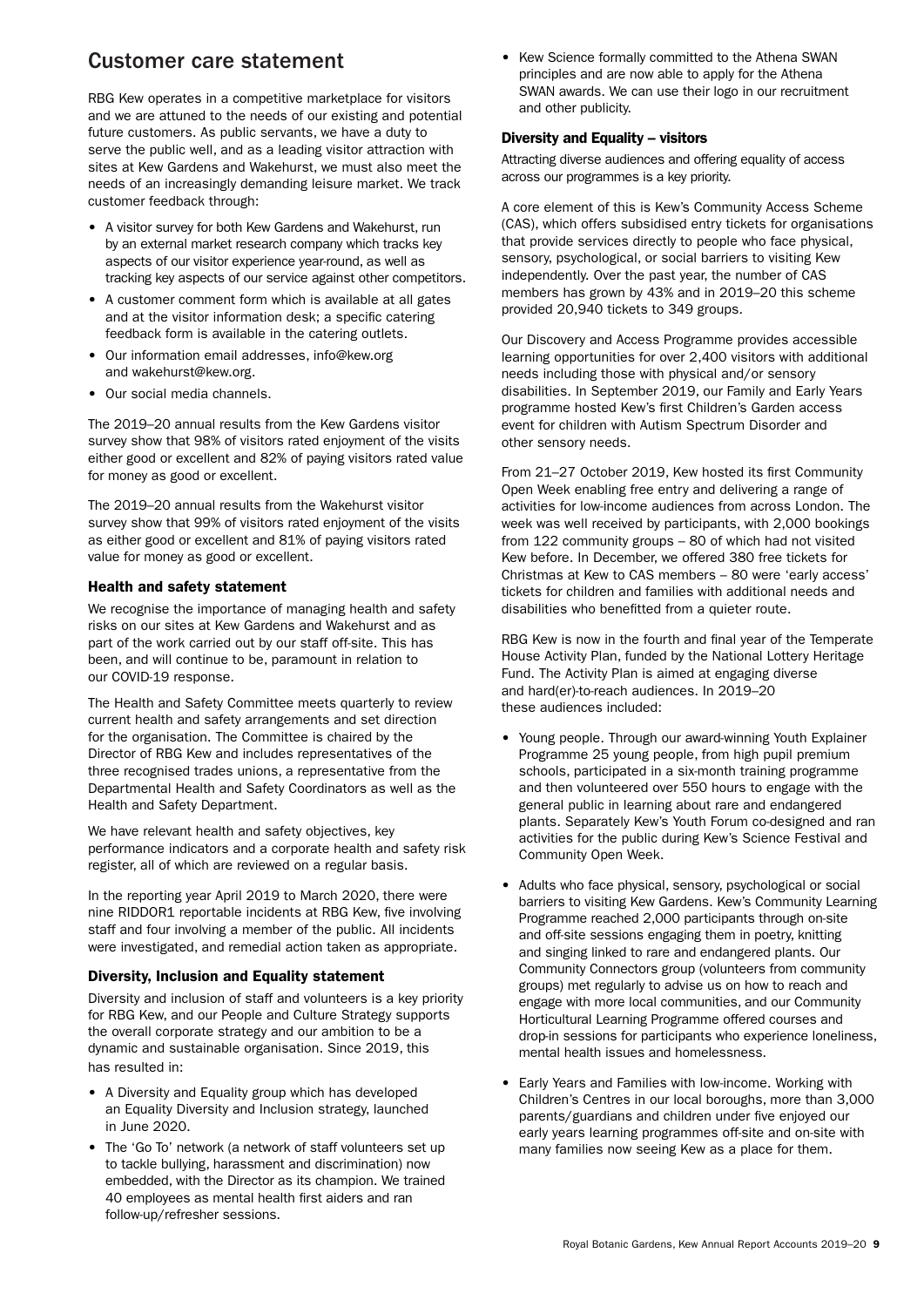#### <span id="page-11-0"></span>Outreach programme

RBG Kew's flagship outreach learning initiative, Grow Wild, has inspired millions of positive actions for our future environment. Through bringing people together to value and celebrate UK native wildflowers and fungi, Grow Wild has enabled new learning, community connections and wellbeing benefits across the UK, especially with children, younger people and adults living in deprived areas.

During 2019–20, Grow Wild triggered 1.42m positive actions on and offline, exceeding our target by 44%. Activities included digital and event campaigns, distributing 20,000 seed and fungus resource kits and allocating 98 grants to youth and community-led projects.

These achievements are thanks to the support from The National Lottery Community Fund and other donors.

#### Volunteering statement

As part of our commitment to supporting and promoting active citizenship, RBG Kew recognises the important contribution of volunteers to our work and our community. We have a record of involving volunteers since 1992 and last year an average of 760 volunteers supported Kew's work in a wide variety of settings.

Volunteers are a vital and integral part of the organisation and donate diverse talents and skills, including horticultural support, guiding, youth volunteering and support to our schools, families, galleries and science teams – even our litter pickers, bee keeper and Met Office weather monitor are volunteers. Last financial year our volunteers donated in excess of 100,000 hours to our mission. Although this equates to a value of £1.7m that the organisation would have had to spend on an equivalent contribution of staff time, more important still is all the qualitative data and feedback that we receive concerning the way our volunteers enrich our community with their talent, commitment, skills, enthusiasm and energy. For example, 2,500 volunteer-led guided walking tours across the Kew and Wakehurst sites could not have enhanced our visitor experience without the sterling support of our volunteers.

One of the key quantitative indicators of our volunteers' value to RBG Kew is the 'Volunteer Investment and Value Audit' (VIVA Ratio), which demonstrates that for every £1 we invest in our volunteering programme, we receive over £9 in return. Kew retains more than four fifths of our volunteer task force year on year, with a retention rate of 82% including fixed-term volunteering placements last year and 88% excluding fixed-term volunteering placements.

Kew also promotes environmental volunteering by hosting 'Employee Volunteering Days' for the corporate sector. During 2019–20, 511 volunteers took part in corporate volunteering activities over 27 days.

RBG Kew is committed to enabling as diverse a section of the community as possible to become involved in varied forms of voluntary activity at Kew and to offering them any necessary support. Last year such placements accounted for over 10% of our horticultural volunteers.

Kew has a devolved structure for the management of volunteers across the organisation. A Volunteer Manager and Volunteer Officer are responsible for the development of volunteer strategy, policy and procedures, supported by a Volunteer Steering Group consisting of pertinent stakeholders in the volunteer programme such as volunteers, their coordinators and the trades unions. The group meets twice per year to ensure our volunteer strategy supports the objectives of our organisation and to help steer the continued development of our volunteering programmes in a lawful, transparent, consistent, equitable and sustainable way.

We encourage our volunteers to give us regular feedback. In our 2019 Volunteer Survey, 95% of respondents rated their experience in the main role/department where they are placed as excellent or good, with 61% rating it as excellent.

Kew celebrates and thanks our volunteers for their precious gifts of time and talent to our organisation and also the many Kew staff who support, supervise and develop them.

### Third party engagement

RBG Kew is committed to ethical responsibility, both as an institution and on the part of individual members of staff, volunteers and students. As an organisation largely funded by charitable donations and public funds, RBG Kew aims to achieve value for money, and deliver the greatest possible positive impact for our beneficiaries and the public.

RBG Kew works with a range of third parties in pursuance of our objectives. In negotiating relationships, we seek to further the aims of RBG Kew, as described in our mission, and protect our reputation and brand. In doing so we undertake to use appropriate due diligence in developing third party engagement relationships and to use a least harm and maximum benefit approach in assessing potential partners. This approach is set out in RBG Kew's Third Party Engagement Policy which was revised during the year and reviewed and approved by the Board of Trustees in March 2020. The policy will continue to be promoted and embedded across the organisation in 2020–21.

#### **Safeguarding**

Accountability for RBG Kew's safeguarding policy rests with the Board of Trustees. The Audit and Risk Committee monitors the implementation of the policy and reviews safeguarding incidents at both Kew Gardens and Wakehurst.

The Director of Horticulture, Learning and Operations and the Director of Wakehurst are the two safeguarding leads for RBG Kew with responsibility delegated to the Head of Learning and Participation at Kew Gardens and Head of Programmes and Learning at Wakehurst. Safeguarding is managed through the Safeguarding Oversight Committee, which meets biannually and includes senior staff from across the organisation. Nominated Safeguarding Champions from each directorate meet every two months to identify any gaps that need addressing and support the implementation of the policy through cascading information and following up actions.

During 2019, 294 staff and volunteers attended face-to-face safeguarding training, which emphasised the importance of individuals' responsibility for safeguarding and the need to report any safeguarding incidents. Training was also run for the Board of Trustees and for the Executive Board in 2019. Further face-to-face training will be run in 2020, and work will also focus on creating safeguarding resources to raise awareness and further support staff and volunteers. Safeguarding awareness training is also included in the induction process for new starters.

From January 2020, all new starters are subject to a Baseline Personal Security Standard check in order to standardise BPSS checks across RBG Kew and RBG Kew Enterprises Ltd staff.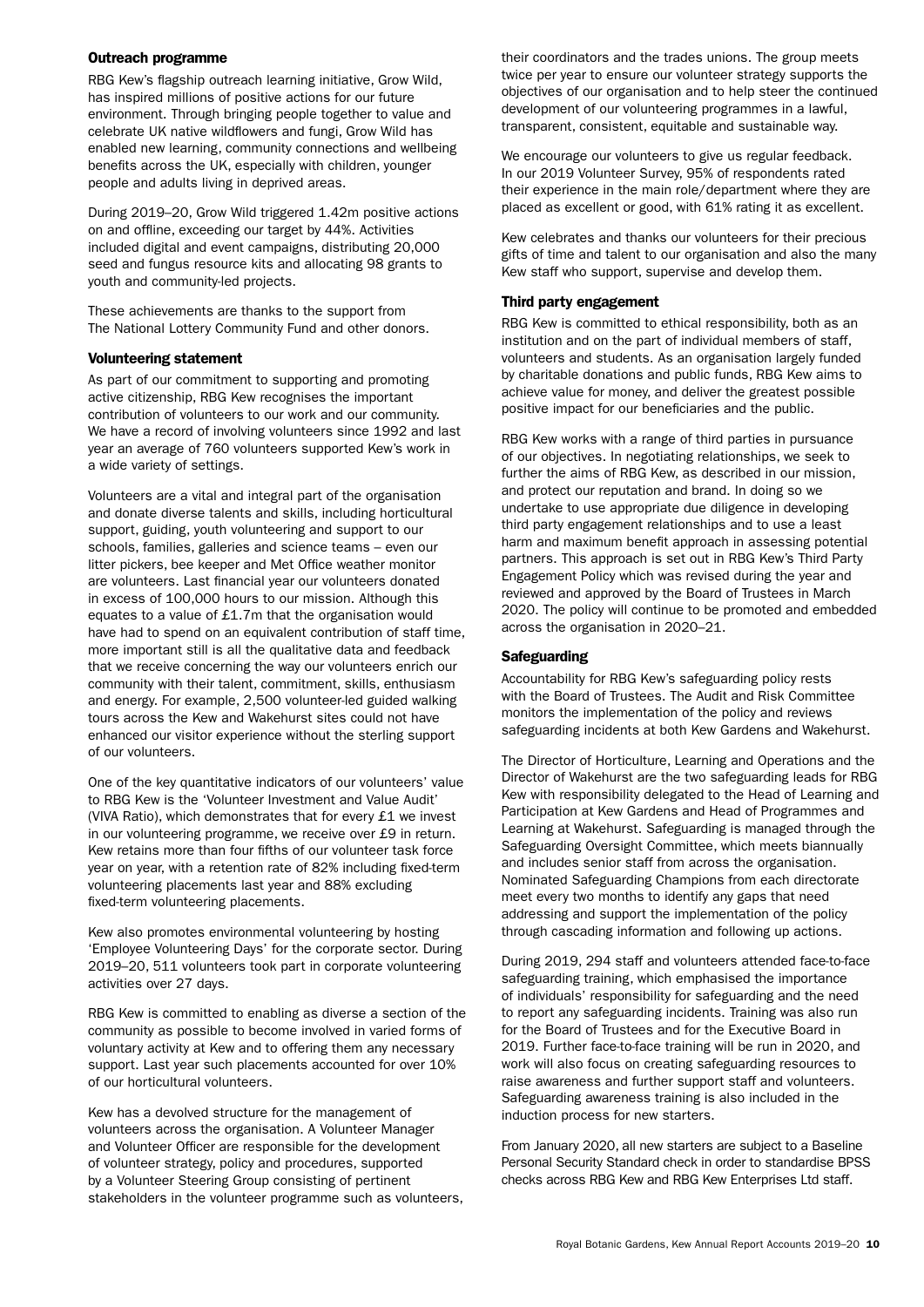#### <span id="page-12-0"></span>Fundraising approach

RBG Kew is an exempt charity, with Defra acting as its principal regulator for charity law purposes. In 2019–20, most fundraising activity was undertaken as a service provided by RBG Kew's subsidiary, RBG Kew Enterprises Ltd, and recharged to RBG Kew. Both RBG Kew and RBG Kew Enterprises Ltd adhere to the Code of Fundraising Practice issued by the Fundraising Regulator. There have been no incidences identified of failure to comply with the Code by RBG Kew, RBG Kew Enterprises Ltd, or any other partners worked with during the year. No complaints were made regarding our fundraising practices. We regularly review fundraising processes to ensure that no undue pressure is placed on visitors or supporters and that all approaches protect the public and vulnerable people from unreasonably intrusive or persistent fundraising.

The Board of Trustees of RBG Kew thank the following for their generous support of our vital work:

The Amar-Franses & Foster-Jenkins Trust

Arcadia – a charitable fund of Lisbet Rausing and Peter Baldwin

John Armitage Charitable Trust

The Banister Charitable Trust

Rosamund and Richard Bernays

BGS Cayzer Charitable Trust

Bloomberg

Board of Directors of Kew Foundation America

Rosamond Brown

Dr. Roland P. Buehlmann

Buffini Chao Foundation

CSSC Sports & Leisure

Eddie and Sue Davies

DS Automobiles

The Ellis Goodman Family Foundation

John and Catherine Emberson

Evolution Education Trust

#### Sarah Fransen

Garfield Weston Foundation

GSK

IKEA

John Lewis Partnership

Jo Malone London

Jonathan and Jennifer Oppenheimer Foundation

Kirby Laing Foundation

Steve Lansdown CBE and Maggie Lansdown

The Linda and Gordon Bonnyman Charitable Trust

The National Lottery Community Fund

Mrs Roslyn Packer AC

Perkin Elmer

Peter Sowerby Foundation

Jan and Linda Pethick

Players of People's Postcode Lottery

PuraPharm

The Sarikhani Family

Sfumato Foundation

James Sherwood and Shirley Sherwood OBE

Sky

70 St Mary Axe Unit Trust

Ben and Harriet Thorpe

Toyota Motor Corporation

The 3 Ts Charitable Trust

William A Cadbury Charitable Trust

The Winslow Family

And all other supporters, including our loyal Patrons and those who have chosen to remain anonymous.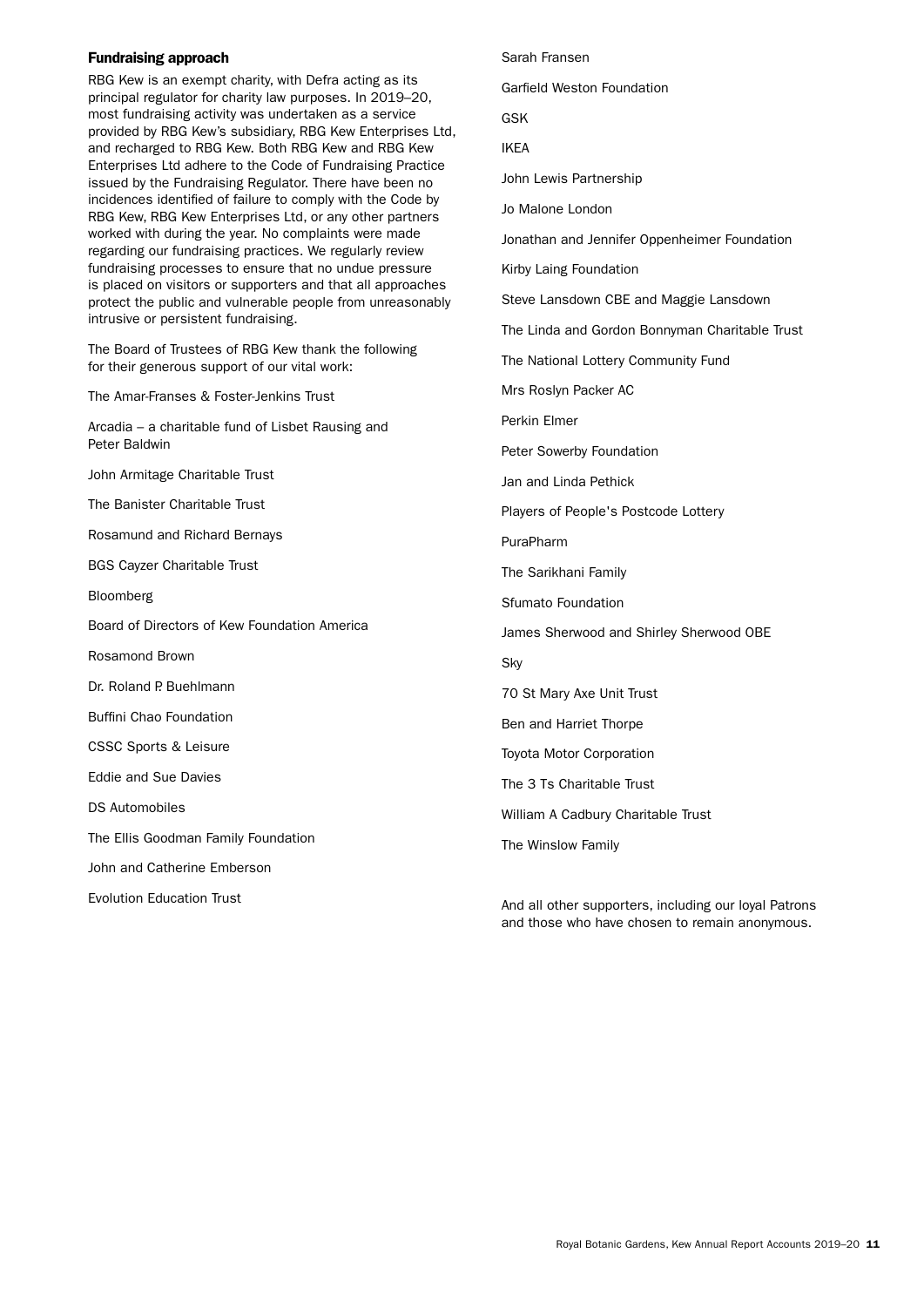# <span id="page-13-0"></span>Governance statement

#### **Overview**

RBG Kew was founded as a Royal Garden in 1759. Under the National Heritage Act 1983 ("the Act") it became an executive non-departmental public body (NDPB) and a body corporate, with exempt charitable status, operating under a Board of Trustees and a Director.

As an exempt charity and an NDPB, RBG Kew aspires to a high standard of corporate governance. This statement sets out the arrangements RBG Kew has in place and reports on the effectiveness of the arrangements and the key activities and issues which have arisen since the last report.

Our internal governance rules are set out in *Governance at RBG Kew*, which sets out the operating rules for RBG Kew and what it means to be an arm's-length public body and an exempt charity. The document also helps staff to navigate rules relating to decision making, delegated authorities and internal control mechanisms. It was updated in 2020.

As an executive NDPB, we operate at arm's length from our sponsor department, Defra. Defra's role is a strategic one. A revised Framework Document was agreed with Defra in 2018.

#### 1.Governance arrangements

#### The Board of Trustees

The Board of Trustees was established under the Act and came into existence on 8 August 1983. It is collectively responsible and has non-delegable responsibility for RBG Kew. It determines the strategy of the organisation and ensures that it has appropriate policies and procedures to fulfil its statutory and administrative obligations with regard to the use of public funds. Collectively, the Trustees operate as the Board, observing the legal and good practice expectations included in their responsibilities.

The Board meets four times a year, and additionally when necessary, to consider matters relating to the overall control, business performance and strategy of the organisation. A joint strategy day was held with Foundation Council members and other independent members in attendance. Since March 2020, the Board has met more frequently to discuss the impact and management of COVID-19. Board and Committee meetings are currently being held via videoconference and will continue in this way in the foreseeable future and in line with government guidance.

The 12 Trustees on the Board have been selected to provide an appropriate balance of skills, experience, independence and knowledge to discharge their duties effectively. Of the 12, 11 have been appointed by the Secretary of State for Environment, Food and Rural Affairs and one by Her Majesty The Queen. The recruitment of Trustees is regulated by the Office of the Commissioner for Public Appointments and conducted through fair and open competition, in accordance with the Governance Code on Public Appointments. In addition, we use the expertise of a number of independent members who sit on different Boards and Committees. On appointment Trustees are briefed by Defra and inducted into RBG Kew's operations.

#### Membership of the Board during 2019–20 was as follows:

Marcus Agius (Chair until 25 October 2019) Dame Amelia Fawcett (Chair from 26 October 2019) Valerie Gooding (Queen's Trustee) Nick Baird Professor Liam Dolan Catherine Dugmore Sarah Flannigan Krishnan Guru-Murthy Professor Sue Hartley Ian Karet Jantiene Klein Roseboom van der Veer Michael Lear Sir Derek Myers

Standard Board agenda items include a regular report from the Director covering major strategic issues, financial updates, reports from Committees and any declarations of interest. The Board considered a range of significant matters during the year including:

- development of the Corporate and Science strategies
- business cases: Family Restaurant and Arboretum **Headquarters**
- broadening access and outreach programmes
- 10 Year Maintenance Plan
- Wakehurst Development Plan
- Science Quality and Impact Review
- Equality and Diversity Strategy
- World Heritage Site Management Plan
- approval of key policies, including delegated financial authorities and reserves, ethical and third-party engagement policy
- approval of the RBG Kew Annual Report and Accounts, budget and operational plan

#### Board Committees

The Committees comprise a minimum of two Trustees and some have additional independent members. Each Committee has written terms of reference which are updated and reviewed by the Board annually. A synopsis of Committee meetings is provided to each meeting of the Board of Trustees, with an opportunity for Committee Chairs to raise concerns. Forward work plans are prepared for the Board of Trustees, Audit and Risk Committee and Finance Committee. A record of membership and attendance is on page 14.

#### Audit and Risk Committee

The Audit and Risk Committee advises the Director of RBG Kew (the Accounting Officer) and assists the Board of Trustees in monitoring the integrity of financial reporting and the effectiveness of internal control, governance and risk management systems. It also advises the Board on the scope and effectiveness of the internal audit service and monitors the work of the external auditor. It reviews the financial statements and annual report and reviews procedures for the detection of fraud and handling of allegations from whistleblowers.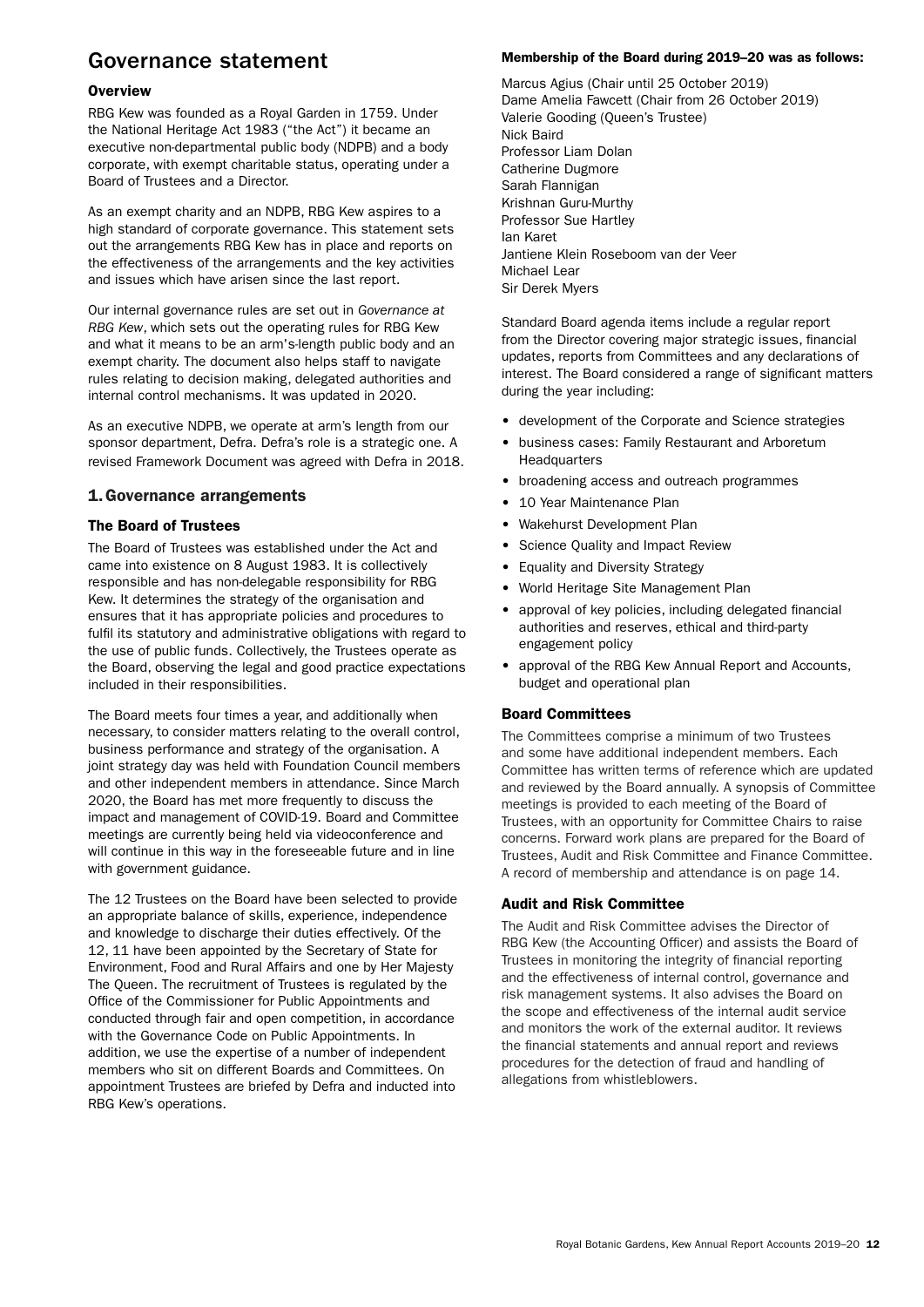Membership of the Committee comprises three Trustees plus an independent member. A key aspect of the Committee's work is to review the RBG Kew strategic risk register as well as directorate registers. Topics discussed in 2019–20 included:

- estate forward maintenance planning
- annual review of safeguarding and third-party engagement, anti-fraud, modern slavery and whistleblowing policies
- three-yearly review of Governance at RBG Kew
- Trustees' register of interests
- business continuity plans
- operations in Madagascar
- recommendation on internal audit service provider from 2021
- progress in completing internal audit recommendations

# Capital Development Committee

The Committee membership comprised four Trustees (three from 26 October 2019 onwards), one independent member of the Foundation Council and two independent members. The Committee met three times during the year and reviewed:

- capital programme performance
- financial and risk management
- actions arising from internal audit reviews relating to the newly implemented in-house facilities management
- estates forward maintenance planning and capital development priorities

The decision was taken in February 2020 to disband the Capital Development Committee which provided the Board of Trustees with oversight of our capital development activities. Its responsibilities were distributed between the Finance Committee, the Audit and Risk Committee and the Science Quarter Steering Committee, which will meet for the first time later in 2020.

#### Finance Committee

The main responsibility of the Finance Committee is to review significant financial matters on behalf of the Board and make recommendations to the full Board for decision. The Finance Committee comprises three Trustees and two independent members. Issues reviewed by the Committee during the year included:

- scrutiny of business cases for major projects and events and long-term financial plans
- review of RBG Kew's reserves, cash management and investment policies
- capital funding and science grant income
- pay and reward proposals
- 2019–20 operational plan and budget

#### Foundation Council

The Foundation Council is a group of philanthropic supporters who believe in RBG Kew's mission and are willing to use their networks and ideas to advance this mission. In December 2019, Pippa Wicks was appointed as the new Chair and the Council welcomed an additional two members in the year.

The Council met in person twice during the year, with a third meeting held jointly with the RBG Kew Board of Trustees. Highlights from the meetings included:

- presentations on Kew Science's Commercial Phytochemistry Unit and research on plants for dementia
- an update on Kew's corporate partnership programme
- a presentation on campaign readiness
- the Foundation's operational plan

#### Remuneration and Nominations Committee

The Committee is chaired by the Chair of RBG Kew and comprises two additional Trustees.

The Committee met twice in the year. In addition to reviewing senior executives' remuneration, it focused on the appointment of the new Chair and future trustee appointments. It also reviews and approves the appointment of all independent members to the RBG Kew Board and its Committees.

#### Science Advisory Committee

The Science Advisory Committee advises on the long-term strategy for science at RBG Kew. The Committee comprises three Trustees and one independent member. The Committee met four times during the year and discussed:

- independent review of Kew Science
- implementation of the Science Collections Strategy
- development of the next Science Strategy for Kew
- State of the World's Plants and Fungi 2020
- activities of the Commercial Phytochemistry Unit
- science projects portfolio
- seed banking progress
- Kew science grant income and publications

#### Visitor and Commercial Advisory Committee

The Visitor and Commercial Advisory Committee provides strategic oversight of the visitor offer at Kew Gardens and Wakehurst, and on driving growth of RBG Kew's commercial offer. The Committee consists of three Trustees and one independent member. It met three times in 2019–20. The Committee discussed topics including:

- Commercial performance
- Proposals for the visitor offer and public programming
- Catering at Kew Gardens
- Interpretation and wayfinding
- Wakehurst site development plan
- Membership

#### Corporate Strategy Sub-Committee

The Corporate Strategy Sub-Committee is a temporary subcommittee of the main Board of Trustees, established in February 2020 to provide steering and support in the areas of defining Kew's next Corporate Strategy running from 2021 to 2030. The Sub-Committee is chaired by the Director of RBG Kew and comprises four Trustees and two independent members.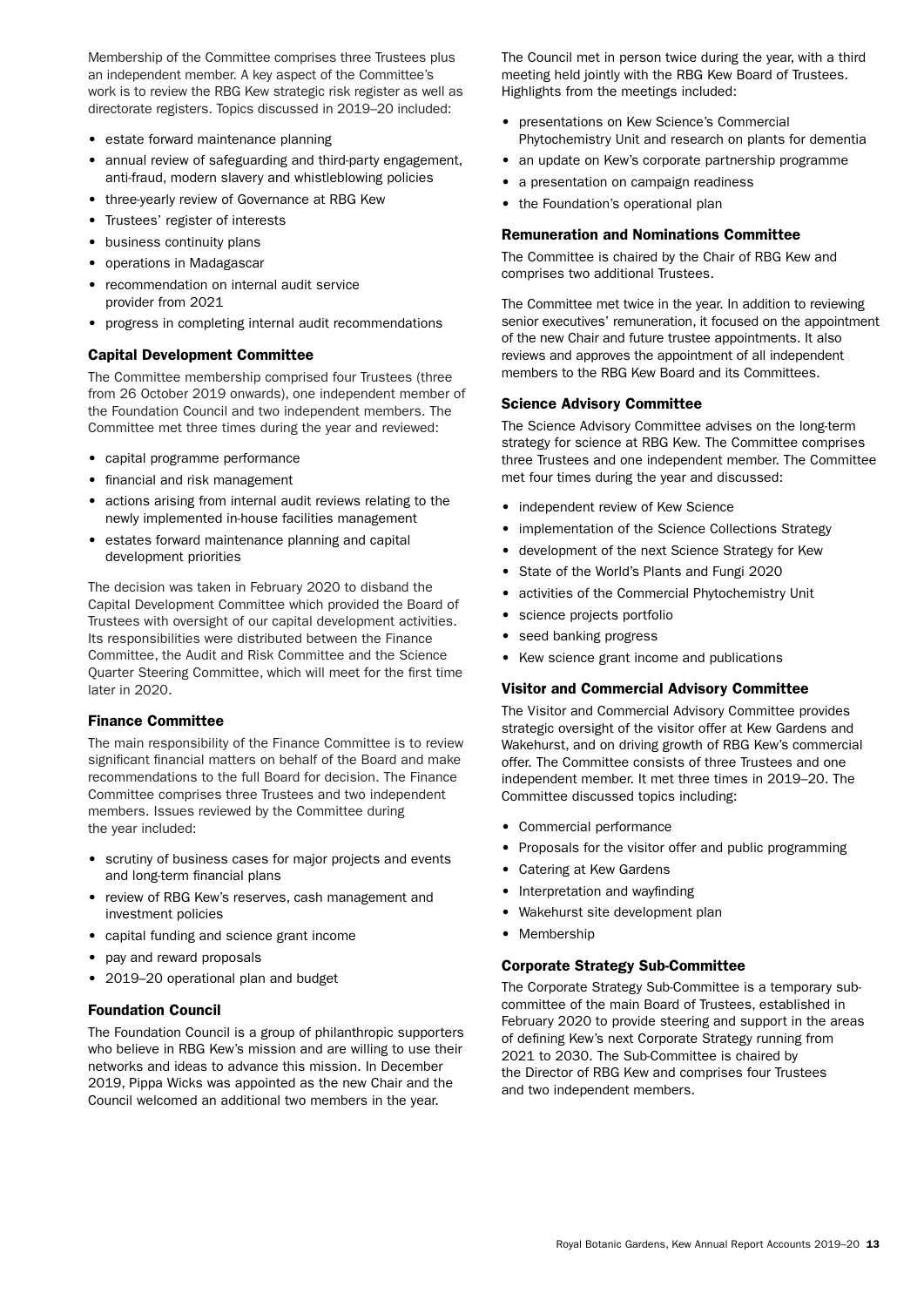# <span id="page-15-0"></span>Board of Trustee and Committee attendance in 2019–20

| <b>Board &amp; Committee</b>            | Main<br><b>Board</b> | Audit<br>&<br><b>Risk</b> | Capital<br>Development | Finance + | Remuneration<br>& Nominations | Science<br><b>Advisory</b> | Visitor &<br>Commercial<br>Advisory | Foundation<br>Council              | Corporate<br><b>Strategy Sub-</b><br>Committee |
|-----------------------------------------|----------------------|---------------------------|------------------------|-----------|-------------------------------|----------------------------|-------------------------------------|------------------------------------|------------------------------------------------|
| <b>RBG Kew Trustees</b>                 |                      |                           |                        |           |                               |                            |                                     |                                    |                                                |
| Marcus Agius ±<br>(to Oct 2019)         | $2/2*$               |                           | 2/2                    | 3/3       | $1/1*$                        |                            | 1/2                                 | 1/1<br>(as RBG<br>chair)           |                                                |
| Dame Amelia Fawcett<br>(from Oct 2019)  | $2/2*$               |                           |                        | 2/2       | $1/1*$                        |                            |                                     |                                    | 1/1                                            |
| Nick Baird ±                            | 4/4                  |                           |                        | 3/5       | 1/2                           |                            |                                     |                                    | 1/1                                            |
| Professor Liam Dolan                    | 3/4                  |                           |                        |           |                               | $3/4*$                     |                                     |                                    |                                                |
| Catherine Dugmore                       | 4/4                  | 3/4                       | $2/3*$                 |           | 2/2                           | 1/4                        |                                     |                                    |                                                |
| Sarah Flannigan                         | 4/4                  |                           |                        |           |                               |                            | $3/3*$                              |                                    |                                                |
| Valerie Gooding                         | 3/4                  |                           |                        |           |                               |                            | 3/3                                 |                                    |                                                |
| Krishnan Guru-Murthy                    | 4/4                  |                           |                        |           |                               |                            | 3/3                                 |                                    |                                                |
| Professor Sue Hartley                   | 3/4                  |                           |                        |           |                               | 1/4                        |                                     |                                    |                                                |
| lan Karet ±                             | 4/4                  |                           |                        | $5/5*$    |                               | 2/4                        |                                     | 1/2                                | 1/1                                            |
| Jantiene Klein Roseboom<br>van der Veer | 4/4                  | 4/4                       | 3/3                    |           |                               | 2/2                        |                                     |                                    | $1/1$                                          |
| Michael Lear                            | 3/4                  |                           | 3/3                    |           |                               |                            |                                     |                                    |                                                |
| Sir Derek Myers                         | 4/4                  | $4/4*$                    |                        |           |                               |                            |                                     |                                    |                                                |
| <b>Independent Members</b>              |                      |                           |                        |           |                               |                            |                                     |                                    |                                                |
| Sir Paul Nurse (from Oct 2019)          | 1/3                  |                           |                        |           |                               |                            |                                     |                                    |                                                |
| Pippa Wicks (From Dec 2019)             | 1/1                  |                           |                        |           |                               |                            |                                     | $1/1*$                             |                                                |
| Marcus Agius (From Oct 2019)            |                      |                           |                        |           |                               |                            |                                     | $1/1$ (as<br>independant<br>member |                                                |
| Andy Bassadone                          |                      |                           |                        |           |                               |                            | 3/3                                 |                                    |                                                |
| John Botts                              |                      |                           |                        | 5/5       |                               |                            |                                     |                                    |                                                |
| Trevor Cotton                           |                      |                           |                        |           |                               |                            |                                     |                                    | 0/1                                            |
| Lady Barbara Davis                      |                      |                           |                        |           |                               |                            |                                     | 2/2                                |                                                |
| Jon Drori                               |                      |                           |                        |           |                               |                            |                                     |                                    | 1/1                                            |
| David Fransen                           |                      |                           |                        |           |                               |                            |                                     | 2/2                                |                                                |
| Sarah Fransen                           |                      |                           |                        |           |                               |                            |                                     | 2/2                                |                                                |
| Joe Gromacki (from Feb 2020)            |                      |                           |                        |           |                               |                            |                                     | 0/0                                |                                                |
| Sir Henry Keswick                       |                      |                           |                        |           |                               |                            |                                     | 0/2                                |                                                |
| Kenneth Khaw                            |                      |                           |                        |           |                               |                            |                                     | 0/2                                |                                                |
| Anish Lalvani                           |                      |                           |                        |           |                               |                            |                                     | 0/2                                |                                                |
| Tasha Lalvani                           |                      |                           |                        |           |                               |                            |                                     | 1/2                                |                                                |
| Jonathan Lane (to Feb 2020)             |                      |                           | 3/3                    |           |                               |                            |                                     |                                    |                                                |
| George Loudon                           |                      |                           |                        |           |                               | 3/4                        |                                     | 2/2                                |                                                |
| Mike Mcdonagh                           |                      | 3/4                       |                        |           |                               |                            |                                     |                                    |                                                |
| Jan Pethick ±                           |                      |                           | 1/3                    |           |                               |                            |                                     | 1/2                                |                                                |
| Swati Piramel (from Jul 2019)           |                      |                           |                        |           |                               |                            |                                     | 1/2                                |                                                |
| Jane Reeves                             |                      |                           |                        | 5/5       |                               |                            |                                     |                                    |                                                |
| Jamie Ritblat                           |                      |                           |                        |           |                               |                            |                                     | 1/2                                |                                                |
| Hélène Marie Shafran                    |                      |                           |                        |           |                               |                            |                                     | 1/2                                |                                                |
| Charles Sherwood ±                      |                      |                           |                        |           |                               |                            |                                     | 0/2                                |                                                |
| Rebecca Thompson (to Feb 2020)          |                      |                           | 1/3                    |           |                               |                            |                                     |                                    |                                                |
| John Taysom                             |                      |                           |                        |           |                               |                            |                                     | 0/2                                |                                                |
| Johanna Waterous                        |                      |                           |                        |           |                               |                            |                                     | 1/2                                |                                                |
| Ruth Yeoh                               |                      |                           |                        |           |                               |                            |                                     | 0/2                                |                                                |

NB Where the number of meetings shown against a Trustee is less than total number of meetings held this indicates that the individual did not hold office at the time of the meeting

\*Denotes chair

† Includes extraordinary meeting

± Also Trustees of Kew Foundation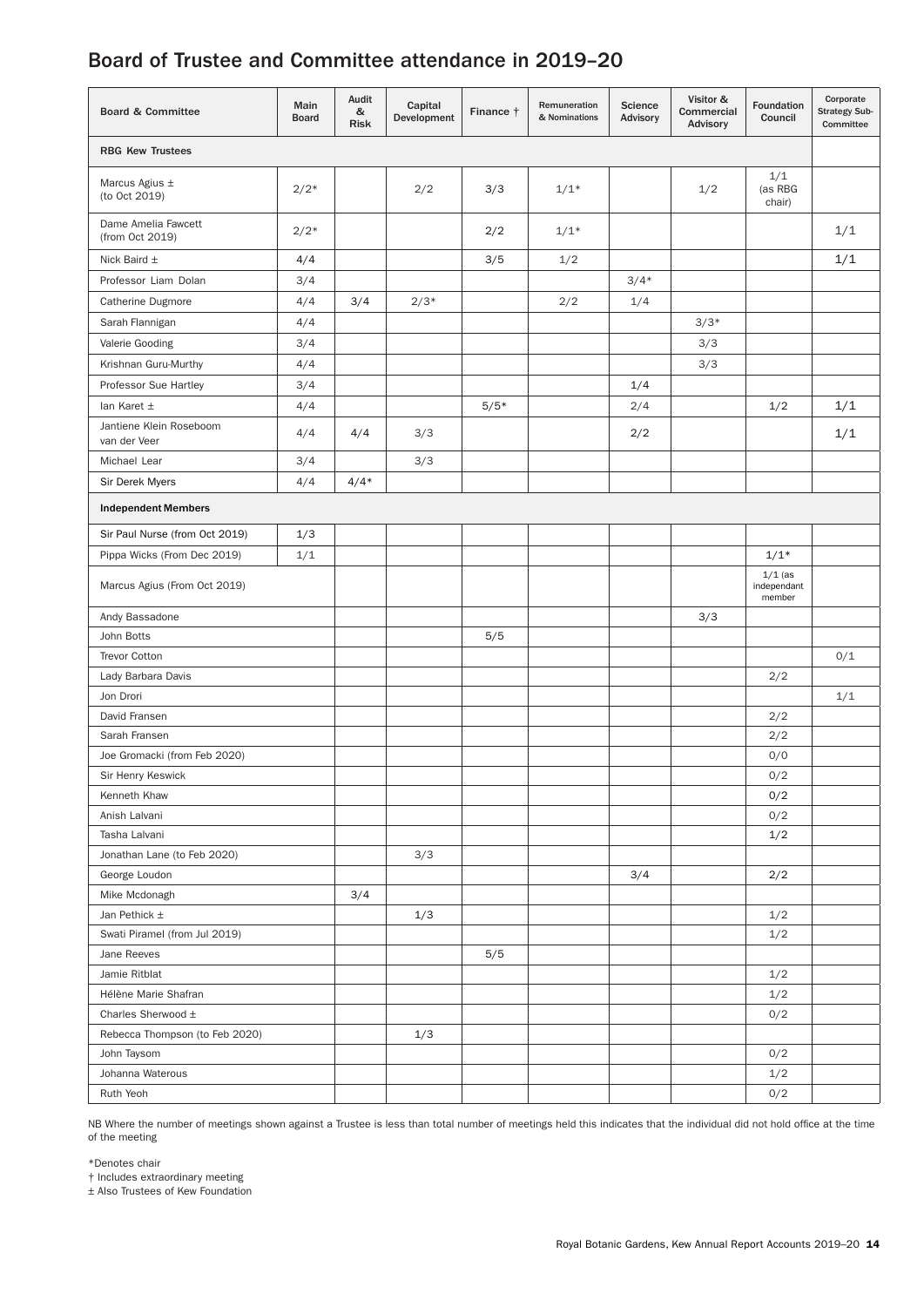#### Director of RBG Kew and Accounting Officer

The Director is accountable to the Board for the running of RBG Kew and is appointed by the Board, subject to approval of the Secretary of State. The Director is also the Accounting Officer for RBG Kew and is responsible for:

- accounting for public funding and stewardship of assets for which they have charge
- ensuring propriety, regularity, value for money and feasibility in the handling of public funds
- ensuring that RBG Kew is managed in accordance with the standards set out in HMT's Managing Public Money

The Accounting Officer is accountable to Parliament and Defra's Principal Accounting Officer for the use of Grant-in-Aid and also advises the Defra Minister. These responsibilities are set out in the Framework Document.

#### Executive Board

The Executive Board is a decision-making forum and acts under delegated authority from the Director and is chaired by the Director. The Board's primary purpose is to support the Director in delivering Kew's corporate strategy. The Executive Board meets on a weekly basis. Membership in 2019–20 was as follows:

- Director RBG Kew (Chair), Richard Deverell
- Chief Information Officer, Ian McKetty
- Director of Estates & Capital Development, Andrew Williams
- Director of Foundation, Meredith Pierce Hunter
- Director of Horticulture, Learning & Operations, Richard Barley
- Director of Marketing & Commercial Enterprise, Sandra Botterell
- Director of Resources, Fern Stoner
- Director of Science, Professor Alex Antonelli
- Director of Wakehurst, Tony Sweeney

#### The Foundation and Friends of The Royal Botanic Gardens, Kew

Established as an independent charity in 1990, The Foundation and Friends of The Royal Botanic Gardens, Kew (Kew Foundation) exists to raise funds for the purposes of RBG Kew. On 1 July 2017 the majority of Kew Foundation's fundraising activity transferred to RBG Kew Enterprises Ltd, the trading subsidiary of RBG Kew. Kew Foundation continues to exist as a separate legal entity with responsibility for legacy fundraising and managing investment income to support the work of RBG Kew.

It has five Trustees, two of which are RBG Kew appointments. Previous Kew Foundation Trustees were also invited to join Foundation Council, RBG Kew's fundraising committee. The Board of Kew Foundation met twice in 2019–20.

Following the changes in governance outlined above, the Foundation is deemed to have an associate relationship with RBG Kew from an accounting perspective, based on the number of Trustees who are appointed by RBG Kew. As such, in accordance with accounting standards, a share of the Foundation's net assets are consolidated into the accounts this financial year (see note 17 of the Financial Statements) reflecting the proportion of Trustees appointed by RBG Kew, which was 40% at 31 March 2020. RBG Kew does not have the ability to exercise control over the net assets recognised, which remain subject to decision-making by the Foundation's independent Board of Trustees, and these assets are therefore shown as restricted assets in RBG Kew's financial statements.

#### Bentham-Moxon Trust

The Bentham-Moxon Trust is a separate registered charity which provides financial support for botanical collections, research and publications that further the work of RBG Kew. The Trust makes annual grants to RBG Kew and can make grants to non-related parties and organisations.

An associate relationship is deemed to exist between RBG Kew and the Trust based on the number of RBG Kew staff who are members of the Trust's Board of Trustees. As such, a share of the net assets of Bentham-Moxon Trust is recognised in the RBG Kew accounts reflecting the proportion of Trustees who are appointed by the Director of RBG Kew, which was 50% at 31 March 2020. RBG Kew does not have the ability to exercise control over the net assets recognised, which remain subject to decision-making by the Trust's independent Board of Trustees, and these assets are therefore shown as restricted assets in RBG Kew's financial statements.

#### RBG Kew Enterprises Ltd

Enterprises is the wholly owned trading subsidiary of RBG Kew, and its accounts are consolidated into the accounts of RBG Kew. It is governed by a Board of Directors appointed by and accountable to the Board of Trustees of RBG Kew. Enterprises is structured into two divisions, Foundation and Commercial. The Board maintains general responsibility and accountability for Enterprises as a whole, reviews performance and approves strategy and budget, remuneration policies and standard corporate matters such as the Annual Report and Accounts. The Director of RBG Kew is an *ex-officio* member, the other Directors are Trustees and executive staff. The Board met three times in 2019–20.

Enterprises' key identified business risks are its dependence on visitors to Kew Gardens and Wakehurst, and the success of commercial events held in the gardens. While 2019–20 was a very successful year for Enterprises, risk in these areas has increased in light of the COVID-19 pandemic. The future impact of the pandemic is unclear, which means there is a relatively high degree of uncertainty built into the company's financial forecasts. However, other nonvisitor-related income streams (including licensing income, e-commerce income and recharge of fundraising services) are currently not expected to be as vulnerable to the impact of COVID-19 in the coming years. These income streams provide some assurance of the company's financial resilience in the face of the identified risks. Risks and mitigation will be managed carefully going forward.

#### Defra

We support delivery of the Defra strategy and wider UK government objectives. The Defra strategy *'Creating a great place for living'* sets out a shared vision and a set of strategic objectives for the Defra group for the period up to 2020. RBG Kew supports Defra's strategic approach as a member of Defra's Environment Committee and Natural Environment and Rural outcome system, and RBG Kew's activities are highlighted in the Defra Single Departmental Plan.

Regular meetings take place between Defra officials and RBG Kew management. There are meetings between the sponsor Minister, Chair of the Trustees and the Director, RBG Kew every six months.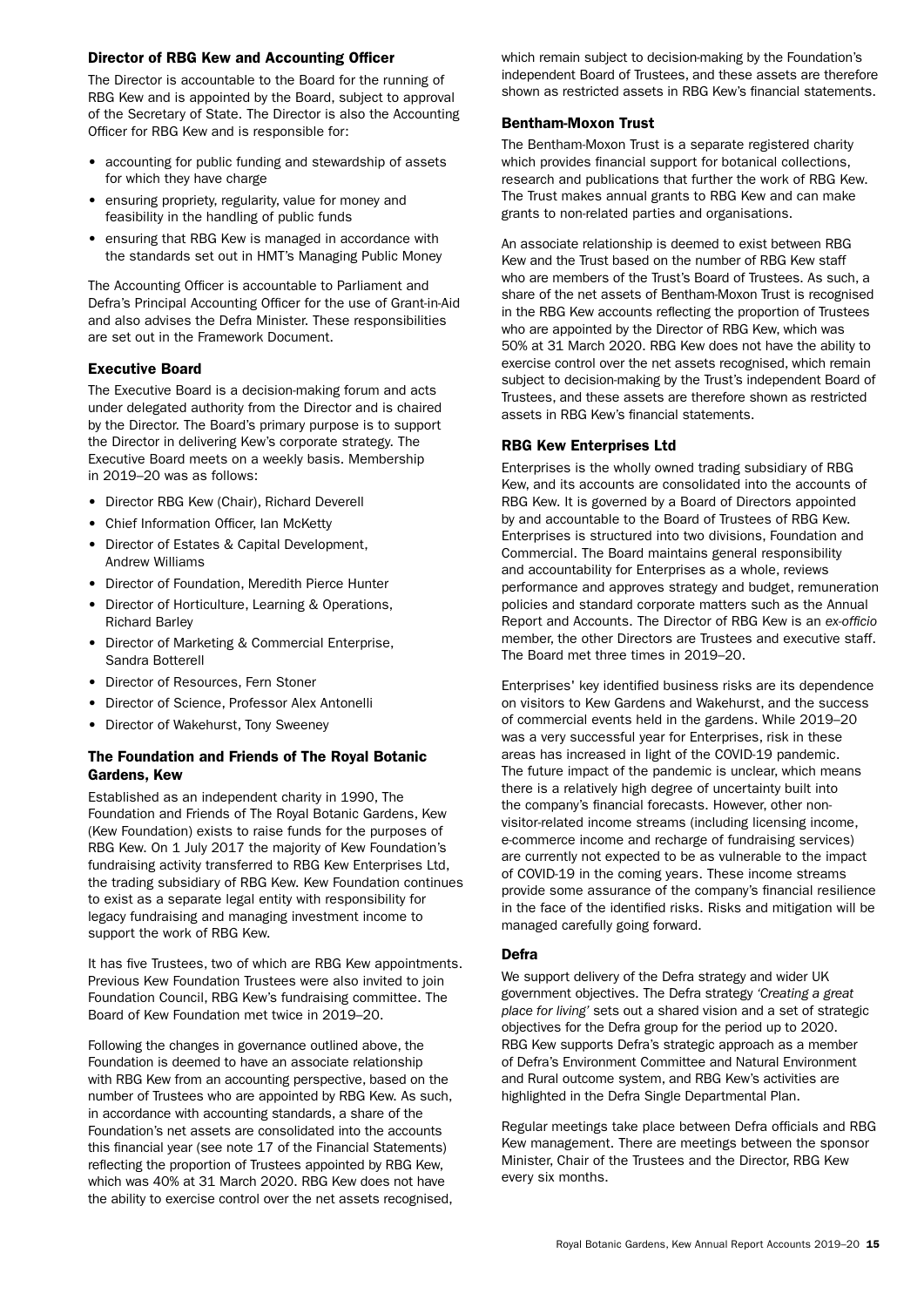At a working level, contact with Defra officials is frequent and covers a variety of strategic and financial matters. A Defra representative attends RBG Kew's Audit and Risk Committee meetings as well as the Capital Development Committee up until the point it was disbanded. A Framework Document sets out RBG Kew's relationship with Defra.

#### Risk Management

The Board of Trustees, and the Audit and Risk Committee on behalf of the Board, has overall responsibility for overseeing risk management activities at RBG Kew. Day to day management of risk is the responsibility of the Director and Executive Board.

We have a comprehensive risk management system, which is centred around a hierarchical structure of risk registers flowing from departmental, through directorate and up to strategic or corporate levels. This structure promotes the escalation of risks that cannot be controlled at the lower levels or which may have an impact on other departments, directorates, or the organisation as a whole. Quarterly reviews of the Strategic Risk Register are undertaken throughout the year as part of the Executive Board operational plan review process.

The Audit and Risk Committee ensures oversight of risk management by reviewing relevant activities and outputs, including the Strategic Risk Register and audit activity, on a quarterly basis. It requests an Executive Director to attend each meeting and describe the risk environment within their directorate. This provides members with an opportunity to review operational risk registers.

Directors of the following areas attended in 2019–20: Information Technology Directorate; Science Directorate; Horticulture, Learning and Operations Directorate; and Foundation Directorate. The Committee also reviewed the Corporate Health and Safety Risk Register in November 2019. A rolling programme of attendance continues into 2020–21.

In February 2020, the risk management policy and risk appetite statement were revised as part of a regular review process. The risk appetite statement provides our appetite for risk against RBG Kew's five corporate objectives and six categories of risk. The policy and appetite statement were approved by the Executive Board and Audit and Risk Committee.

#### Key risks

The majority of our strategic risks relate to our ability to secure sufficient income so that we can safeguard our collections, ensure that we continue to meet our obligations as a World Heritage Site, deliver world class science and maintain our estates infrastructure. The COVID-19 pandemic has increased these risks, primarily as a result of loss of income, and has brought additional risks relating to our people, our visitors and our programmes.

As of April 2020, six risks carried a red risk rating. These related to: the ability to protect internationally important scientific collections; care for the built estate; insufficient growth in self-generated income; the impact of the COVID-19 pandemic; IT services and business systems providing effective support; and decline in government funding.

Since February 2020, there has been significant work to review and manage the risks related to the COVID-19 pandemic. The key risks identified are:

• risks to our people including sickness, protection of staff working on site, wellbeing, staff morale

- overall financial impact and going concern assessment
- recovery planning, including reopening
- internal controls financial, HR, payroll, procurement, IT which may be compromised following the transfer to home working
- fraud risks arising from home working
- risks to IT, including cybersecurity
- risks to physical security (particularly the Wakehurst site)
- risks to operational delivery arising from the impact of the application of the Coronavirus Job Retention Scheme and closure of the gardens
- contract/procurement risks, including financial sustainability of our suppliers and concessionaires to ensure continuity of supply

Appropriate mitigations are in place or being developed to manage these risks.

In March, we identified a data risk with our e-commerce system. We immediately took the site offline and have replaced it with a new system to mitigate this risk and, on investigation, did not find any evidence of a data breach.

#### Internal control framework

The Trustees and the Director as Accounting Officer are responsible for maintaining a sound system of internal control that supports the achievement of RBG Kew's policies, aims and objectives, and safeguards public funds and assets.

The Accounting Officer of RBG Kew is accountable to the Principal Accounting Officer of Defra to enable her to discharge her overall responsibility for ensuring that RBG Kew, as an NDPB of Defra, has adequate internal control systems and procedures in place.

As Accounting Officer, RBG Kew's Director has responsibility for reviewing the effectiveness of the system of internal control and this is informed by the work of the internal auditors and the senior managers responsible for the development and maintenance of the internal control framework.

The Internal Audit Strategy and Plan for the year were approved by the Audit and Risk Committee in March 2019. The plan was based on:

- an assessment of RBG Kew's strategic risk register
- discussions with key stakeholders and Executive Board
- an assessment of, and follow-up on, previous internal audit reviews

The Head of the Internal Audit service provided the Committee with regular updates on progress against the audit plan at its quarterly meetings.

The Committee also considered progress against the recommendations for improvement in internal control made by RBG Kew's external auditors.

#### Financial management and control

Financial management is supported through monthly management accounts, quarterly financial reporting to the Executive Board, quarterly re-forecasts, and summary reporting to the Finance Committee and to the Board of Trustees. Financial information is available to all budget holders to enable them to monitor their performance against budgets at any time. The financial delegations' policy is approved by the Board of Trustees annually.

#### Fraud risk management

We have a zero tolerance policy towards fraud, bribery and corruption and all staff are required to undertake annual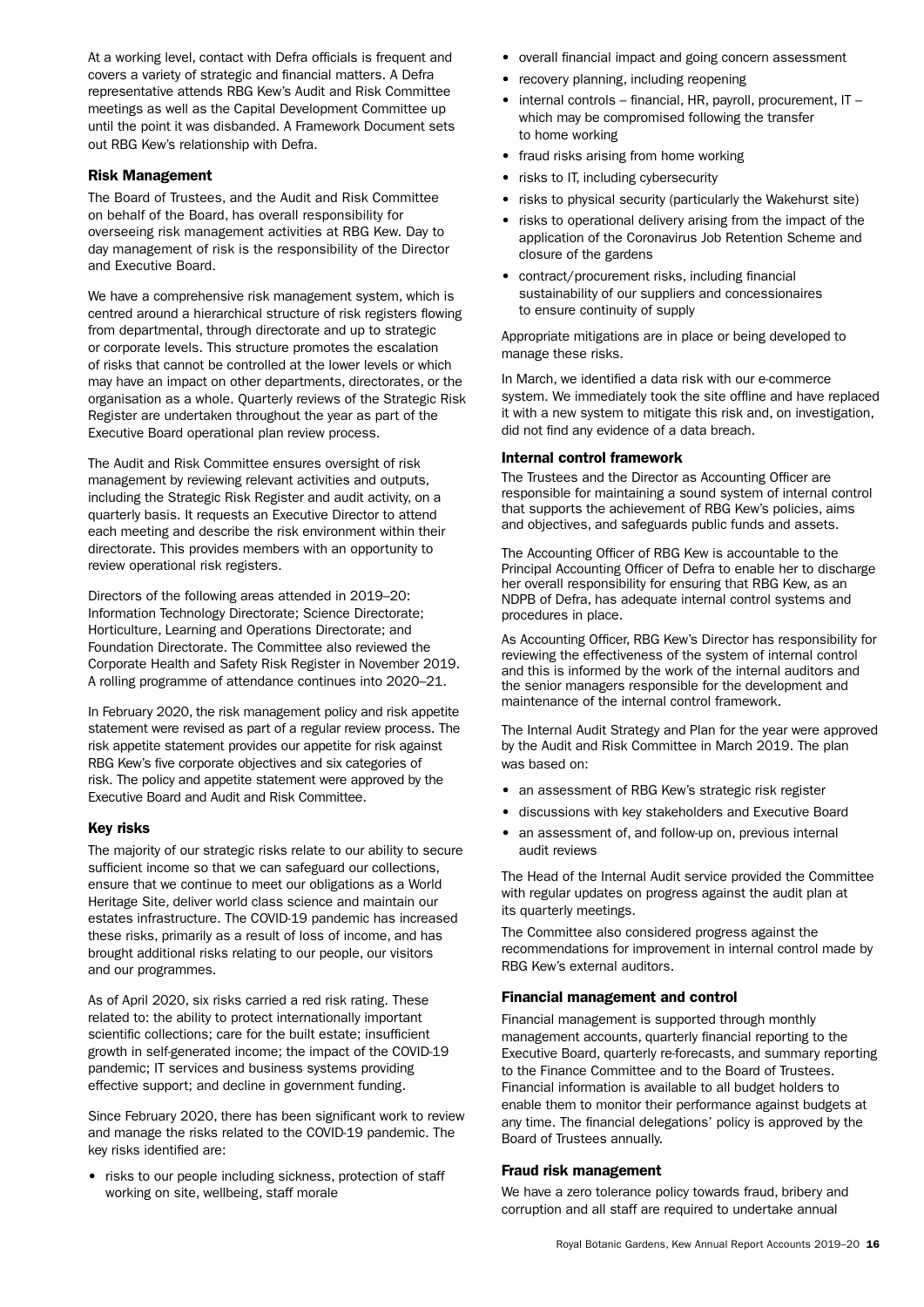<span id="page-18-0"></span>mandatory 'Responsible for Information' training which includes content relating to fraud, bribery and corruption. All internal audits consider the risk and likelihood of fraud within the scope of their remits. The Audit and Risk Committee have reviewed the anti-fraud, bribery and corruption policy and the whistleblowing policy during the year as well as receiving a report on gifts and hospitality offered during the year.

We contribute to HM Government counter fraud initiatives and activities through collaboration with the Defra Group Counter Fraud Network where best practice is shared between Defra departments and other arm's-length bodies.

During the year there was one incident of fraud relating to a theft at the Kew Gardens shop. The incident was reported to the police for investigation. Any incidents of fraud are logged and reported to both the Defra Group Counter Fraud Network and the Audit and Risk Committee. There were no reports of whistleblowing in the period.

#### Performance management

The Executive Board met quarterly to review progress on delivery of the operational plan and budget. The Board focused on the major initiatives and deliverables that will deliver our corporate strategy.

#### Information management

General Data Protection Regulation (GDPR) effective since May 2018 set out clear requirements for management and control of personal data. Over the last financial year, RBG Kew has taken effective measures to demonstrate our ongoing compliance with data protection legislation.

In response to an independent GDPR compliance check (February 2019), we have undertaken a privacy programme, implementing 12 key workstreams. We have recruited an Information Governance (Data Protection) Manager who has overseen this programme. Privacy workstreams include the implementation of a new data protection governance structure (consisting of an operational forum and a strategic group), records of processing, data protection impact assessments and improvements to existing processes. Further steps have been taken to develop awareness of our responsibilities through the delivery of new e-learning, face to face training and resources. RBG Kew has its own Data Protection Officer who continues to provide data protection advice, assistance and assurance to the organisation.

RBG Kew continues to work to ensure all processes and systems meet data protection requirements and can robustly respond to changes, incidents and data subject rights.

#### 2. Governance and internal control issues

The areas reviewed by Internal Audit during the year included: collections management (Science); facilities management – mobilisation; information and data security – business critical systems; core financial systems – general ledger; commercial income – events; and business continuity planning.

Of the seven internal audit reviews for which an assurance opinion was provided, two received 'substantial' assurance, four received 'adequate' assurance, and one received 'limited' assurance.

This included two planned internal audits relating to the facilitation of bringing the facilities management function in-house, both receiving 'adequate' assurance. The first of these identified several areas of good project management practice but noted that training had not been implemented as planned. The second demonstrated that the transition had been implemented successfully. It raised recommendations

for resolving some control weaknesses identified around a potential backlog of jobs and the reporting function. To address these issues a facilities management and building consultancy has been engaged to carry out a review of the reasons behind the reported calls backlog as well as to identify any skills shortages to assist in developing a training plan.

RBG Kew's information and data security – business critical systems audit focused on the security of personal data and received a 'limited' assurance rating from Mazars. A follow-up audit was completed in May 2020 and identified that five of the seven recommendations were implemented. Mazars concluded that the progress made was appropriate to mitigate most of the risks previously identified and acknowledged that further work is planned to address the two outstanding recommendations.

The internal audit of core financial systems – general ledger and business continuity planning both received 'substantial' assurance and the latter has been well-tested in the wake of COVID-19. The internal audit of collections management (Science) and commercial income – events both received 'adequate' assurance.

The Audit and Risk Committee has received regular reports on progress in implementing audit recommendations throughout the year.

During the year the internal audit contract was re-tendered and awarded to Mazars LLP who demonstrated best value for money.

The internal audit annual report for 2019–20 concluded that RBG Kew's governance, risk management and internal control arrangements were generally adequate and effective.

A control weakness was identified during the 2019–20 audit concerning RBG Kew's Delegated Financial Authorities Policy, which did not state that any gifts or payments for services made to Trustees, regardless of value, require the explicit approval of the non-interested Trustee members of the Board as being in the best interests of the charity and at an appropriate value. The Delegated Financial Authorities Policy will be updated accordingly.

#### Conclusion

Our risk and internal control framework is considered to be generally sound and has proved adequate in terms of meeting Kew's obligations, mitigating risks and safeguarding its assets. However, it will need to continue to evolve to meet the challenges outlined above and to take note of the observations in the reports of the National Audit Office.



Dame Amelia Fawcett Chair of the Board of Trustees Royal Botanic Gardens, Kew 9 October 2020

حلو، لمکہ

Richard Deverell Director Royal Botanic Gardens, Kew 9 October 2020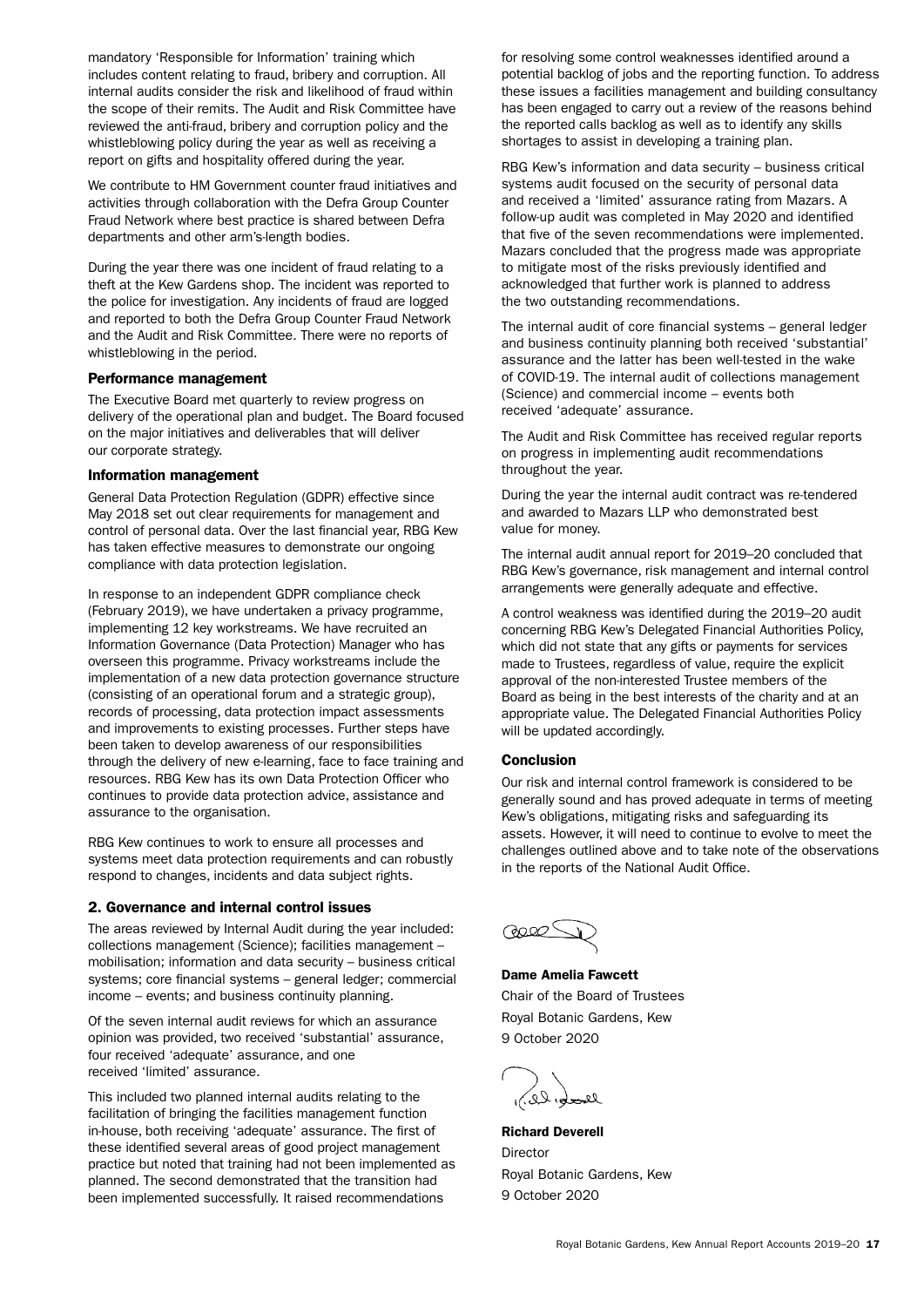# <span id="page-19-0"></span>Sustainability Report

# Our commitment to sustainability

Our mission 'to be the global resource for plant and fungal knowledge, building an understanding of the world's plants and fungi upon which all our lives depend' demonstrates our commitment to sustainability, biodiversity and conservation. As such, we put every effort into minimising any adverse impacts from our operations on the local and global environment. We strive for best practice in environmental management throughout our gardens, projects and partnerships.

We use an ISO14001 Environmental Management System (EMS) to manage our operational impacts; RBG Kew was the first World Heritage Site to achieve this international standard (in 2005). We undergo an annual external audit (UKAS accredited) which we passed with just two minor nonconformities during 2019–20.

# About our data

Sustainability information is reported in accordance with the Government Financial Reporting Manual (FReM) and HM Treasury's Sustainability Reporting Guidance 2019–20.

The Greening Government Commitments (GGC), which were introduced on 1 April 2011, set targets to reduce the impact that government has on the environment. As an arm's-length body, RBG Kew reports to Defra on a quarterly basis against these targets and the information included in this report forms part of Defra's Group Sustainability Report. A new round of GGC targets are expected to be approved shortly.

The data gathering process is aligned with the GGC Guidance on Measurement and Reporting and the new Streamlined Energy and Carbon Reporting (SECR) policy implemented by the government on 1 April 2019, requiring UK organisations to disclose their energy consumption and carbon emissions. The introduction of SECR coincided with the end of the Carbon Reduction Commitment (CRC) Energy Efficiency Scheme.

The SECR framework is intended to encourage the implementation of energy efficiency measures, with both economic and environmental benefits, supporting both cost savings and the reduction of carbon emissions. Consumption figures are based on a mix of billed amounts and direct meter readings and may therefore be subject to adjustments in subsequent periods.

Third-party emissions are not currently reported as data is not available. Estimated business travel emissions have been included for the first time and we will be developing our methodology to capture and report further detail relating to our scope 3 emissions in future years. Some categories of scope 3 emissions may remain excluded under the *'de minimus'* criteria.

The information contained within this report has not been subject to external audit and does not form part of the auditors' opinion on the accounts.

#### **Targets**

The 2016–20 GGC targets (updated in 2018) are as follows:

- To reduce greenhouse gas emissions by at least 43% from a 2009–10 baseline.
- To improve waste management by reducing the amount of waste to landfill to less than 10%.
- To further reduce water consumption.
- To continue to buy more sustainable and efficient products and services with the aim of achieving the best long-term, overall value for money for society.

The baseline year for these targets is 2009–10. In some areas RBG Kew does not hold data for this year and where necessary we use a more recent baseline. It should also be noted that since 2009–10, there has been a significant increase in visitor numbers which has an impact on all aspects of resource consumption.

| Summary of performance           |                                         |                        |                            |                                                            |                    |  |  |
|----------------------------------|-----------------------------------------|------------------------|----------------------------|------------------------------------------------------------|--------------------|--|--|
| Area                             |                                         | 2019-20<br>Performance | 2009-10<br><b>Baseline</b> | Performance<br>vs 2009-10<br><b>Baseline</b><br>(% change) | GGC 2020<br>Target |  |  |
| $CO2e$ emissions<br>(see note 1) | Emissions<br>(tonnes CO <sub>2</sub> e) | 5,257                  | 8,869                      | $-41%$                                                     | 5,055              |  |  |
|                                  | Energy expenditure $(E)$                | 1,558,130              | 945,000                    | $+65%$                                                     | N/A                |  |  |
| Water<br>(see note 2)            | Water supplied (m3)                     | 166,700                | 158,000                    | $+6%$                                                      | < 158,000          |  |  |
|                                  | Water supply costs $(E)$                | 462,508*               | 238,000                    | $+94%$                                                     | N/A                |  |  |
| Waste<br>(see note 3)            | Waste (tonnes)                          | 1,072                  | 1,233                      | $-13%$                                                     | N/A                |  |  |
|                                  | Waste to landfill (%)                   | 5.6%                   | see note 3                 | see note 3                                                 | < 10%              |  |  |
|                                  | Disposal costs (£)                      | 155,972                | 80,416                     | $+94%$                                                     | N/A                |  |  |

N/A means no target set

1. The Greening Government Commitments greenhouse gas emissions target of at least 43% by 31 March 2020 represents a target of 3,814 tonnes per year reduced against the 2009–10 baseline (8,869 tonnes).

2. Water consumption excludes a significant amount of abstracted water (55,647 m3) used for cooling and returned.

3. No baseline data is available for Waste to Landfill for 2009–10. Total waste does not include compost produced for use within the gardens.

\* Within the 2019–20 reporting year the water supply cost also includes wastewater costs to provide a more holistic representation of costs.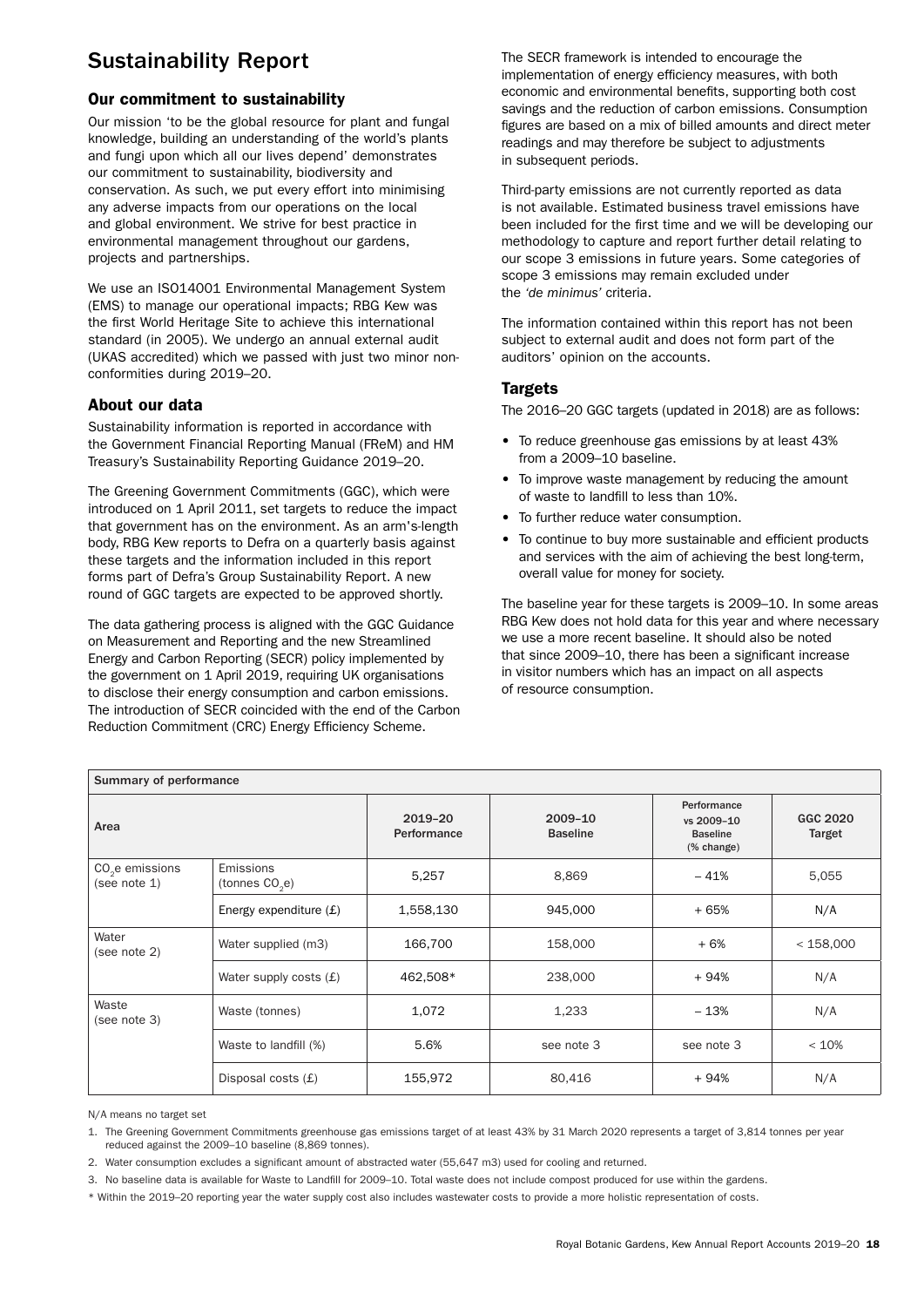# RBG Kew Sustainability Strategy

RBG Kew's work is focused on addressing the major environmental challenges faced today, including habitat destruction and degradation, biodiversity loss and climate change.

We will:

- develop a world-class 2030 sustainability strategy, to be launched in 2021
- measure and report our environment impacts
- set ambitious objectives and targets and develop credible plans to drive improvements in environmental performance
- prevent pollution through our operations and our supply chains
- always comply with environmental legislation

### Details of performance

### Greenhouse gas (GHG) emissions

RBG Kew is committed to reducing emissions arising from its operations as rapidly as possible – in line with, if not beyond, the targets set by the Greening Government Commitments. However, we face significant challenges to decarbonisation, such as a high heat demand (protecting precious collections within listed Victorian glasshouses) and the high heritage value of the grounds and buildings.

RBG Kew actively monitors its energy consumption through use of automatic monitoring and targeting systems wherever possible; however, ongoing investment and improvement is required to improve the quality of our operational sustainability data.

Progress to reduce GHG emissions so far has mostly been through the installation of a range of energy efficiency technologies such as voltage optimisation (and photovoltaic panels) at the Millennium Seed Bank, draught-proofing at both Kew and Wakehurst, LED lighting, low-energy boilers and Building Management System optimisation. This has resulted in a 17.3% drop in total energy usage across both sites, between 2009–10 and 2019–20.

| Greenhouse gas<br>emissions                   | 2014-15 | 2015-16 | 2016-17 | 2017-18 | 2018-19 | 2019-20 |
|-----------------------------------------------|---------|---------|---------|---------|---------|---------|
| Direct emissions (1)                          | 4.240   | 4.027   | 3.773   | 3.630   | 3.275   | 3,242   |
| Indirect emissions<br>(see note $2,3$ )       | 3,032   | 2,440   | 2.189   | 2,122   | 2,043   | 2,015   |
| Total emissions<br>(Tonnes CO <sub>se</sub> ) | 7.272   | 6.467   | 5.962   | 5.752   | 5.318   | 5,257   |

1. For consistency with the previous years, direct emissions resulting from gas consumed from CHP have been excluded

2. Prior year figures have been adjusted to reflect changes to historic data in line with latest conversion factors

3. 2019–20 emission factors have been aligned with Defra reporting requirements

| Energy (kWh)                          | 2014-15    | 2015-16    | 2016-17    | 2017-18    | 2018-19    | 2019-20    |
|---------------------------------------|------------|------------|------------|------------|------------|------------|
| Total                                 | 30,273,397 | 32,559,506 | 29,745,788 | 29,337,193 | 28,056,251 | 27,383,991 |
| Electricity                           | 7,468,354  | 7,597,193  | 7,735,885  | 7,497,601  | 7,217,625  | 7,265,889  |
| Electricity (CHP)                     | 907,151    | 995.040    | 1,011,346  | 1,003,563  | 981,978    | 802,567    |
| Electricity<br>(solar PV)             | 48.955     | 44.183     | 45.225     | 45.826     | 46.864     | 45.916     |
| Gas (see note 1)                      | 19,537,956 | 21,971,540 | 18,703,184 | 17,617,245 | 17,295,700 | 16,821,576 |
| Oil                                   | 2,265,780  | 1.867.134  | 2,218,916  | 3,149,241  | 2.485.204  | 2,405,635  |
| LPG (Propane)                         | 45.201     | 84.416     | 31.232     | 23.717     | 28.880     | 42,408     |
| Energy costs $(E)$<br>(see note $2$ ) | 1,229,730  | 1,509,953  | 1,563,956  | 1,399,323  | 1,551,809  | 1,558,130  |

1. Gas consumption reported is inclusive of gas utilised by the Combined Heat & Power (CHP) unit to generate electricity and heat onsite

2. Energy expenditure relates to those categories reported namely Electricity (CHP & Grid), Gas, LPG and Oil

#### Waste management

We are committed to diverting all possible waste away from landfill. In 2019–20 across Kew and Wakehurst waste to landfill was 5.6% of total waste: over 20% was recycled, and over 70% was incinerated for energy recovery. We also produce around 4,000 tonnes of compost per annum for use on site. RBG Kew holds an Environment Agency permit for both Kew and Wakehurst to ensure that compost production complies with all relevant legislation.

The overall volume of waste generated has decreased, although data collection requires improvement to increase the consistency of this data. Waste disposal spend was £155,972 for 2019–20, a significant reduction from 2018–19.

Across RBG Kew we aim to reuse materials wherever possible, for example this year's orchid festival wayfinding signage was stored and reused from 2019.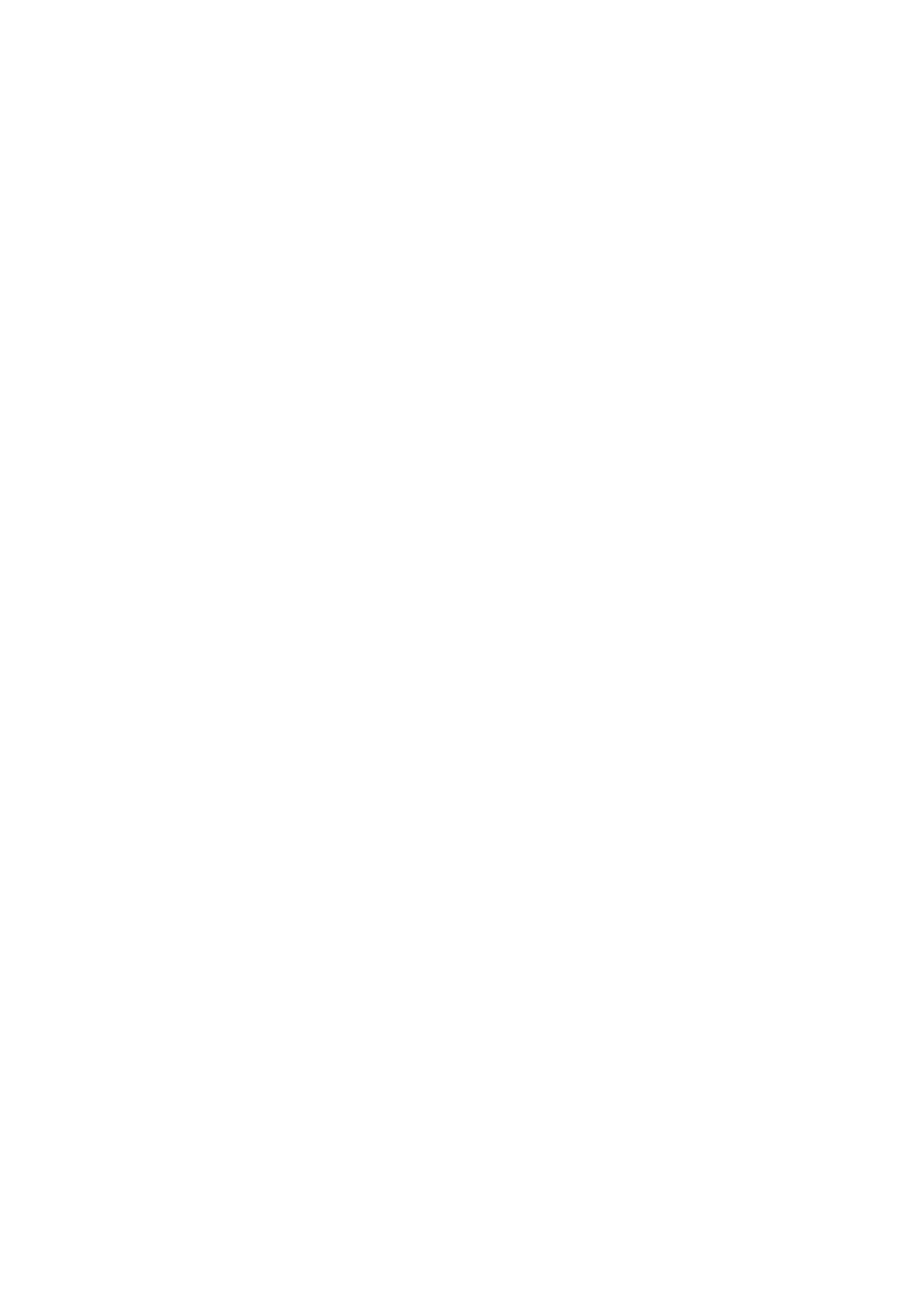# Sustainable procurement

RBG Kew is committed to sustainable procurement through adherence to Government Buying Standards and our 'Sustainable Purchasing Guidelines' which consider the whole life costs of goods and services and effective supply chain management. Our catering contractor has now eliminated 98% of single-use plastic for all on-site packaging, and we are working with other suppliers to do likewise.

# Sustainable construction

RBG Kew aims for the highest achievable BREEAM standard for all new build projects, within project and budget constraints. Wherever possible we aim to integrate sustainable features including rainwater harvesting, renewable energy sources and energy efficient standards, determined on a project-by-project feasibility basis.

All new projects are highly sensitive to the natural environment in which they sit, and all developments are highly controlled to minimise and mitigate any negative impacts on the landscape and habitats in which they sit. Contractors are required to confirm how they manage the environmental impact of their activities.

# Biodiversity Action Plans

RBG Kew has a 330 ha site at Kew and a 535 ha site at Wakehurst which contain our globally biodiverse Living Collections, as managed by Kew's Living Collections Strategy (2019). Currently 5% of the Living Collection accessions are categorised as threatened by extinction under the IUCN Red List of Threatened Species.

Selected habitats within Kew Gardens, such as the two sites of acid meadow and the Natural Area, are regarded as being of high conservation value for the Greater London Area. Additionally, Wakehurst and Chiddingly Woods has been designated a Site of Special Scientific Interest. Both are managed to conserve the integrity of the sites and the species assemblages present.

At Kew Gardens a management plan is followed for the 37-acre site known as the Natural Area. This area includes a conservation area and an ancient meadow and is overall characterised by mature mixed broad-leaved woodlands and meadows, connected by grass rides. The natural areas are managed to promote plant and animal biodiversity.

# Climate change adaptation

Future climate change risks to Kew's landscapes, collections and listed buildings have been assessed as part of the 2020–2025 World Heritage Site Management Plan. Key risks include the increased potential for severe weather events leading to storm damage or prolonged droughts, increased flood risk, the introduction of new plant pathogens and changes to existing growing conditions in the Gardens. Controls and mitigation measures for the projected impact of climate change will continue to be analysed and integrated into all aspects of site management.

We are investigating the opportunity to participate in the government Climate Change Adaptation Reporting Scheme in future.

# Environmental management system

RBG Kew's environmental management system is based on the requirements of BS EN ISO 14001:2015. This system will continue to be an integral tool to manage RBG Kew's environmental impacts and to provide a mechanism to monitor, report and deliver against emissions reduction targets, sustainability objectives and the Treasury's FReM Sustainability Reporting requirements.

This system is rigorously externally audited on an annual basis and demonstrates Kew's commitment to going beyond legal compliance and achieving continual improvement in managing our environmental impacts.

### **Governance**

RBG Kew's progress and compliance with these targets is reported quarterly to our Environmental Sustainability Steering Group, and sustainability activities are integrated into Kew's annual Operational Plan, which is reviewed by Executive Board and the Board of Trustees. From 2020 onwards regular reports on sustainability performance will provided to Kew's Executive Board and Board of Trustees.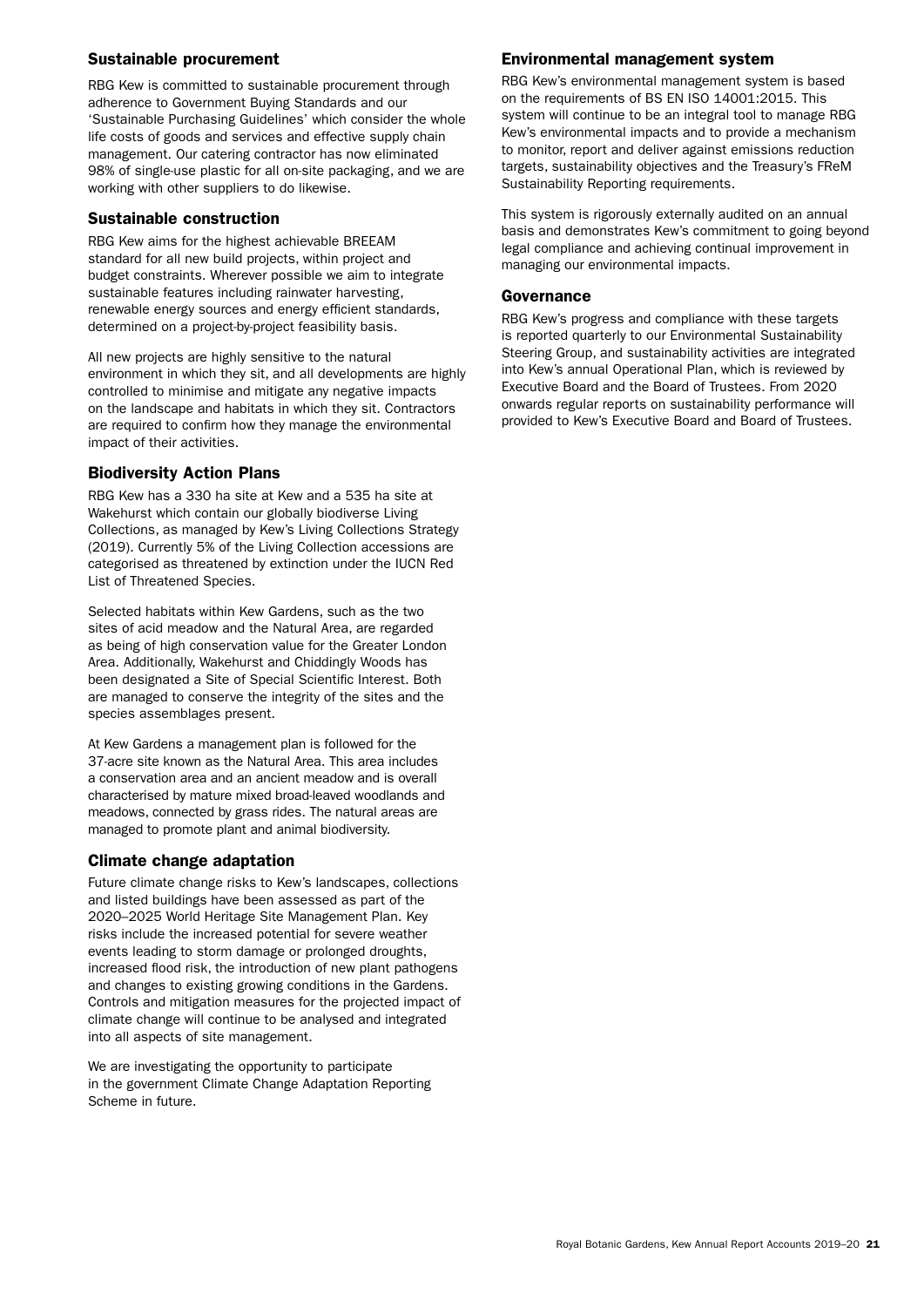# <span id="page-23-0"></span>Statement of Trustees' and Accounting Officer's responsibilities

Under Schedule 1 Part IV subsection 39(2) National Heritage Act 1983 the Board of Trustees of RBG Kew is required to prepare a statement of accounts for each financial year in the form and on the basis determined by the Secretary of State for Environment, Food and Rural Affairs, with the consent of HM Treasury. The accounts are prepared on an accruals basis and must give a true and fair view of RBG Kew's and the group's state of affairs at the year end and of the group's incoming resources, application of resources, Balance Sheet and cash flows for the financial year.

In preparing the accounts, the Trustees and Accounting Officer are required to comply with the requirements of the Government Financial Reporting Manual and in particular to:

- Observe the accounts direction issued by the Secretary of State for Environment, Food and Rural Affairs including the relevant accounting and disclosure requirements, and apply suitable accounting policies on a consistent basis.
- Make judgements and estimates on a reasonable basis.
- State whether applicable accounting standards as set out in the Government Financial Reporting Manual have been followed, and disclose and explain any material departures in the financial statements.
- Prepare the financial statements on a going concern basis.

The Director of RBG Kew has been appointed as the Accounting Officer for RBG Kew, by Defra's Principal Accounting Officer. The responsibilities of an Accounting Officer, including responsibility for the propriety and regularity of the public finances for which the Accounting Officer is answerable, for keeping proper records and for safeguarding RBG Kew's assets, are set out in Managing Public Money published by HM Treasury.

The Accounting Officer and Board of Trustees confirm that:

- The annual report and accounts as a whole is fair, balanced and understandable and they take personal responsibility for the annual report and accounts and the judgements required for determining that it is fair, balanced and understandable.
- There is no relevant audit information of which the auditor is unaware.
- They have taken all the steps they ought to ensure the auditor is aware of all relevant audit information.

#### Statutory Information

#### Results

The accounts have been prepared in a form directed by the Secretary of State, with the approval of HM Treasury, under Schedule I Part IV subsection 39(4) of the National Heritage Act 1983 and on the basis of the accounting policies set out in Note 2.

Total income for the year was £94.3m (£93.0m in 2018–19) of which £32.0m (£36.3m in 2018–19) was Grant-in-Aid from Defra. Total expenditure was £86.8m (£80.1m in 2018–19) and there was a £1.1m loss on investments (£0.1m gain in 2018–19) and a loss on revaluation of assets of £9.4m (£8.8m gain in 2018-19) leaving a deficit of £3.0m (£21.8m surplus in 2018–19) after revaluation of assets.

The deficit of £3.0m consisted of a £0.8m surplus on the unrestricted general and unrestricted designated reserves, a £5.2m increase in the restricted donations and projects reserves, a £0.8m net loss being the share of the results of the Bentham-Moxon Trust and Kew Foundation, plus a deficit totalling £8.2m on the capital and capital revaluation reserves, reflecting capital and project funds to be offset by future depreciation on assets purchased or future capital or project expenditure.

Total funds decreased to £256.6m (£259.6m 2018–19). These include a revaluation fund of £116.4m (£128.3m in 2018–19) to reflect the value of certain land and buildings to which the Trustees do not have title, as outlined below, and the capital reserves of £104.7m (£101.0m in 2018–19) which consist of restricted grants and unrestricted income for capital expenditure to be used to offset future depreciation of assets already purchased. The share of net assets of associates represents £12.5m (£13.3m in 2018–19) of restricted reserves.

#### Land and buildings

The Board does not hold title to the land and buildings used by RBG Kew, except for the Wellcome Trust Millennium Building and adjacent land at Wakehurst, including Havelock Farm, (35 acres of land purchased by RBG Kew in 2012, located in the centre of the existing Wakehurst estate); the National Trust owns the freehold of the remaining land at Wakehurst. The land and buildings at the Kew Gardens site are owned by the Crown. The Board exercises the management and maintenance functions on behalf of the Minister in relation to the properties used. Information on land and buildings can be seen in Note 11.

#### Other fixed assets

Significant changes in other fixed assets are shown in Notes 10 and 11.

#### Investments

Investments are detailed in Note 12 and are held in accordance with the Trustees' powers. Due to the limited investment funds available, the Accounting Officer and Trustees consider the Churches, Charities and Local Authorities Investment Fund provides an adequate balance between risk and reward.

Investments include a share of the net assets of associates (the Foundation and Bentham-Moxon Trust) determined by the proportion of the voting rights held by RBG Kew of each charity. Each associate sets and monitors its own investment policies.

#### Payments to creditors

Our policy is to settle all invoices with our creditors within 30 days unless otherwise specified in the contract, and to observe the principles of the CBI Prompt Payment Code. During 2019–20 RBG Kew settled its debts on average in 30 days (28 days in 2018–19).

#### Reserves

The reserves of the organisation are explained in Note 2 of the Accounts. The Board has agreed that the unrestricted part of the General Reserves (Unrestricted General Reserve – other) should not fall below a minimum of £3m to give the organisation the flexibility to cope with fluctuations in income streams and unforeseen expenditure. The Reserves Policy is reviewed on an annual basis.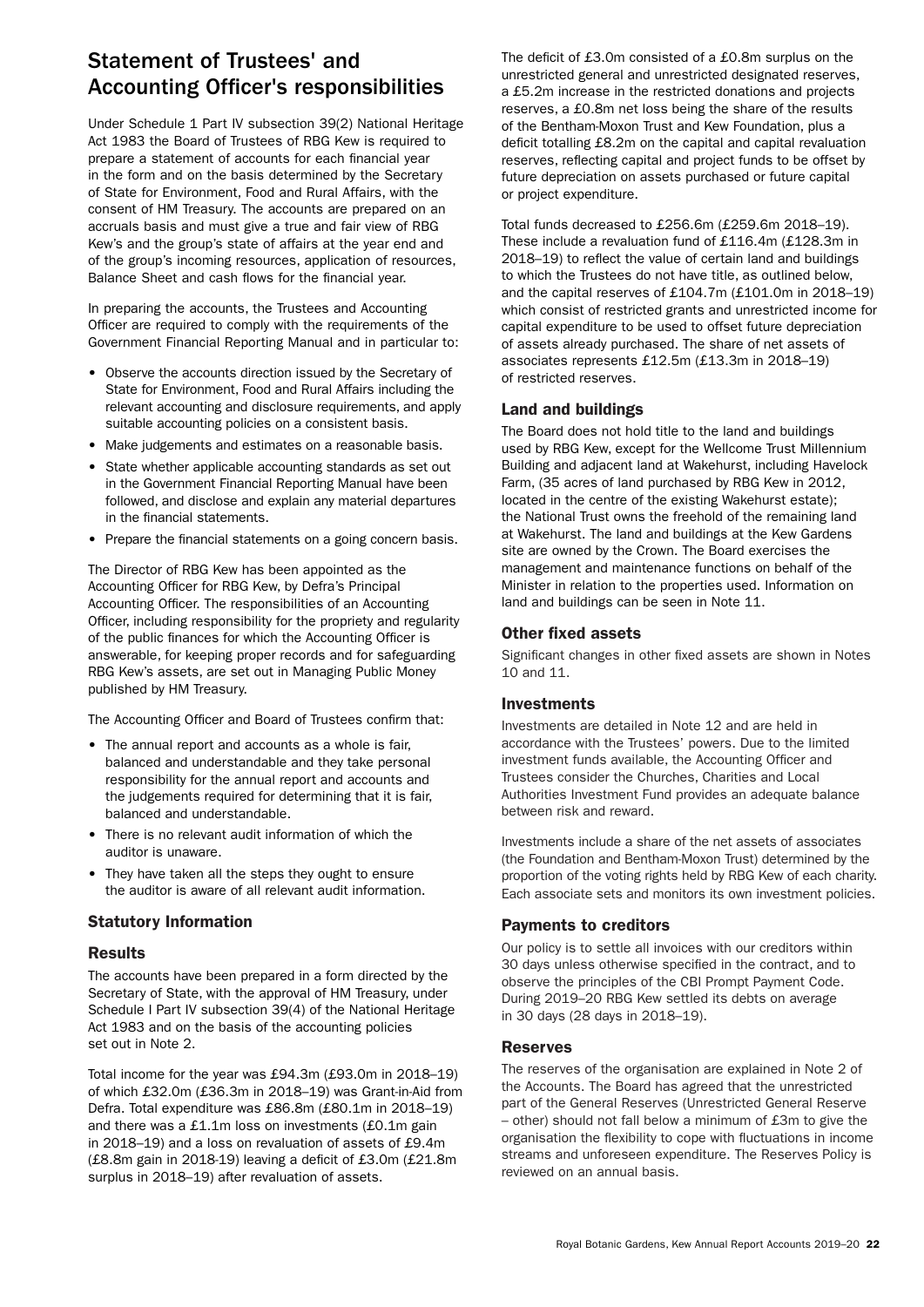At 31 March 2020, this fund stands at £6.5m (£6.3m at 31 March 2019) and may be used to partly fund any short-term shortfall in income and to meet major capital needs in the future. In addition, as at 31 March 2020, RBG Kew holds designated unrestricted funds for future capital and project requirements of £5.6m (£5.0m at 31 March 2019).

Unrestricted and designated reserves will be utilised in 2020–21 in response to the financial challenges from COVID-19 and in line with Kew's Reserves Policy. The minimum level of unrestricted reserves is anticipated to be retained at £3m to meet working capital requirements and provide funds to cope with future fluctuations in income. However, this will be kept under review by the Board through 2020–21.

# Foundation and Friends of the Royal Botanic Gardens, Kew

The Foundation and Friends of RBG Kew is a registered charity (registration no. 803428) as well as a company limited by guarantee. It is a distinct entity to RBG Kew whose purpose is to provide grant funding to support RBG Kew's activities. It is consolidated into these accounts as an associate.

# Bentham-Moxon Trust

The Bentham-Moxon Trust is a separate registered charity (registration no. 305966). It is a distinct entity to RBG Kew whose purpose is to provide financial support for botanical collections, research and publications that further the work of research organisations, including RBG Kew. It is consolidated into these accounts as an associate.

# RBG Kew Enterprises Limited

RBG Kew owns 100% of the issued share capital of RBG Kew Enterprises Limited. Its results have been fully consolidated into the accounts of RBG Kew.

# **Director**

Richard Deverell has been the Director of RBG Kew since 17 September 2012.

# Internal audit

The Board has appointed Mazars as internal auditors who report on a quarterly basis to the Audit and Risk Committee. 2019–20 was Mazars fourth year as RBG Kew's internal auditors following extension of their contract in November 2017 for a second term.

During the year the Audit and Risk Committee reappointed Mazars as RBG Kew's internal auditors. The contract commenced in January 2020 for financial years 2020–21, 2021–22 and 2022–23.

# **Bankers**

Lloyds Banking Group 4th Floor 25 Gresham Street London EC2V 7HN

# External auditor (RBG Kew)

Comptroller and Auditor General, National Audit Office 157–197 Buckingham Palace Road London SW1W 9SP

# External auditor (RBG Kew Enterprises Ltd)

Grant Thornton UK LLP 31 Finsbury Square London EC2A 1AG

# Solicitors

Burges Salmon LLP Narrow Quay House, Narrow Quay Bristol BS1 4AH

# Employee involvement

Consultations take place with employees' representatives so that the views of employees may be taken into account in making decisions which are likely to affect their interests.

# Gender pay gap

The relevant gender pay gap averages for RBG Kew as at March 2019 were 11.85% (mean average) and 6.85% (median average). The bonus pay gap, including nonconsolidated payments paid to staff, was 3.6% (mean average) and 0% (median average). The proportion of men and women receiving a bonus, including non-consolidated payments, was 9% and 7% respectively. The hourly pay quartiles are shown in the table below:

| Quartile              | Female | Male  |
|-----------------------|--------|-------|
| Lower quartile        | 57.1%  | 42.9% |
| Lower middle quartile | 67.5%  | 32.5% |
| Upper middle quartile | 63.6%  | 36.4% |
| Upper quartile        | 47.3%  | 52.8% |

# Trade Union Facility Time

In accordance with the Trade Union (Facility Time Publication Requirements) Regulations 2017, relevant data in relation to the usage and expenditure on trade union facility time is as follows:

- There was a total of 16 employees who were union officials during the relevant period
- 15 employees spent up to 1% of their working hours on facility time and 1 spent between 1% and 50% of their working hours on facility time
- The percentage of the pay bill spent on facility time was:

| Cost of facility time                      | £2.332      |
|--------------------------------------------|-------------|
| Total pay bill                             | £41.019.386 |
| % of total pay bill spent on facility time | 0.0057%     |

• The time spent on paid trade union activities as a percentage of total paid facility time was 100%.

# Freedom of Information

Between 1 April 2019 and 31 March 2020 RBG Kew received 36 Freedom of Information requests. 35 requests were responded to during this period, one request has been carried forward into the new financial year and is due to be responded to within the statutory timeframe. Out of the 35 requests responded to in this financial year, all (100%) were dealt with in line with the statutory timeframe.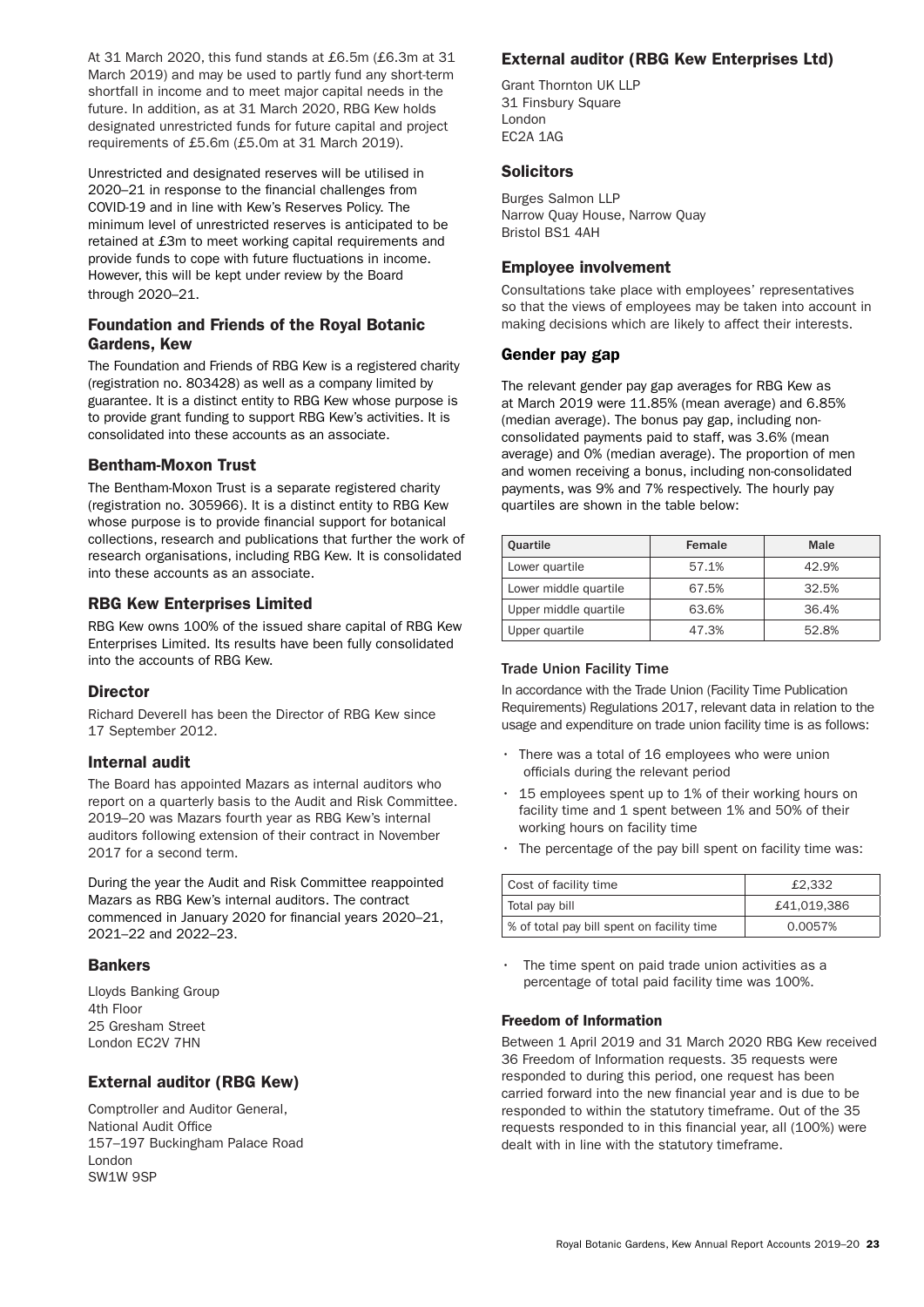#### Going concern

The Trustees have considered the factors that may influence the organisation in the next 12 months, in particular in response to the COVID-19 pandemic. These include the current level of unrestricted reserves, cash held, the agreed Grant-in-aid from Defra for 2020–21 and the self generated income assumptions for 2020–21.

Self generated income has been adversely affected by the closure of the gardens as a result of the COVID-19 pandemic. Reopening the gardens on 1 June 2020 has enabled visitor related income to begin recovery with results since reopening in line with revised forecasts, but with full recovery not anticipated until 2021–22.

Offsetting the shortfall in self-generated income, RBG Kew has undertaken a range of cost-saving measures, including postponing visitor programming, cutting planned investments and introducing a vacancy freeze. Following approval from HMT and Defra, Kew has utilised the government's Coronavirus Job Retention Scheme from April to September and will continue to October and will also utilise its unrestricted and designated reserves.

The speed of recovery will be monitored, and action taken if this is slower than anticipated with further cost-saving measures. A contingency is held within the budget. There remains a residual risk in relation to the possibility of a second wave of infection later in the year, the potential impact of social distancing to our activities, including events, and the ongoing broader impact to the economy and government funding.

Defra has been kept updated on the financial challenges and continues to be supportive. Defra recognises the financial challenges facing RBG Kew in light of the COVID-19 pandemic and has worked closely with RBG Kew to agree a package of mitigation measures which are designed to achieve a balanced 2020–21 budget out-turn. Defra recognises that the forecast out-turn is predicated on a number of planning assumptions which could be undermined by external events, such as a return of COVID-19 restrictions, and that these are outside the control of RBG Kew. Defra has undertaken to engage with RBG Kew to decide if any additional financial interventions are necessary to protect Kew as a going concern should RBG Kew encounter further budget difficulty as a result of the exceptional circumstances presented by COVID-19.

Under the National Heritage Act 1983, RBG Kew has statutory responsibilities as outlined in this report, and the Trustees and Accounting Officer have assumed in making the going concern assessment that sufficient government funding support will continue to be made available to fulfil this responsibility. It is noted that the level of support in future years is subject to confirmation later in 2020–21 as part of the government's current Comprehensive Spending Review.

On the basis set out above, the Trustees believe it is appropriate to prepare the accounts on a going concern basis. The Trustees note that the Directors of its trading company, RBG Kew Enterprises Limited, have prepared the accounts of the company on a going concern basis, and expect to continue to support RBG Kew through the gifting of profits made by the company in the future.

#### **Insurance**

RBG Kew has a range of commercial insurance policies which include public liability, professional indemnity, motor vehicle and other relevant products. However, commercial insurance has not been taken in a number of other areas, notably heritage buildings without commercial use, in line with the HM Treasury guidance 'Managing Public Money'.

#### Personal data related incidents

RBG Kew has not identified any personal data breaches during 2019–20 that would have required notification to the Information Commissioner's Office.

#### Sickness absence

The average number of day's sickness for staff in 2019–20 was 3.5 days (3.8 in 2018–19).

Dame Amelia Fawcett Chair of the Board of Trustees Royal Botanic Gardens, Kew 9 October 2020

Richard Deverell **Director** Royal Botanic Gardens, Kew 9 October 2020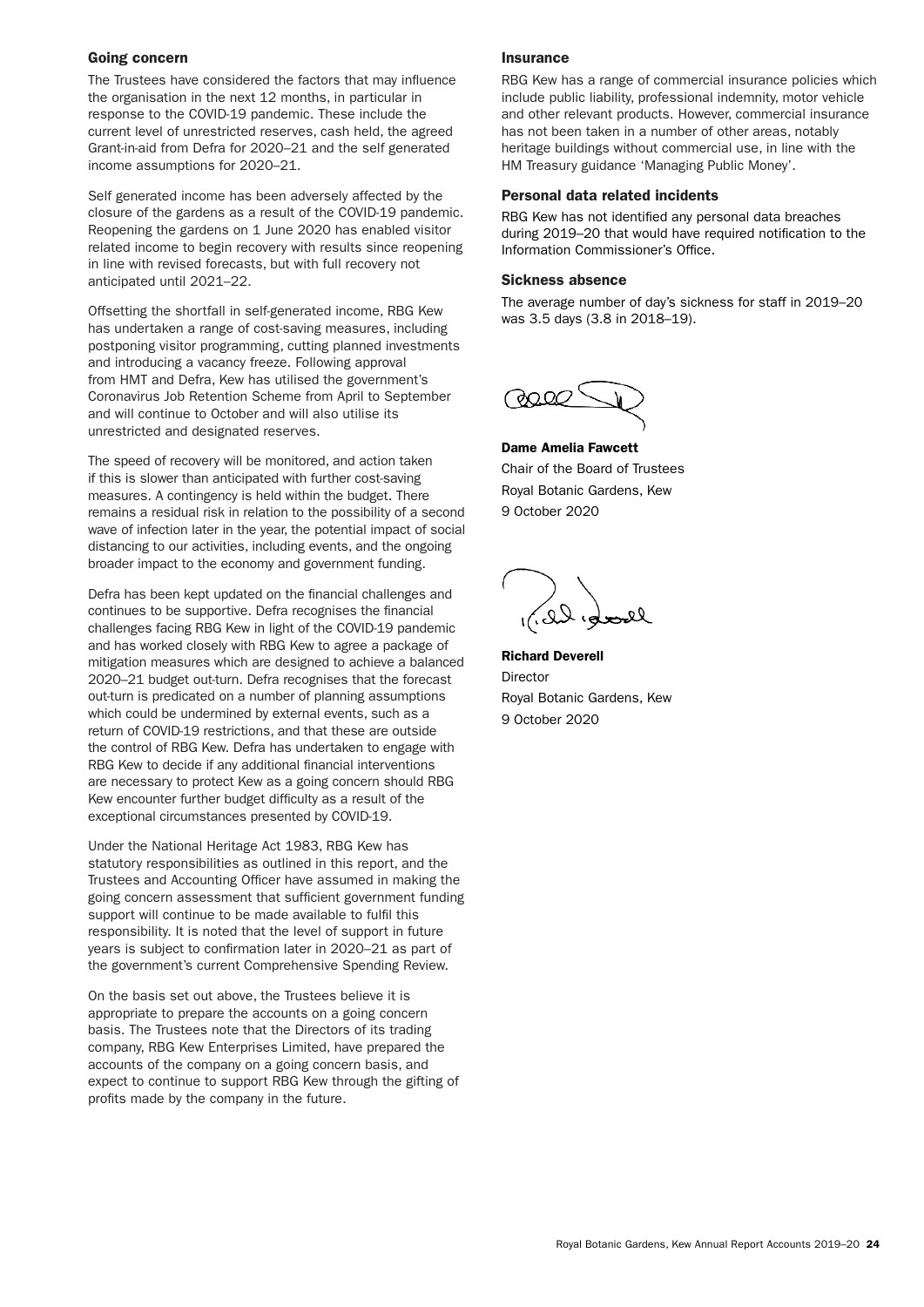# <span id="page-26-0"></span>Remuneration report

# Remuneration policy

The remuneration of the Director is set by the Remuneration and Nominations Committee, a sub-committee of the Board of Trustees. The members are identified on page 14.

The salary of the Director is reviewed on an annual basis, and in reaching its recommendations the Committee has regard to performance, based on objectives set by the Board of Trustees, affordability and government pay policy.

The Remuneration and Nominations Committee reviews the Director's recommendations on the remuneration packages of Executive Board members and other employees on individual contracts on an annual basis. The Trustees do not receive any remuneration for their services to RBG Kew. Note 9 details their expenses.

### Service contracts

Kew appointments are made in accordance with the Civil Service Commissioners' Recruitment Code, which requires appointments to be on merit on the basis of fair and open competition but also includes the circumstances when appointments may otherwise be made.

### Salary and pension entitlements

The following sections provide details of the remuneration and pension interests of the current Executive Board.

The Remuneration and Nominations Committee sets performance objectives and awards bonuses based on performance against agreed objectives.

The value of pension benefits during the year is calculated as the real increase in pension multiplied by 20, less the contributions made by the individual. This may be a negative value in the year.

| Remuneration<br>(Audited)                      |                                                                       | 2019-20<br>Salary | 2019-20<br><b>Pension benefits</b><br>to nearest<br>(E1,000) | 2019-20<br>Total to<br>nearest<br>(E1,000) | 2018-19<br>Salary | 2018-19<br>Pension benefits<br>to nearest<br>(E1,000) | 2018-19<br>Total to<br>nearest<br>(E1,000) |
|------------------------------------------------|-----------------------------------------------------------------------|-------------------|--------------------------------------------------------------|--------------------------------------------|-------------------|-------------------------------------------------------|--------------------------------------------|
|                                                |                                                                       | £                 | £                                                            | £                                          | £                 | £                                                     | £                                          |
| Richard Deverell <sup>1</sup>                  | Director                                                              | 191,311           | 26,000                                                       | 217,311                                    | 187,133           | 24,000                                                | 211,133                                    |
| Alexandre Antonelli                            | Director, Science from<br>04/02/2019                                  | 146,813           | 57,000                                                       | 203,813                                    | 22,872            | 9,000                                                 | 32,000                                     |
| Richard Barley <sup>2</sup>                    | Director, Horticulture.<br>Learning and Operations                    | 114,153           | 41,000                                                       | 155,153                                    | 111,612           | 40,000                                                | 152,000                                    |
| Sandra Botterell <sup>3</sup>                  | Director, Marketing and<br><b>Commercial Enterprise</b>               | 145,604           | 13,000                                                       | 158,604                                    | 140.144           | 9,000                                                 | 149,000                                    |
| David Cope                                     | Director, Strategy and<br><b>External Affairs until</b><br>13/07/2018 |                   |                                                              |                                            | 24,248            | 9.000                                                 | 33,000                                     |
| lan McKetty                                    | <b>Chief Information Officer</b>                                      | 114,731           | 45,000                                                       | 159,731                                    | 111,932           | 44.000                                                | 156,000                                    |
| <b>Meredith Pierce-</b><br>Hunter <sup>4</sup> | Director, Kew Foundation                                              | 130,050           | 10,000                                                       | 140.050                                    | 127,500           | 8,000                                                 | 136,000                                    |
| Fern Stoner                                    | Director, Resources                                                   | 111,410           | 44,000                                                       | 155,410                                    | 102,791           | 40,000                                                | 143,000                                    |
| <b>Tony Sweeney</b>                            | Director, Wakehurst                                                   | 103,200           | 40,000                                                       | 143,200                                    | 100,683           | 39,000                                                | 140,000                                    |
| Andrew Williams <sup>5</sup>                   | Director, Estates and<br>Capital Development<br>until 30/06/2020      | 114,159           | 45,000                                                       | 159,159                                    | 111,375           | 43,000                                                | 154,000                                    |
| Kathy Willis <sup>5</sup>                      | Director, Science until<br>14/09/2018                                 |                   |                                                              |                                            | 61,712            | 9,000                                                 | 71,000                                     |
| Paul Wilkin <sup>6</sup>                       | Interim Director, Science<br>from 17/09/2018 to<br>01/02/2019         |                   |                                                              |                                            | 40,838            | 81,000                                                | 122,000                                    |

1. Salary includes annual salary from RBG Kew of £171,311 (2018–19 £159,633), and £20,000 (2018–19 £27,500) for fundraising services from RBG Kew Enterprises in 2019–20.

2. Salary includes annual salary from RBG Kew of £104,153 (2018–19 £101,612) and £10,000 (2018–19 £10,000) for fundraising services from RBG Kew Enterprises in 2019–20.

3. Employed by RBG Kew Enterprises. Includes bonus payment of £16,178 (2018–19 £15,270).

4. Employed by RBG Kew Enterprises.

5. An additional voluntary exit payment of £66,000 is payable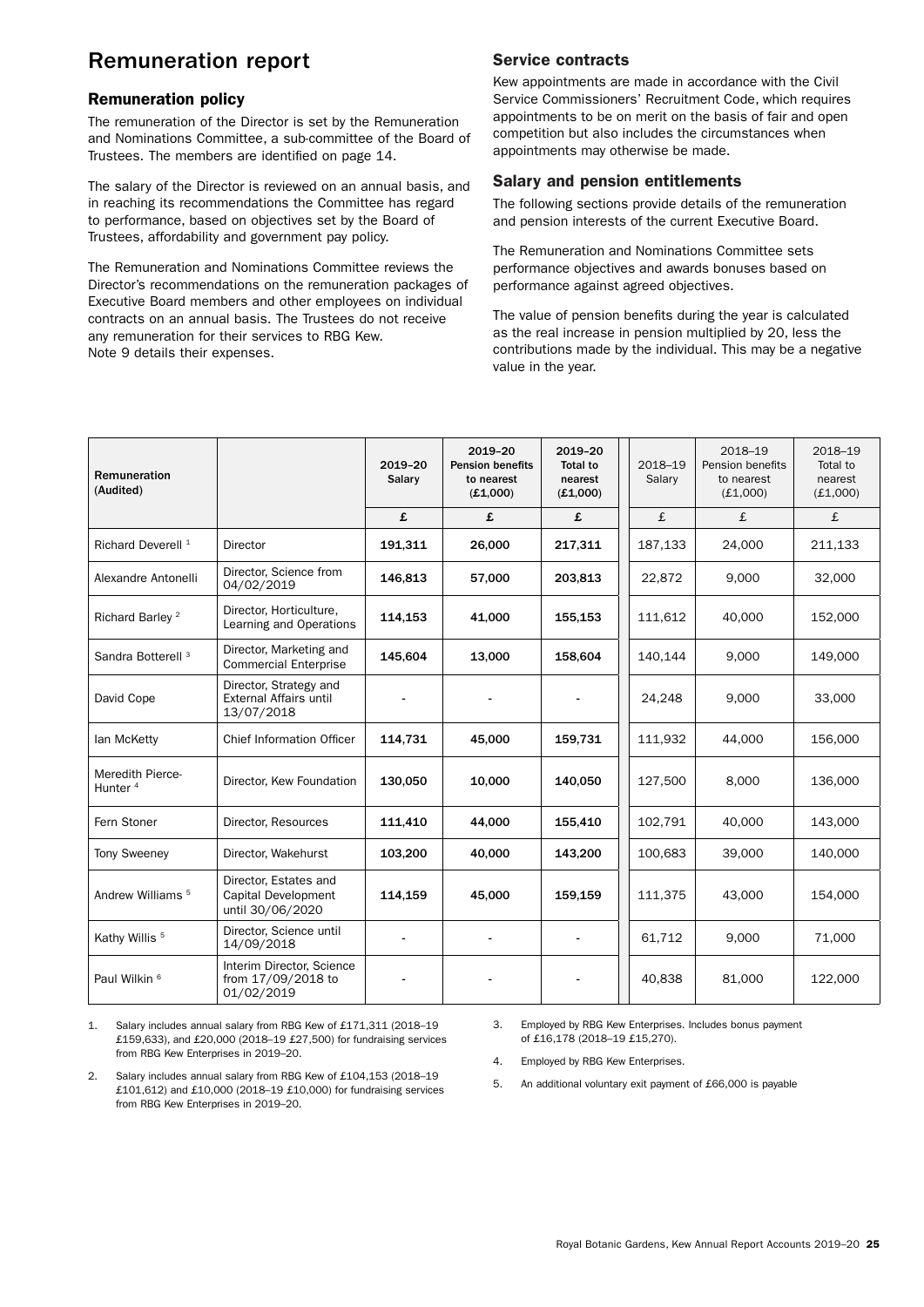# **Salary**

'Salary' includes gross salary, overtime, reserved rights to London weighting or London allowances, recruitment and retention allowances, private office allowances and any other allowance to the extent that it is subject to UK taxation. This report is based on accrued payments made by RBG Kew and thus recorded in these accounts.

### Benefits in kind

Post holders do not receive any benefits provided by the employer and treated by HM Revenue & Customs as a taxable emolument. For certain post holders on-site accommodation is provided for the proper performance of the duties of the employment, or where it is customary for employees in that role to be provided with on-site living accommodation for the better performance of the duties of the employment. This is not treated as a taxable emolument.

# Gender

As at 31 March 2020, the gender split of the Executive Board was 6 males and 3 females.

### Median salary ratio

The median salary in the organisation in 2019–20 was £26,500 (£27,237 in 2018–19).

The ratio to the Director's remuneration of £191,311 in 2019–20 (£187,133 in 2018–19) was 7.2 (6.9 in 2018–19). Agency pay has been excluded from the median salary calculation since this pay arrangement would give rise to a distortion of the results.

The range of pay in the organisation in 2019–20 was £15,429 – £191,311 (£14,715 – £187,133 in 2018–19).

| <b>Richard Deverell</b> | $\sim$                   | $\sim$                   | $\blacksquare$           | $\overline{\phantom{a}}$ | $\blacksquare$           | 26  |
|-------------------------|--------------------------|--------------------------|--------------------------|--------------------------|--------------------------|-----|
| <b>Richard Barley</b>   | $15 - 20$                | $0 - 2.5$                | 256                      | 208                      | 31                       | N/A |
| Sandra Botterell        | $\blacksquare$           | $\overline{\phantom{a}}$ | $\overline{\phantom{a}}$ | $\sim$                   | $\overline{\phantom{a}}$ | 13  |
| David Cope              | $\blacksquare$           |                          | $\blacksquare$           | 291                      | $\overline{\phantom{a}}$ | N/A |
| lan McKetty             | $5 - 10$                 | $2.5 - 5$                | 110                      | 72                       | 26                       | N/A |
| Meredith Pierce-Hunter  | $\overline{\phantom{a}}$ | $\blacksquare$           | $\blacksquare$           | $\sim$                   | $\overline{\phantom{a}}$ | 10  |
| Fern Stoner             | $15 - 20$                | $2.5 - 5$                | 174                      | 139                      | 21                       | N/A |
| Tony Sweeney            | $10 - 15$                | $0 - 2.5$                | 184                      | 136                      | 34                       | N/A |
| Andrew Williams         | $15 - 20$                | $2.5 - 5$                | 202                      | 161                      | 25                       | N/A |
| Paul Wilkin             | $\blacksquare$           | $\overline{\phantom{a}}$ | $\overline{\phantom{a}}$ | 482                      | $\overline{\phantom{a}}$ | N/A |
| Alexandre Antonelli     | $0 - 5$                  | $2.5 - 5$                | 37                       | 5                        | 21                       | N/A |

# Cash Equivalent Transfer Values

A Cash Equivalent Transfer Value (CETV) is the actuarially assessed capitalised value of the pension scheme benefits accrued by a member at a particular point in time. The benefits valued are the member's accrued benefits and any contingent spouse's pension payable from the scheme. A CETV is a payment made by a pension scheme or arrangement to secure pension benefits in another pension scheme or arrangement when the member leaves a scheme and chooses to transfer the benefits accrued in their former scheme. The pension figures shown relate to the benefits that the individual has accrued as a consequence of their total membership of the pension scheme, not just their service in a senior capacity to which disclosure applies.

The figures include the value of any pension benefit in another scheme or arrangement which the member has transferred to the Civil Service pension arrangements.

They also include any additional pension benefit accrued to the member as a result of their buying additional pension benefits at their cost. CETVs are worked out in accordance with The Occupational Pension Schemes (Transfer Values) (Amendment) Regulations 2008 and do not take account of any actual or potential reduction to benefits resulting from Lifetime Allowance Tax which may be due when pension benefits are taken.

# Real increase in CETV

This reflects the increase in CETV that is funded by the employer. It does not include the increase in accrued pension due to inflation, contributions paid by the employee (including the value of any benefits transferred from another pension scheme or arrangement) and uses common market valuation factors for the start and end of the period.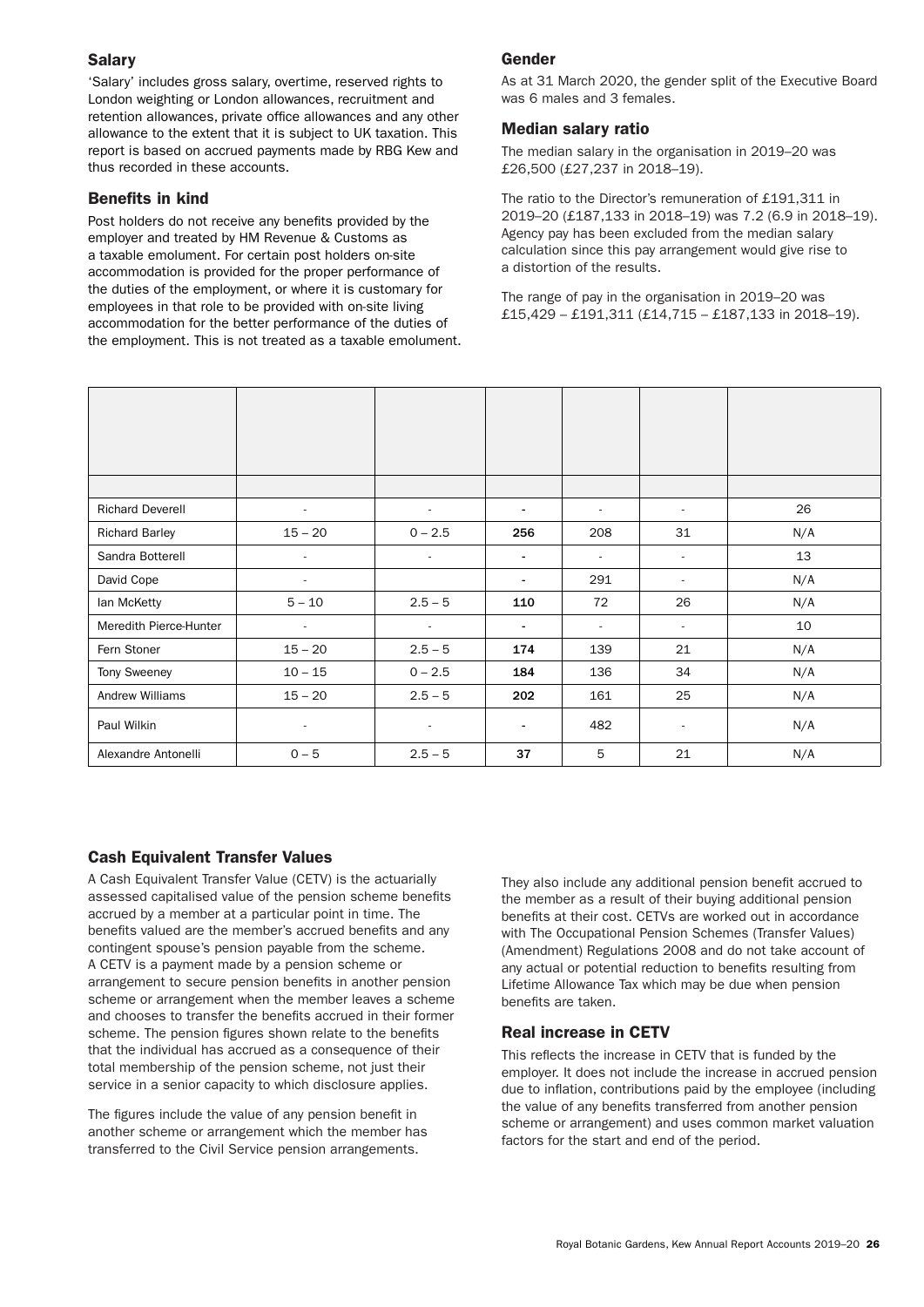# Civil Service pension schemes

Pension benefits are provided through the Civil Service pension arrangements. From 1 April 2015 a new pension scheme for civil servants was introduced – the Civil Servants and Others Pension Scheme or alpha, which provides benefits on a career average basis with a normal pension age equal to the member's State Pension Age (or 65 if higher). From that date all newly appointed civil servants and the majority of those already in service joined alpha. Prior to that date, civil servants participated in the Principal Civil Service Pension Scheme (PCSPS). The PCSPS has four sections: three providing benefits on a final salary basis (classic, premium or classic plus) with a normal pension age of 60, and one providing benefits on a whole career basis (nuvos) with a normal pension age of 65.

These statutory arrangements are unfunded with the cost of benefits met by monies voted by Parliament each year. Pensions payable under classic, premium, classic plus, nuvos and alpha are increased annually in line with Pensions Increase legislation. Existing members of the PCSPS who were within 10 years of their normal pension age on 1 April 2012 remained in the PCSPS after 1 April 2015. Those who were between 10 years and 13 years and 5 months from their normal pension age on 1 April 2012 will switch into alpha sometime between 1 June 2015 and 1 February 2022. All members who switch to alpha have their PCSPS benefits 'banked', with those with earlier benefits in one of the final salary sections of the PCSPS having those benefits based on their final salary when they leave alpha. (The pension figures quoted for officials show pension earned in PCSPS or alpha – as appropriate. Where the official has benefits in both the PCSPS and alpha the figure quoted is the combined value of their benefits in the two schemes.) Members joining from October 2002 may opt for either the appropriate defined benefit arrangement or a 'money purchase' stakeholder pension with an employer contribution (partnership pension account).

Employee contributions are salary-related and range between 4.6% and 8.05% for members of classic, premium, classic plus, nuvos and alpha. Benefits in classic accrue at the rate of 1/80th of final pensionable earnings for each year of service. In addition, a lump sum equivalent to three years initial pension is payable on retirement. For premium, benefits accrue at the rate of 1/60th of final pensionable earnings for each year of service. Unlike classic, there is no automatic lump sum. classic plus is essentially a hybrid with benefits for service before 1 October 2002 calculated broadly as per classic and benefits for service from October 2002 worked out as in premium. In nuvos a member builds up a pension based on his pensionable earnings during their period of scheme membership. At the end of the scheme year (31 March) the member's earned pension account is credited with 2.3% of their pensionable earnings in that scheme year and the accrued pension is uprated in line with Pensions Increase legislation. Benefits in alpha build up in a similar way to nuvos, except that the accrual rate is 2.32%. In all cases members may opt to give up (commute) pension for a lump sum up to the limits set by the Finance Act 2004.The partnership pension account is a stakeholder pension arrangement. The employer makes a basic contribution of between 8% and 14.75% (depending on the age of the member) into a stakeholder pension product chosen by the employee from the appointed provider – Legal & General. The employee does not have to contribute, but where they do make contributions, the employer will match these up to a limit of 3% of pensionable salary (in addition to the employer's basic contribution). Employers also

contribute a further 0.5% of pensionable salary to cover the cost of centrally-provided risk benefit cover (death in service and ill health retirement).

The accrued pension quoted is the pension the member is entitled to receive when they reach pension age, or immediately on ceasing to be an active member of the scheme if they are already at or over pension age. Pension age is 60 for members of classic, premium and classic plus, 65 for members of nuvos, and the higher of 65 or State Pension Age for members of alpha. (The pension figures quoted for officials show pension earned in PCSPS or alpha – as appropriate. Where the official has benefits in both the PCSPS and alpha the figure quoted is the combined value of their benefits in the two schemes, but note that part of that pension may be payable from different ages.)

Further details about the Civil Service pension arrangements can be found at the website www.civilservicepensionscheme.org.uk.

# Tax arrangements of public appointees

RBG Kew has a number of staff engaged under contract and not through payroll. In line with guidance from HM Treasury, RBG Kew is required to publish information about its controls to ensure the regularity of the tax arrangements of its nonpayroll appointees. The scope includes any individual who is engaged to carry out a role in the organisation, including any office holder who is earning more than £245 per day and who is self-employed, supplied by an agency or other company or working through a personal service company:

#### Table 1: For all off-payroll engagements as of 31 March 2020, for more than £245 per day and that last for more than six months (not audited):

| Number of existing engagements as of 31 March 2019 | 3 |
|----------------------------------------------------|---|
| Of which at the time of reporting:                 |   |
| Number that have existed for less than one year    | 3 |

All existing off-payroll engagements, outlined above, have at some point been subject to a risk-based assessment as to whether assurance is required that the individual is paying the right amount of tax and, where necessary, assurance has been sought.

#### Table 2: For all new off-payroll engagements between 1 April 2019 and 31 March 2020 for more than £245 per day and that last longer than six months (not audited):

| Number of new engagements, or those that reached six<br>months in duration, between 1 April 2019 and 31 March<br>2020 | 2 |
|-----------------------------------------------------------------------------------------------------------------------|---|
| Number assessed as caught by IR35                                                                                     |   |
| Number assessed as not caught by IR35                                                                                 | ン |
| Number engaged directly (via a Personal Services<br>Company) and are on the payroll                                   |   |
| Number of engagements reassessed for consistency/<br>assurance purposes during the year                               |   |
| Number of engagements that saw a change to IR35<br>status following a consistency review                              |   |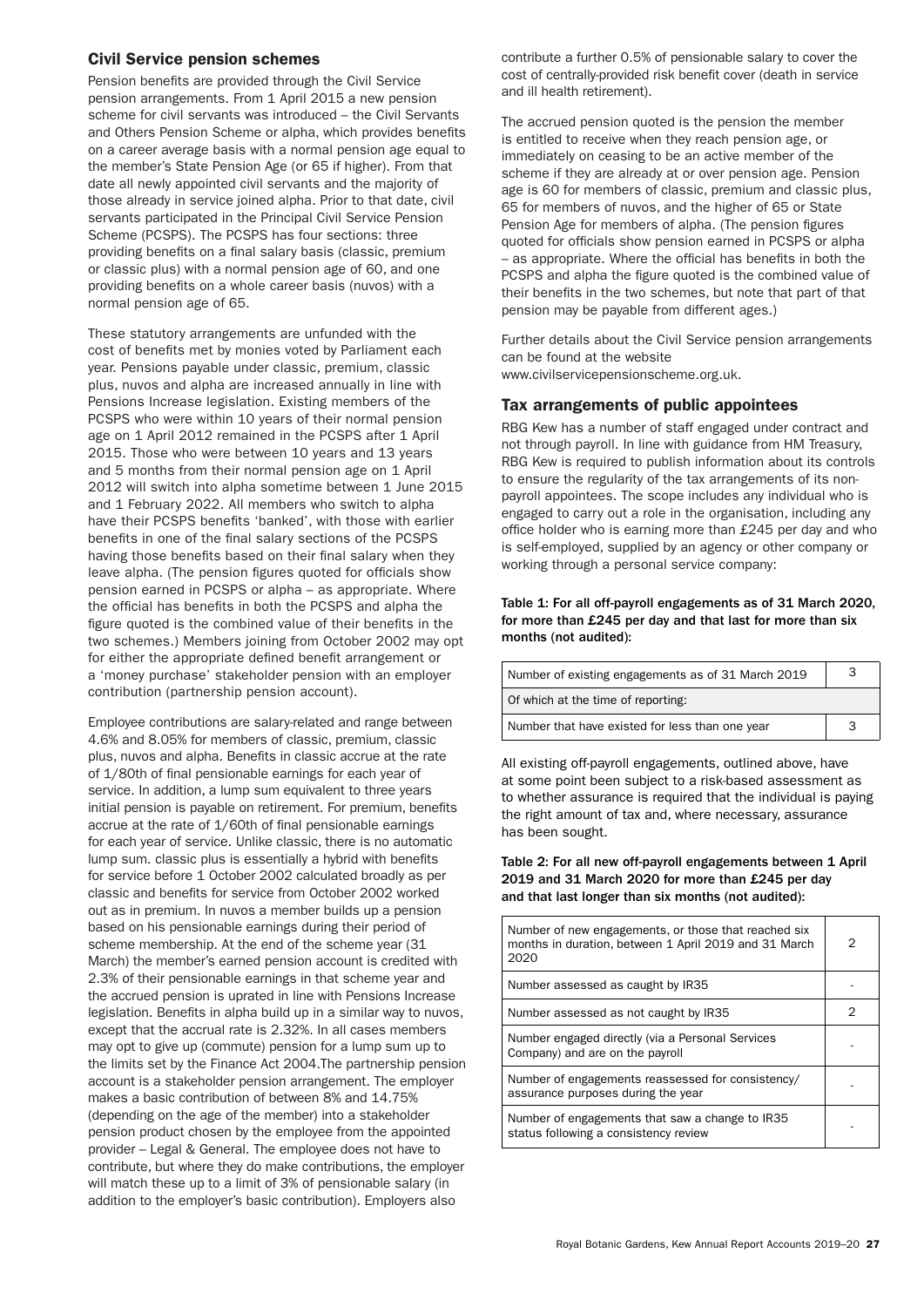#### Table 3: Off-payroll engagements of Board members with significant financial responsibility during the year (not audited):

| Number of off-payroll engagements at board level and/or<br>senior officials with significant financial responsibility     |   |
|---------------------------------------------------------------------------------------------------------------------------|---|
| Total number of individuals that are board members and/<br>or senior officials with significant financial responsibility. | 9 |

**Coope** 

Dame Amelia Fawcett Chair of the Board of Trustees Royal Botanic Gardens, Kew 9 October 2020

للعصلى لملئ )

Richard Deverell Director Royal Botanic Gardens, Kew 9 October 2020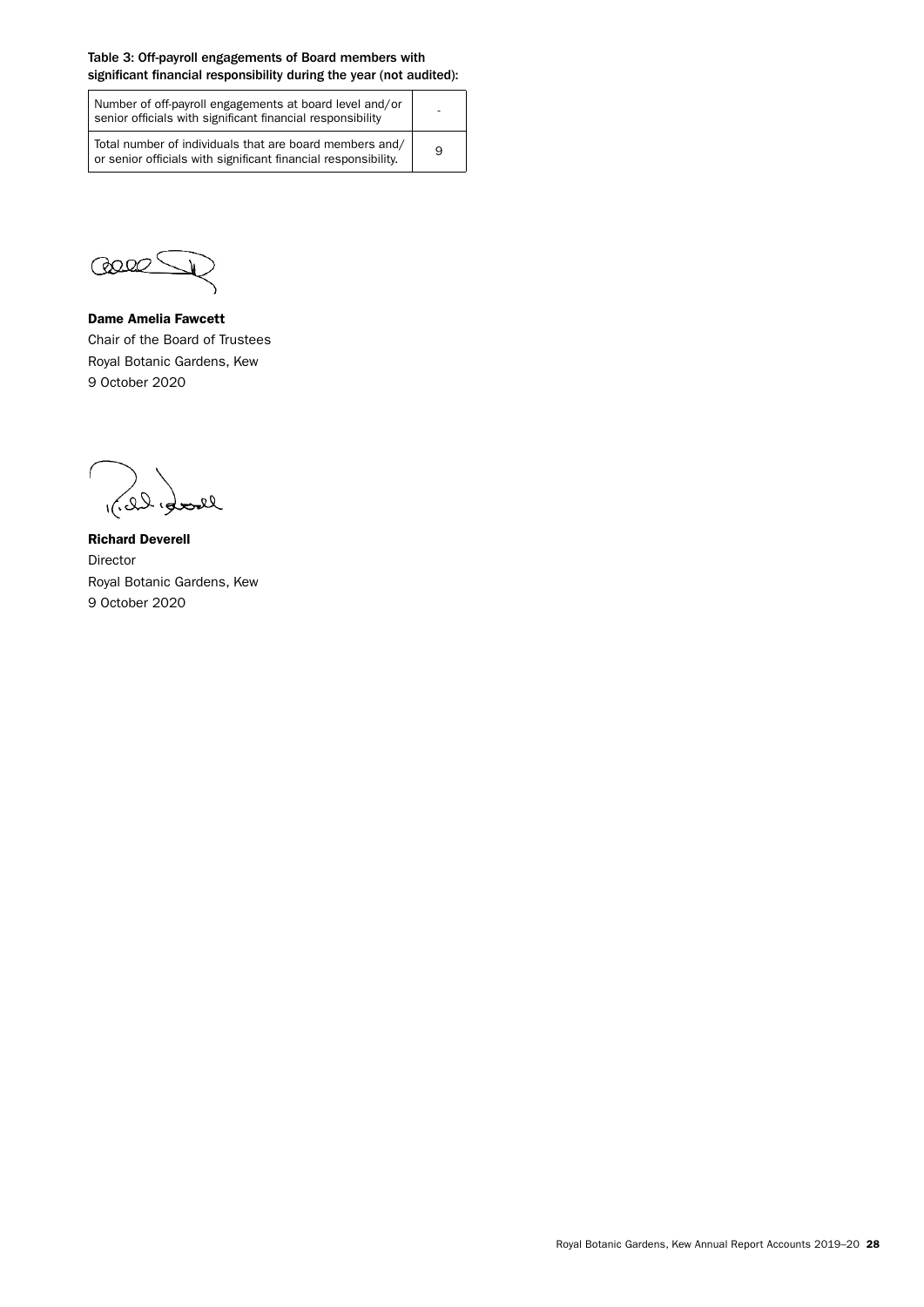# <span id="page-30-0"></span>Auditor's Certificate and Report

# THE CERTIFICATE AND REPORT OF THE COMPTROLLER AND AUDITOR GENERAL TO THE HOUSES OF PARLIAMENT

#### Opinion on financial statements

I certify that I have audited the financial statements of the Royal Botanic Gardens, Kew charity and group for the year ended 31 March 2020 under the National Heritage Act 1983. The financial statements comprise: the Consolidated Statement of Financial Activities, the charity and group Balance Sheets, the Consolidated Cash Flow Statement and the related notes, including the significant accounting policies. The financial reporting framework that has been applied in their preparation is applicable law and United Kingdom Accounting Standards (United Kingdom Generally Accepted Accounting Practice). I have also audited the information in the Remuneration Report that is described in that report as having been audited.

In my opinion:

- The financial statements give a true and fair view of the state of the Royal Botanic Gardens, Kew charity and group's affairs as at 31 March 2020 and of the Royal Botanic Gardens, Kew charity and group income and expenditure for the year then ended; and
- The financial statements have been properly prepared in accordance with the National Heritage Act 1983 and Secretary of State directions issued thereunder.

#### Emphasis of matter – material uncertainty regarding land and buildings valuation

Without qualifying my opinion, I draw attention to the disclosures in notes 2, 11 and 12 to the financial statements in relation to the valuation of the land, dwellings, buildings and investment properties managed by the Royal Botanic Gardens, Kew charity. As set out in the notes, COVID-19 is affecting market activity in many sectors and, in line with guidance from the Royal Institute of Chartered Surveyors (RICS), the independent valuers' valuations of the Royal Botanic Gardens, Kew charity's land and buildings as at 31 March 2020 included "material uncertainty" clauses. This means a higher degree of caution, and therefore less certainty, should be attached to these valuations than would normally be the case.

#### Opinion on regularity

In my opinion, in all material respects the income and expenditure recorded in the financial statements have been applied to the purposes intended by Parliament and the financial transactions recorded in the financial statements conform to the authorities which govern them.

#### Basis of opinions

I conducted my audit in accordance with International Standards on Auditing (ISAs) (UK) and Practice Note 10 'Audit of Financial Statements of Public Sector Entities in the United Kingdom'. My responsibilities under those standards are further described in the Auditor's responsibilities for the audit of the financial statements section of my certificate. Those standards require me and my staff to comply with the Financial Reporting Council's Revised Ethical Standard 2016. I am independent of the Royal Botanic Gardens, Kew charity and group in accordance with the ethical requirements that are relevant to my audit and the financial statements in the UK. My staff and I have fulfilled our other ethical responsibilities in accordance with these requirements. I believe that the audit evidence I have obtained is sufficient and appropriate to provide a basis for my opinion.

#### Conclusions relating to going concern

I have nothing to report in respect of the following matters in relation to which the ISAs (UK) require me to report to you where:

- The Royal Botanic Gardens, Kew charity and group's use of the going concern basis of accounting in preparation of the financial statements is not appropriate; or
- The Royal Botanic Gardens, Kew charity and group have not disclosed in the financial statements any identified material uncertainties that may cast significant doubt about the Royal Botanic Gardens, Kew charity and group's ability to continue to adopt the going concern basis of accounting for a period of at least twelve months from the date when the financial statements are authorised for issue.

#### Responsibilities of the Trustees and Accounting Officer

As explained more fully in the Statement of Trustees' and Accounting Officer's Responsibilities, the Trustees and the Accounting Officer are responsible for the preparation of the financial statements and for being satisfied that they give a true and fair view.

#### Auditor's responsibilities for the audit of the financial statements

My responsibility is to audit, certify and report on the financial statements in accordance with the National Heritage Act 1983.

An audit involves obtaining evidence about the amounts and disclosures in the financial statements sufficient to give reasonable assurance that the financial statements are free from material misstatement, whether caused by fraud or error. Reasonable assurance is a high level of assurance but is not a guarantee that an audit conducted in accordance with ISAs (UK) will always detect a material misstatement when it exists. Misstatements can arise from fraud or error and are considered material if, individually or in the aggregate, they could reasonably be expected to influence the economic decisions of users taken on the basis of these financial statements.

As part of an audit in accordance with ISAs (UK), I exercise professional judgment and maintain professional scepticism throughout the audit. I also:

- Identify and assess the risks of material misstatement of the financial statements, whether due to fraud or error, design and perform audit procedures responsive to those risks, and obtain audit evidence that is sufficient and appropriate to provide a basis for my opinion. The risk of not detecting a material misstatement resulting from fraud is higher than for one resulting from error, as fraud may involve collusion, forgery, intentional omissions, misrepresentations, or the override of internal control.
- Obtain an understanding of internal control relevant to the audit in order to design audit procedures that are appropriate in the circumstances, but not for the purpose of expressing an opinion on the effectiveness of Royal Botanical Gardens, Kew charity and group's internal control.
- Evaluate the appropriateness of accounting policies used and the reasonableness of accounting estimates and related disclosures made by management.
- Evaluate the overall presentation, structure and content of the financial statements, including the disclosures, and whether the consolidated financial statements represent the underlying transactions and events in a manner that achieves fair presentation.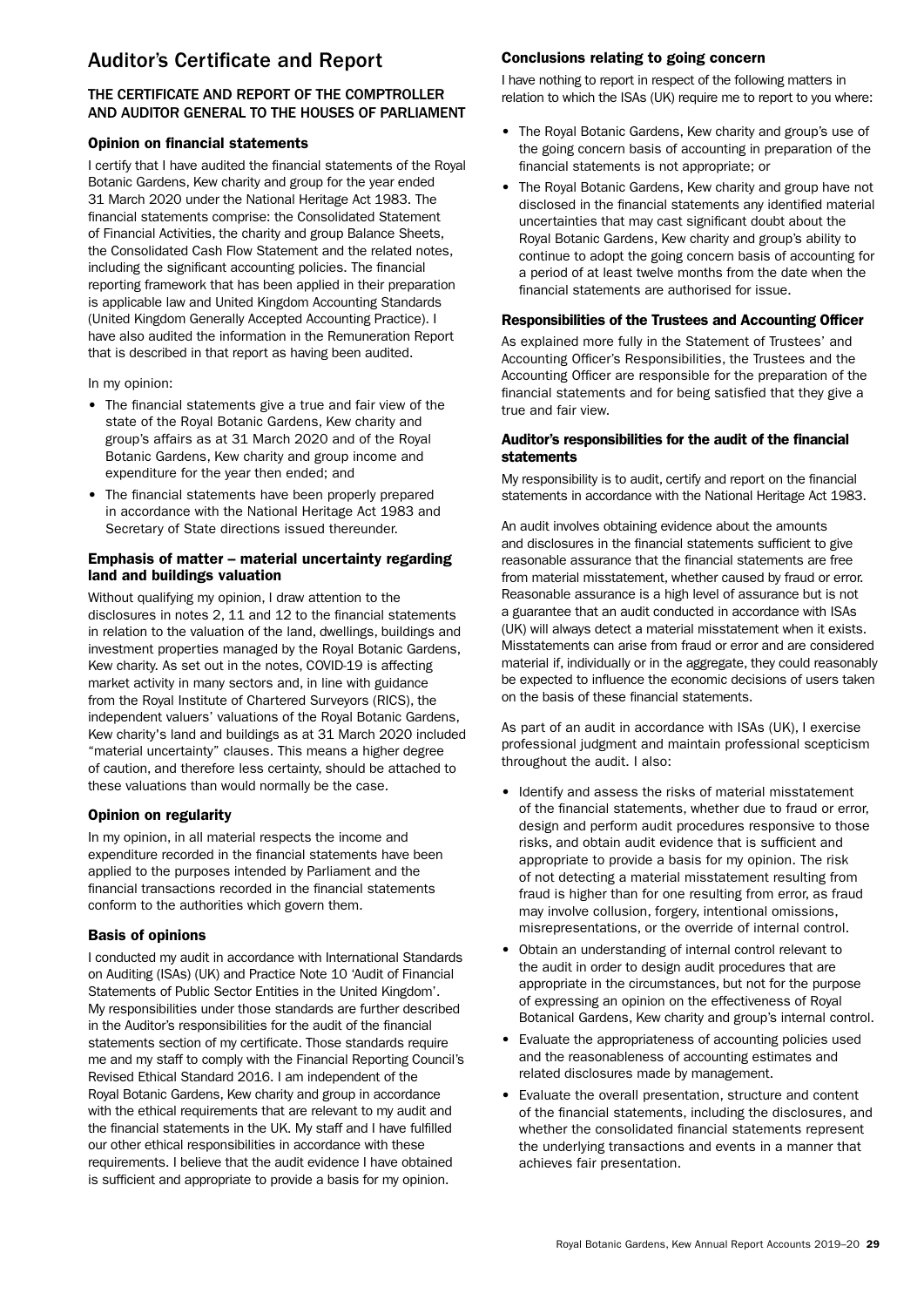- Obtain sufficient appropriate audit evidence regarding the financial information of the entities or business activities within the Group to express an opinion on the consolidated financial statements. I am responsible for the direction, supervision and performance of the group audit. I remain solely responsible for my audit opinion.
- Conclude on the appropriateness of the Royal Botanic Gardens, Kew charity and group's use of the going concern basis of accounting and, based on the audit evidence obtained, whether a material uncertainty exists related to events or conditions that may cast significant doubt on the Royal Botanic Gardens, Kew charity and group's ability to continue as a going concern. If I conclude that a material uncertainty exists, I am required to draw attention in my report to the related disclosures in the financial statements or, if such disclosures are inadequate, to modify my opinion. My conclusions are based on audit evidence obtained up to the date of my report. However, future events or conditions may cause Royal Botanic Gardens, Kew charity and group to cease to continue as a going concern.

I communicate with those charged with governance regarding, among other matters, the planned scope and timing of the audit and significant audit findings, including any significant deficiencies in internal control that I identify during my audit.

In addition, I am required to obtain evidence sufficient to give reasonable assurance that the income and expenditure reported in the financial statements have been applied to the purposes intended by Parliament and the financial transactions conform to the authorities which govern them.

#### Other information

The Trustees and Accounting Officer are responsible for the other information. The other information comprises information included in the Annual Report, but does not include the parts of the Remuneration Report described in that report as having been audited, the financial statements and my auditor's report thereon. My opinion on the financial statements does not cover the other information and I do not express any form of assurance conclusion thereon. In connection with my audit of the financial statements, my responsibility is to read the other information and, in doing so, consider whether the other information is materially inconsistent with the financial statements or my knowledge obtained in the audit or otherwise appears to be materially misstated. If, based on the work I have performed, I conclude that there is a material misstatement of this other information, I am required to report that fact. I have nothing to report in this regard.

# Opinion on other matters

In my opinion:

- The parts of the Remuneration Report to be audited have been properly prepared in accordance with Secretary of State directions made under the National Heritage Act 1983.
- In the light of the knowledge and understanding of the Royal Botanic Gardens, Kew charity and group and its environment obtained in the course of the audit, I have not identified any material misstatements in the Annual Report.
- The information given in the Annual Report which I provide a positive consistency opinion on for the financial year for which the financial statements are prepared is consistent with the financial statements.

#### Matters on which I report by exception

I have nothing to report in respect of the following matters which I report to you if, in my opinion:

- Adequate accounting records have not been kept or returns adequate for my audit have not been received from branches not visited by my staff; or
- The financial statements and the parts of the Remuneration Report to be audited are not in agreement with the accounting records and returns; or
- I have not received all of the information and explanations I require for my audit; or
- The Governance Statement does not reflect compliance with HM Treasury's guidance.

# Report

I have no observations to make on these financial statements.

#### Gareth Davies

Date 15 October 2020 Comptroller and Auditor General

National Audit Office 157-197 Buckingham Palace Road Victoria London SW1W 9SP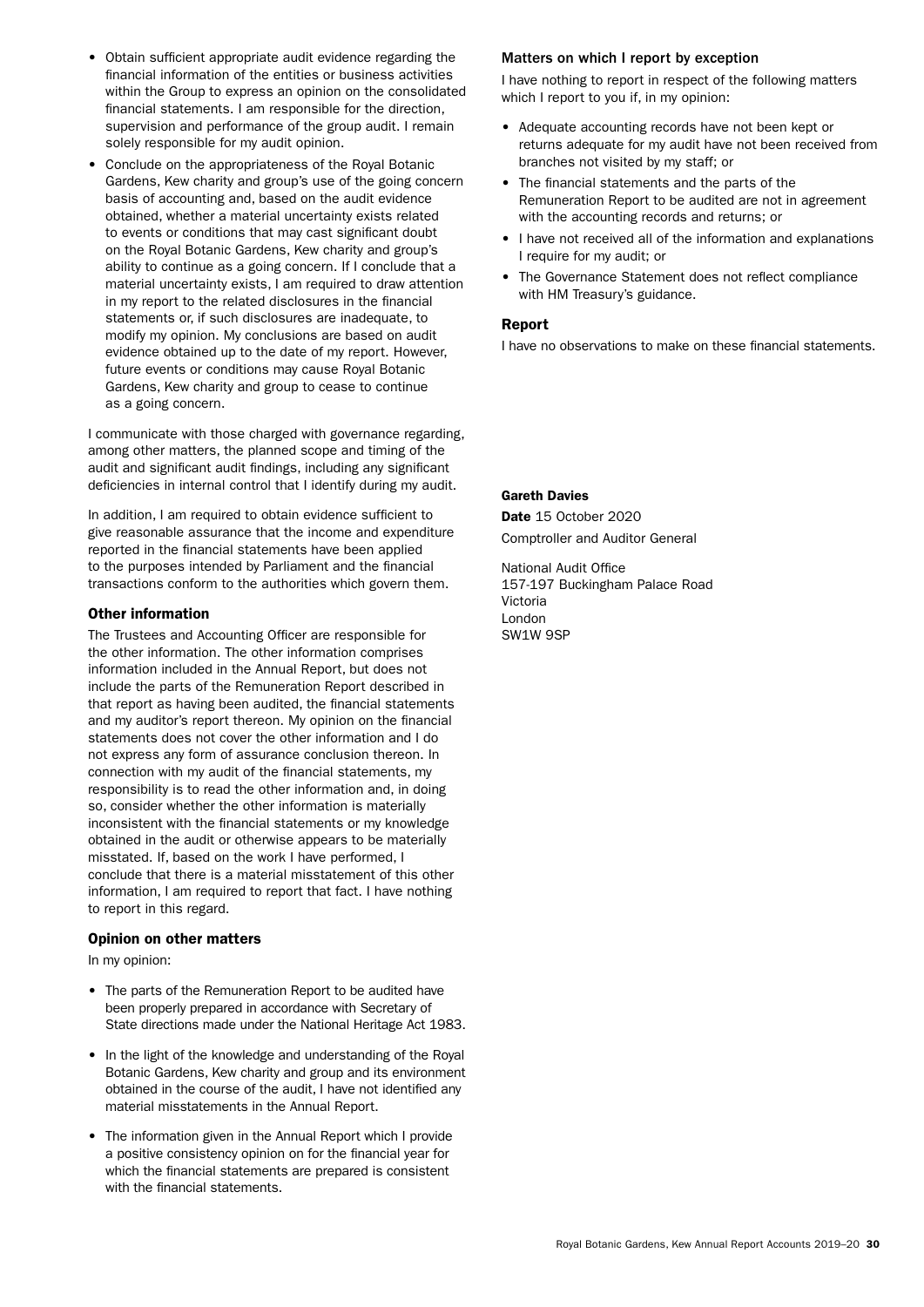#### <span id="page-32-0"></span>Consolidated Statement of Financial Activities for the year ended 31 March 2020

|                                                                                    | <b>Notes</b>   | Unrestricted | <b>Restricted</b> | <b>Endowment</b> | 2019-20<br><b>Total</b> | Unrestricted | Restricted | Endowment | 2018-19<br>Total |
|------------------------------------------------------------------------------------|----------------|--------------|-------------------|------------------|-------------------------|--------------|------------|-----------|------------------|
| Income from:                                                                       |                | £m           | £m                | £m               | £m                      | £m           | £m         | £m        | £m               |
| Grant-in-aid                                                                       | 3              | 16.9         | 15.1              | ÷,               | 32.0                    | 17.1         | 19.2       | à.        | 36.3             |
| Grants and donations -<br><b>RBG Kew</b>                                           | 4              | 2.4          | 16.4              |                  | 18.8                    | 2.9          | 16.6       |           | 19.5             |
| Grants and donations -<br>gain from increased share<br>of net assets of associates | 4              |              |                   |                  |                         |              |            |           | ÷,               |
| Charitable activities                                                              | 6              | 24.1         |                   |                  | 24.1                    | 21.7         |            |           | 21.7             |
| Other trading activities                                                           | 5/16           | 18.8         |                   |                  | 18.8                    | 15.4         |            |           | 15.4             |
| Investments                                                                        |                | 0.2          |                   |                  | 0.2                     | 0.1          |            |           | 0.1              |
| Share of<br>associates' results                                                    | 17             | ä,           | 0.4               |                  | 0.4                     | $\omega$     |            |           | $\sim$           |
| Total income                                                                       |                | 62.4         | 31.9              | $\blacksquare$   | 94.3                    | 57.2         | 35.8       | ä,        | 93.0             |
| Expenditure on:                                                                    |                |              |                   |                  |                         |              |            |           |                  |
| Raising funds - trading                                                            | 7/16           | 10.8         |                   |                  | 10.8                    | 9.1          |            |           | 9.1              |
| Raising funds - fundraising                                                        | 7/16           | 4.3          |                   |                  | 4.3                     | 3.7          |            |           | 3.7              |
| <b>Charitable activities</b>                                                       |                |              |                   |                  |                         |              |            |           |                  |
| Research and conservation                                                          | $\overline{7}$ | 29.8         | 19.1              |                  | 48.9                    | 27.4         | 20.6       |           | 48.0             |
| Visitor activities                                                                 | $\overline{7}$ | 19.3         | 2.3               |                  | 21.6                    | 16.7         | 2.2        |           | 18.9             |
| Share of<br>associates' results                                                    | 17             | J.           | 1.2               |                  | 1.2                     | $\Box$       | 0.4        |           | 0.4              |
| <b>Total expenditure</b>                                                           |                | 64.2         | 22.6              | ÷,               | 86.8                    | 56.9         | 23.2       | ÷.        | 80.1             |
| Net gains / (losses)<br>on investments                                             | 12             | (1.1)        | ä,                | ä,               | (1.1)                   | 0.1          | ÷,         |           | 0.1              |
| Net income/ (expenditure)                                                          |                | (2.9)        | 9.3               | ä,               | 6.4                     | 0.4          | 12.6       |           | 13.0             |
| Revaluation of assets                                                              |                | (9.4)        | ÷.                | ä,               | (9.4)                   | 8.8          | $\sim$     | $\sim$    | 8.8              |
| Net movement in funds                                                              | 18             | (12.3)       | 9.3               |                  | (3.0)                   | 9.2          | 12.6       |           | 21.8             |
| Reconciliation of funds:                                                           |                |              |                   |                  |                         |              |            |           |                  |
| Total funds at 1 April                                                             | 18             | 170.2        | 89.2              | 0.2              | 259.6                   | 161.0        | 76.6       | 0.2       | 237.8            |
| Total funds at 31 March                                                            | 18             | 157.9        | 98.5              | 0.2              | 256.6                   | 170.2        | 89.2       | 0.2       | 259.6            |

All activities arise from continuing operations.

All recognised gains and losses have been included in the Statement of Financial Activities.

The Notes on pages 34 to 47 form part of these accounts.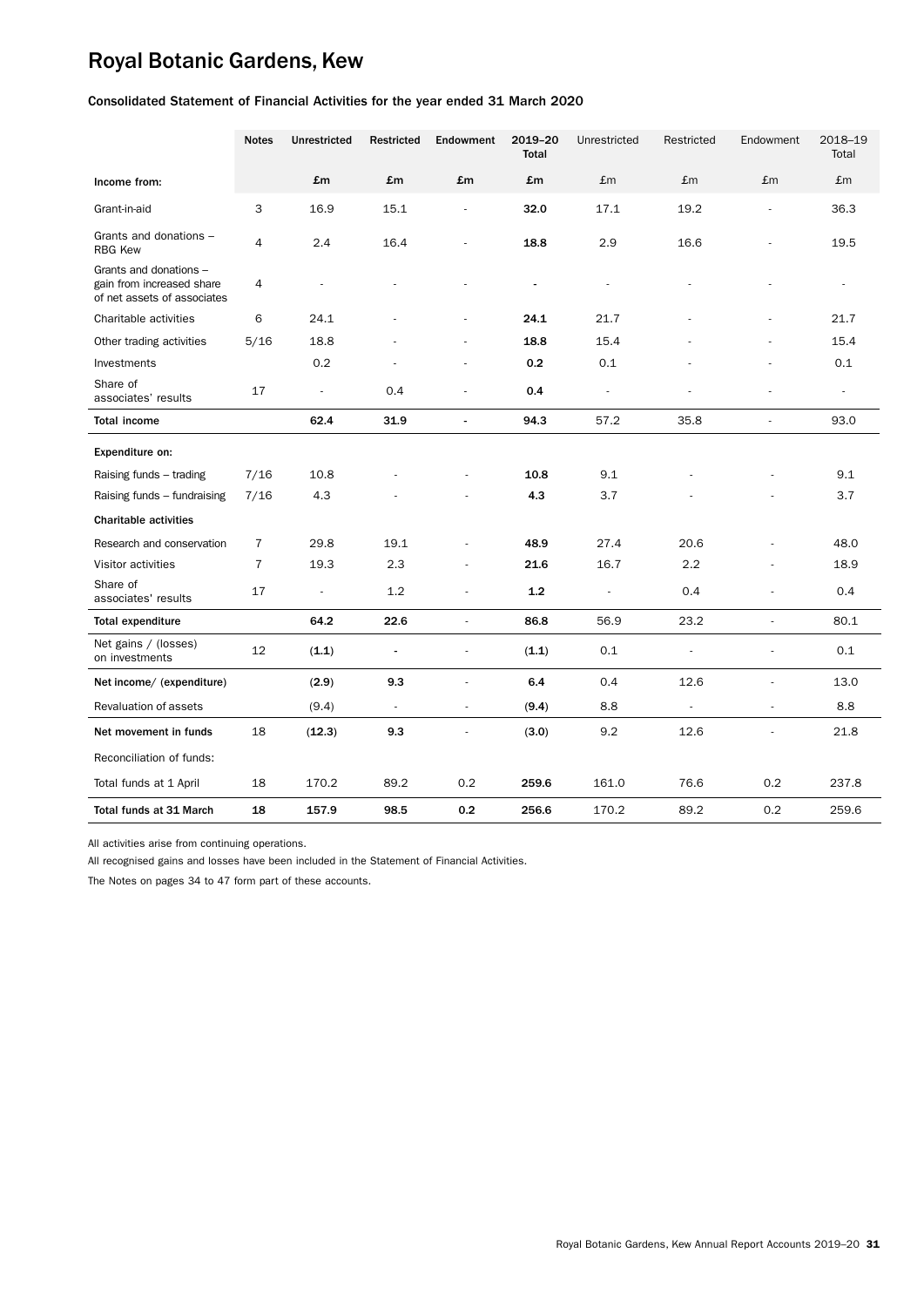#### <span id="page-33-0"></span>Balance Sheets at 31 March 2020

|                                                         | Royal Botanic Gardens, Kew |        | Consolidated |        |        |
|---------------------------------------------------------|----------------------------|--------|--------------|--------|--------|
|                                                         | <b>Notes</b>               | 2020   | 2019         | 2020   | 2019   |
|                                                         |                            | Em     | £m           | £m     | £m     |
|                                                         |                            |        |              |        |        |
| <b>Fixed assets</b>                                     |                            |        |              |        |        |
| Intangible assets                                       | 10                         |        | 0.3          |        | 0.3    |
| Tangible assets                                         | 10                         | 7.9    | 5.8          | 7.9    | 5.8    |
| Heritage assets                                         | 11                         | 208.9  | 218.0        | 208.9  | 218.0  |
| Investments                                             | 12                         | 5.2    | 6.3          | 17.4   | 19.3   |
|                                                         |                            | 222.0  | 230.4        | 234.2  | 243.4  |
| <b>Current assets</b>                                   |                            |        |              |        |        |
| Stocks of goods for sale                                |                            | 0.4    | 0.3          | 1.3    | 1.2    |
| <b>Debtors</b>                                          | 13                         | 17.7   | 16.1         | 9.1    | 9.6    |
| Cash at bank and in hand                                |                            | 23.3   | 19.1         | 27.7   | 22.3   |
|                                                         |                            | 41.4   | 35.5         | 38.1   | 33.1   |
| Liabilities                                             |                            |        |              |        |        |
| Creditors: amounts falling due within one year          | 14                         | (18.9) | (19.2)       | (15.3) | (16.5) |
| Net current assets                                      |                            | 22.5   | 16.3         | 22.8   | 16.6   |
| <b>Total assets less current liabilities</b>            |                            | 244.5  | 246.7        | 257.0  | 260.0  |
| Creditors: amounts falling due after more than one year | 15                         | (0.4)  | (0.4)        | (0.4)  | (0.4)  |
| Net assets                                              |                            | 244.1  | 246.3        | 256.6  | 259.6  |
| <b>Funds</b>                                            |                            |        |              |        |        |
| Unrestricted general                                    | 18                         | 41.5   | 41.9         | 41.5   | 41.9   |
| Unrestricted revaluation                                | 18                         | 116.4  | 128.3        | 116.4  | 128.3  |
| Restricted                                              | 18                         | 86.0   | 75.9         | 98.5   | 89.2   |
| Endowment                                               | 18                         | 0.2    | 0.2          | 0.2    | 0.2    |
|                                                         |                            | 244.1  | 246.3        | 256.6  | 259.6  |

The Notes on pages 34 to 47 form part of these accounts.

The financial statements were approved by the Director and Board of Trustees on 8 October 2020 and signed on their behalf by:

**COOO** 

Dame Amelia Fawcett Chair of the Board of Trustees Royal Botanic Gardens, Kew 9 October 2020

leader le.)

Richard Deverell Director Royal Botanic Gardens, Kew 9 October 2020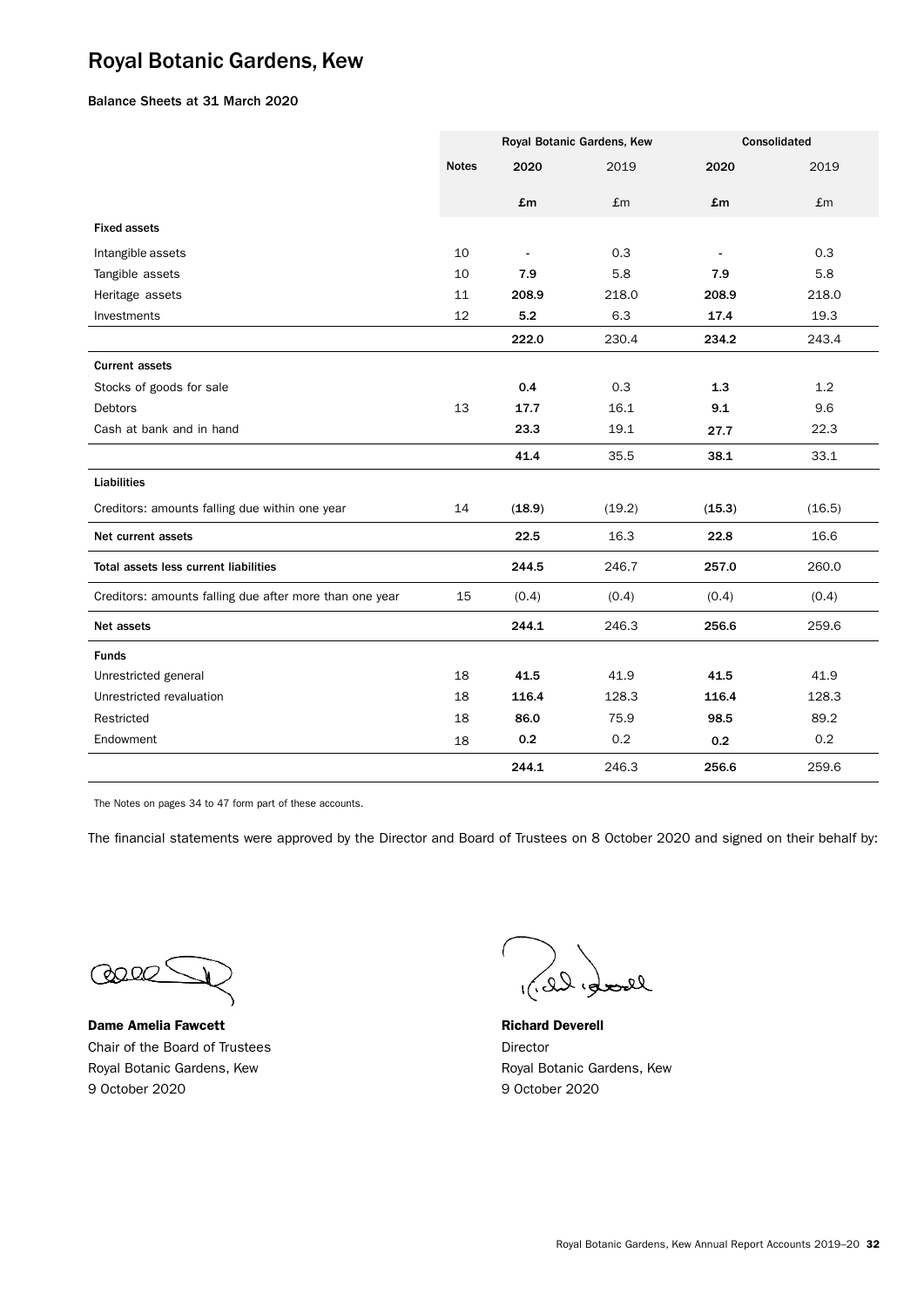# <span id="page-34-0"></span>Consolidated Cash Flow Statement for the year ended 31 March 2020

|                                                             | <b>Note</b> | 2019-20                  | 2018-19                  |
|-------------------------------------------------------------|-------------|--------------------------|--------------------------|
|                                                             |             | £m                       | £m                       |
| Cash flows from operating activities                        |             |                          |                          |
| Net cash provided by operating activities                   | (a)         | 12.9                     | 16.3                     |
| Dividends, interest and rents receivable                    |             | 0.4                      | 0.3                      |
| Purchase of property, plant and equipment                   |             | (3.6)                    | (1.4)                    |
| Purchase of heritage assets                                 |             | (4.3)                    | (11.4)                   |
| Cash flow from financing activities                         |             |                          |                          |
| Cash inflows from new borrowing                             |             | $\overline{\phantom{a}}$ | $\overline{\phantom{a}}$ |
| Change in cash and cash equivalents in the reporting period |             | 5.4                      | 3.8                      |
| Cash and cash equivalents at 1 April 2019                   | (b)         | 22.3                     | 18.5                     |
| Cash and cash equivalents at 31 March 2020                  |             | 27.7                     | 22.3                     |

#### a) Reconciliation of net income to net cash flow from operating activities

|                                           | 2019-20 | 2018-19 |
|-------------------------------------------|---------|---------|
|                                           | £m      | £m      |
| Net income for the reporting period       | 6.4     | 13.0    |
| Depreciation charges                      | 4.7     | 4.6     |
| (Gains)/losses on investments             | 1.9     | 0.3     |
| Loss on disposal of fixed assets          | 1.1     | 0.3     |
| Decrease / (increase) in stock            | (0.1)   | (0.2)   |
| (Increase) / decrease in debtors          | 0.5     | 0.2     |
| Increase / (decrease) in creditors        | (1.2)   | (1.6)   |
| Dividends, interest and rents receivable  | (0.4)   | (0.3)   |
| Net cash provided by operating activities | 12.9    | 16.3    |

#### b) Analysis of cash and cash equivalents

|                                 | 2019-20 | 2018-19 |
|---------------------------------|---------|---------|
|                                 | £m      | £m      |
| Cash at bank and in hand        | 27.7    | 22.3    |
| Total cash and cash equivalents | 27.7    | 22.3    |

#### c) Analysis of changes in net debt

|                           | As at 01<br><b>April 2019</b> | Cash flows  | Non-cash<br>changes | As at $31$<br>March 2020 |
|---------------------------|-------------------------------|-------------|---------------------|--------------------------|
| Cash and cash equivalents | £m                            | $\pounds$ m | $\pounds$ m         | $\pounds$ m              |
| Cash at bank and in hand  | 22.3                          | 5.4         | ٠                   | 27.7                     |
|                           | 22.3                          | 5.4         | ٠                   | 27.7                     |
|                           | ۰                             | ٠           | ٠                   | ٠                        |
| <b>Borrowings</b>         | ۰                             | ٠           | ٠                   | ٠                        |
| Due within one year       | ٠                             | ٠           | ٠                   | ٠                        |
| Due after one year        | (0.4)                         | ٠           | ٠                   | (0.4)                    |
|                           | (0.4)                         | ٠           | ٠                   | (0.4)                    |
| Total                     | 21.9                          | 5.4         | ٠                   | 27.3                     |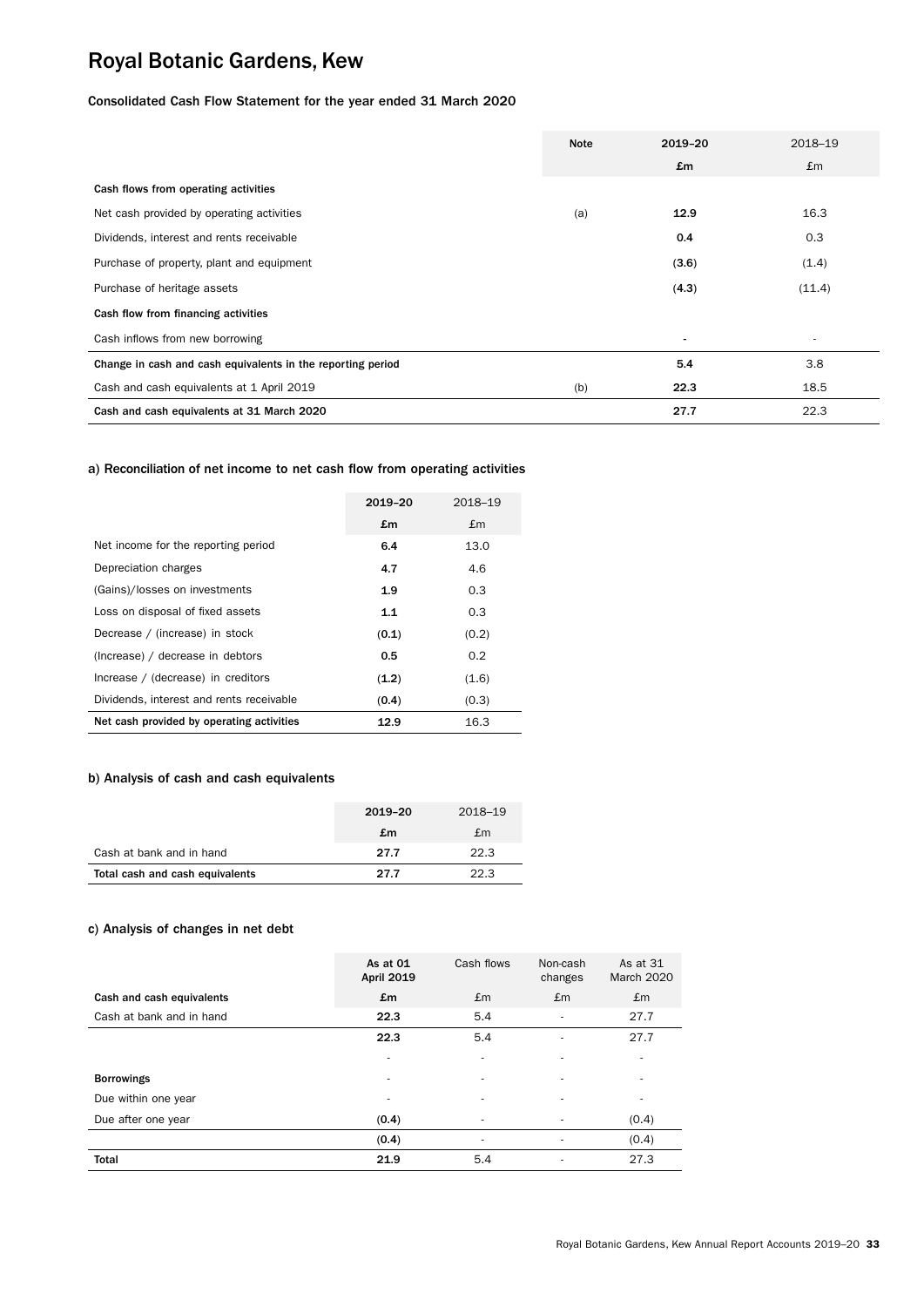# <span id="page-35-0"></span>Notes to the accounts year ended 31 March 2020

# 1. Form of accounts

As stated in the Statutory Information, these accounts have been prepared in the form directed by the Department for Environment, Food and Rural Affairs, on a going concern basis and in accordance with FRS102. Without limiting the information given, the accounts meet the accounting and disclosure requirements of applicable accounting standards so far as those requirements are appropriate and comply with the Financial Reporting Manual to the extent that they are not in conflict with the FRS102 Statement of Recommended Practice, Accounting and Reporting by Charities (SORP). Royal Botanic Gardens, Kew is a public benefit entity.

# 2. Accounting policies

# Accounting convention

The accounts are prepared under the modified historical cost convention and fixed assets and investments are shown at their value to the business by reference to current costs.

#### Basis of consolidation

The consolidated financial statements consolidate the financial statements of the Royal Botanic Gardens, Kew and its subsidiary RBG Kew Enterprises Limited for the year ended 31 March 2020. Consolidation has been carried out on a line-by-line basis.

The Foundation and Friends of the Royal Botanic Gardens, Kew (Foundation) and the Bentham-Moxon Trust are consolidated in the accounts as material associate undertakings as Kew has more than 20%, but not more than 50%, of voting power, based on the number of trustees on the boards of these charities who are appointed by Kew or who are employed by Kew. A share of the net assets of these charities, based on the voting power percentage of Kew staff or trustees, is included as Investments and as Restricted reserves in the consolidated accounts. In the opinion of the Trustees, Kew does not have the ability to exercise control over these organisations or the net assets recognised, and the net assets could only be realised following the approval of these charities' independent Boards of Trustees and not RBG Kew's Board of Trustees.

#### Going concern status

The accounts have been prepared on a going concern basis. Under the National Heritage Act 1983, RBG Kew has statutory responsibilities as outlined in this report, and the Trustees and Accounting Officer have assumed in making the going concern assessment that sufficient government funding support will continue to be made available to fulfil this responsibility.

It is expected that the COVID-19 pandemic will significantly impact the RBG Kew group's operating activities over the next twelve months, with particular impact on visitor-related income. As detailed in the 'Statement of Trustees' and Accounting Officer's Responsibilities', the Trustees have carefully reviewed RBG Kew's expected self-generated income and cashflows from operating activities and taken mitigating actions to ensure that these financial impacts are managed to further secure RBG Kew's financial sustainability over the next 12 months.

#### Significant judgements and estimation uncertainty

In the preparation of financial statements RBG Kew is required to make estimates and assumptions that affect the reported amounts of assets and liabilities and the reported amount of income and expenditure. These include: the useful economic lives of assets over which depreciation is calculated, estimates of income or expenditure to accrue in advance of receipt or invoice, the recoverability of debt, and the valuation and impairment of land and buildings, plant and equipment. All estimates are based on knowledge of current facts and circumstances, assumptions concerning past events, and forecasts of future events.

In relation to the valuation of land and buildings, a desktop valuation exercise was carried out by professional valuers with a valuation date of 31 March 2020. In applying the Royal Institute of Chartered Surveyors (RICS) Red Book Global Valuation Global Standards 2020, the valuer has declared a 'material valuation uncertainty' in the valuation report. This is on the basis of current and potential future uncertainties in market values caused by the impact of COVID-19. For example, changes in the replacement build costs due to market restrictions arising from the pandemic's disruption in the future could impact the Depreciated Replacement Cost (DRC) valuation of RBG Kew's specialised heritage buildings as disclosed in these financial statements. The Trustees believe this uncertainty does not invalidate the valuation but its disclosure is made to ensure transparency and acknowledge that less certainty can be attached to the valuation than would otherwise be the case. The Trustees consider that the valuation provided is an appropriate basis on which to determine a materially fair value of relevant land and buildings at the date of reporting.

# Income

#### Government grants

Grant-in-aid, including capital grant, is credited to income in the year for which it is received. Grant-in-aid received for a specific purpose is treated as restricted income (capital or revenue).

#### Income from activities and generated funds

Income is accounted for on a receivable basis, net of VAT. Grant income is recognised when RBG Kew has met any performance or other deliverable criteria for its recognition. Where the grant is received in advance of performance its recognition is deferred and included in creditors; where entitlement occurs before the grant is received it is accrued to debtors. Member subscriptions, season tickets, corporate memberships and Patron membership are accounted for in the period when received and are not refundable if membership is cancelled.

Income is allocated to Restricted Income when it is given by the donor or grant maker for specific purposes.

#### Gifts in kind

Gifts in kind are valued at the estimated value to RBG Kew of the service or goods received, based on the market price of an equivalent service or goods.

#### Donated services

Kew also engages with unpaid volunteers to support our activities over the course of the year. Due to the absence of a reliable measurement basis, the contributions of volunteers are not included as income in the accounts. The details of the roles played by these volunteers and the nature of their contributions can be found in the section 'Volunteering statement'.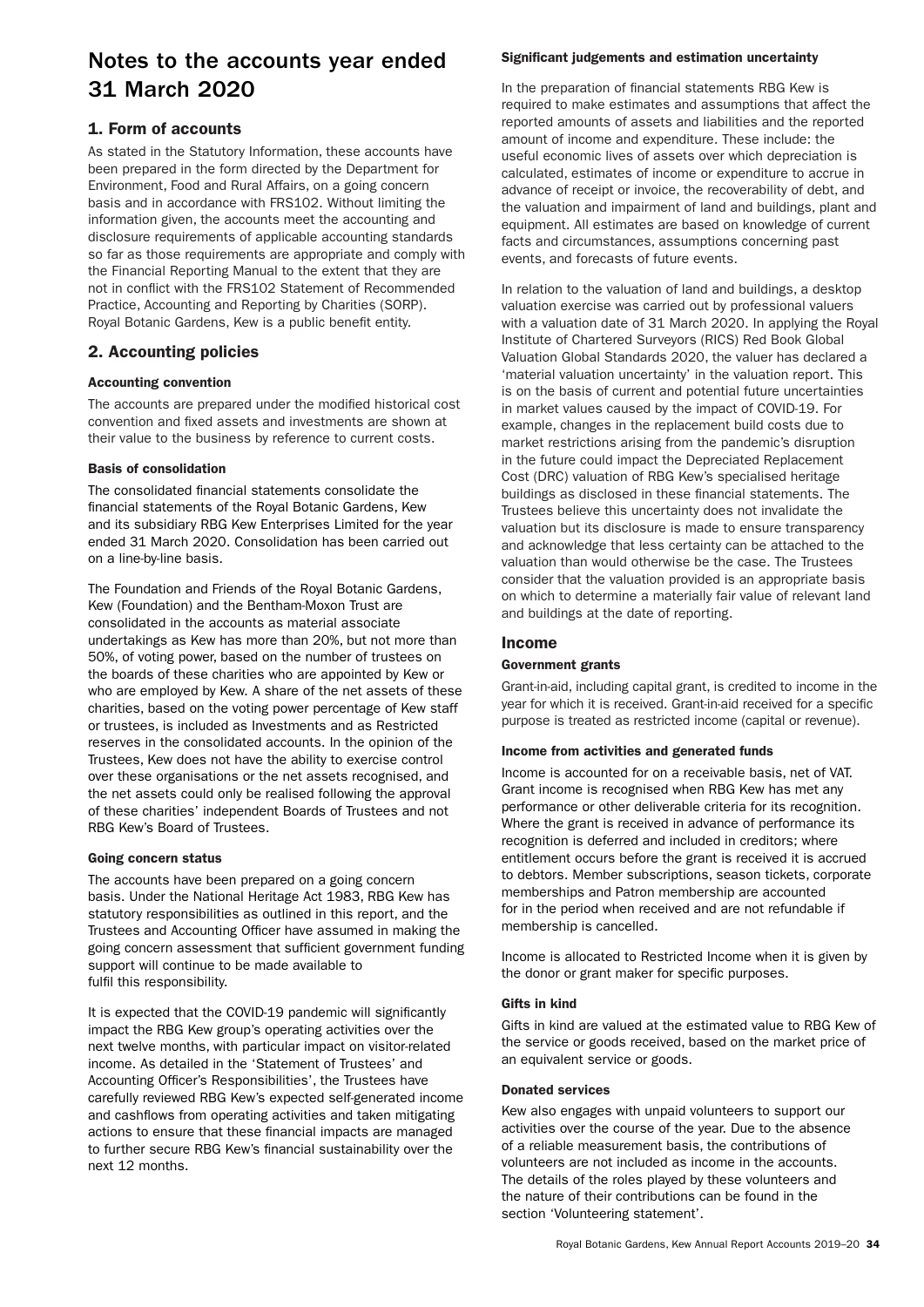#### Investment income

Investment income comprises interest receivable from cash at bank and short-term deposits, income from investments held in the Churches, Charities and Local Authorities Investment Fund and income relating to investment properties. Investments also includes five properties that are now being commercially let.

#### Expenditure

Expenditure is accounted for on an accruals basis and is classified under the relevant activity within the Statement of Financial Activities.

#### Expense allocation

Costs are allocated to Research and Conservation and Visitor Activities in line with the objectives of RBG Kew as set out in the Management Commentary.

Indirect costs have been allocated to the headings in the Statement of Financial Activities on the basis of headcount. Governance costs include the costs of strategic planning, the Annual Report and Accounts, the external audit fee and Trustees' expenses.

Grants payable are recognised when the criteria for a constructive obligation are met, payment is probable, values can be measured reliably, and there are no conditions attached to its payment that limit its recognition.

#### Heritage assets

The land and buildings and collections used by RBG Kew are Heritage Assets as defined by Financial Reporting Standard 102 (section 34) and are accounted for in accordance with this as set out below.

#### Land and buildings

The Board of Trustees does not hold title to the land and buildings used by RBG Kew, except for the Wellcome Trust Millennium Building and the land it is situated on, and the adjacent Havelock Farm, which was acquired in 2012–13. The remaining land and buildings are owned by the Crown at Kew Gardens and by the National Trust at Wakehurst. As required by FRS102, existing buildings and their associated land used for fundraising, administration or accommodation purposes plus the Wellcome Trust Millennium Building were valued and capitalised on the Balance Sheet at 31 March 2001 (Note 11). Subsequent additions are included initially at cost.

Land and buildings are revalued every five years by external professionally qualified valuers, on the basis of either open market value for existing use or depreciated replacement cost. Professional revaluations were carried out during 2001–02, 2006–07, 2011–12 and 2016–17. Up until 2018–19, in between professional revaluations, values have been updated using indices provided by the professional valuers. For the 2019–20 accounts, in light of additional uncertainty arising from COVID-19 and its potential impact on land and building asset values, a desktop valuation exercise was undertaken by Kew's valuer. The results of this desktop valuation are reflected in these accounts. With the exception of those buildings used for fundraising, administration or accommodation purposes, RBG Kew has not capitalised heritage buildings acquired before 2001–02. Under Charities SoRP this is allowable where it is considered that the cost of obtaining valuations for other existing buildings would be onerous compared to the benefit to the readers of the Accounts. Expenditure on new buildings over £0.25m is capitalised.

#### **Collections**

The Board of Trustees has reviewed the costs of valuing the heritage assets by collection including, in particular, the staff time involved and consider that the cost of obtaining valuations for all existing collections would be onerous, because of the time it would take, compared to the benefit to the readers of the Accounts. Therefore, no values have been placed on these as allowed by section 34 FRS102. New items to the collections costing more than £2,000 and acquired after 2001, are capitalised.

Collections are unlikely to depreciate and are expected to have a life in excess of 50 years, so no depreciation is provided against them. Impairment reviews of these collections are undertaken on a five-year basis and when changes in circumstances dictate.

#### Other fixed assets

Other fixed assets are stated at their value to the business by reference to cost less depreciation (previously at current costs). Historical costs are not disclosed as required by FRS102 as, in the view of the Accounting Officer and the Board of Trustees, this adds no information of value to the Accounts.

#### Depreciation

Capital items costing more than £2,000 are capitalised as fixed assets. Depreciation is provided on all fixed assets, except land and collections, at rates calculated to write off the cost or valuation, less estimated residual value, of each asset evenly over its expected useful life, as follows:

Buildings: between 20 and 80 years Gardens equipment: between 5 and 20 years Scientific and laboratory equipment: over 10 years Computer and photographic equipment: between 3 and 10 years Office equipment and motor vehicles: over 5 years

A full month (or year in the case of buildings) of depreciation is charged in the month of disposal and none in the month of acquisition. The carrying value of tangible fixed assets is reviewed for impairment when events and/or changes in circumstances indicate the carrying value may not be recoverable.

#### Construction in progress

Internally generated assets are recognised as construction in progress, and not depreciated until the completed asset is brought into service.

#### Research and Development

Expenditure on research activities is written off as incurred, due to the inherent uncertainty surrounding the economic benefit resulting from the asset. Capitalisation of development costs is contingent on fulfilment of the criteria noted in FRS102 section 18.

#### Intangible fixed assets

When fully operational in the business, internally generated software is stated at fair value, which is depreciated replacement cost. Assets in construction are not amortised until brought into use. IT software assets are amortised over a three-year period.

#### Current assets and liabilities

Stock is stated at the lower of cost and net realisable value. Debtors are measured at their recoverable amounts and creditors at their settlement amounts when these can be measured or estimated reliably.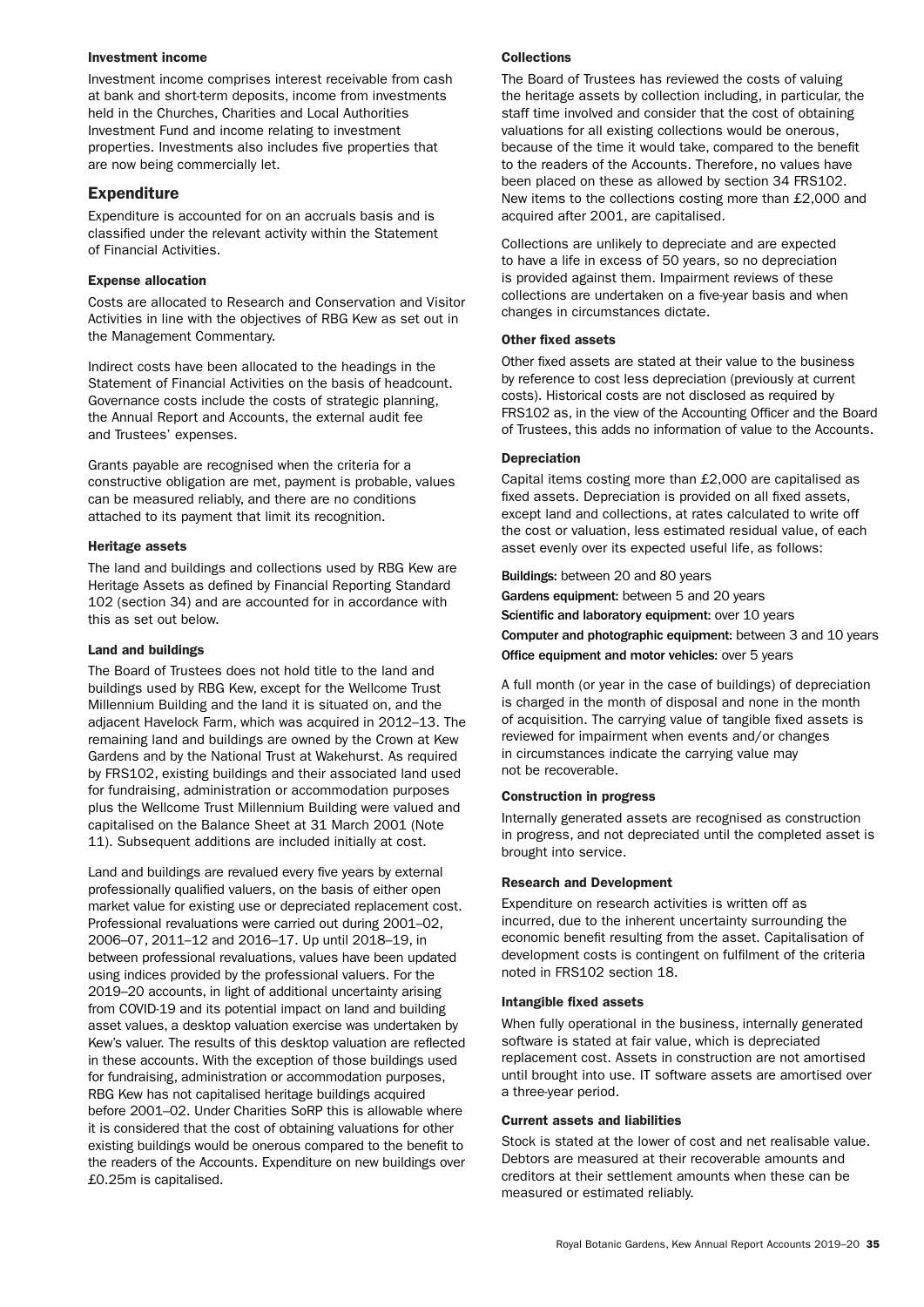#### Pensions

Pension arrangements are described in Note 21 to the accounts. Pension contributions payable by RBG Kew are expensed as incurred.

#### Investments

Investments are stated at current market value at the balance sheet date. Valuations are kept up to date such that when investments are sold there is no gain or loss arising. As a result, the Statement of Financial Activities only includes unrealised gains and losses arising from the revaluation of the investment portfolio throughout the year. As explained in the fixed asset accounting policy note, historical cost disclosures have not been provided.

Within Investments, RBG Kew recognises a share of the net assets of the Foundation and the Bentham-Moxon Trust as associates. RGB Kew's interest in the associate is determined by the proportion of the voting rights held by Kew of each of the charities. On recognition (and because there was no consideration involved), the interest in the associate is accounted for as a gift and recognised as a share of the associate net assets on the Statement of Financial Activities. In subsequent years the carrying amount is adjusted to reflect RBG Kew's share of the net assets and the results of the associates.

#### Net liquid resources

Liquid resources comprise short term cash deposits. All cash is held in commercial banks and none with the Government Banking Service.

#### Reserves

Reserves are analysed under the headings Unrestricted, Unrestricted – Designated, Restricted and Endowment Funds.

#### General reserves

The Board of Trustees, with the approval of the Secretary of State for Environment, Food and Rural Affairs, may undertake certain activities the proceeds from which, together with donations and funds from other sources, including those profits of RBG Kew Enterprises Limited which have been covenanted to Kew, but excluding grant-in-aid, are taken to the General Reserves. These funds may be used at the Board's discretion within the terms of section 24 of the National Heritage Act 1983.

#### Designated funds

These are unrestricted funds which have been set aside by the Trustees for particular purposes. The aim and use of each material fund is set out in the notes to the accounts.

#### Restricted funds

These are funds which have been given to Kew for specific purposes by donors. The aim and use of each material restricted fund is set out in the notes to the accounts. Kew recognises a share of the net assets of the Foundation and the Bentham-Moxon Trust as associates in line with the relevant accounting standards. These are restricted funds for which RBG Kew has no control or ability to utilise.

#### Endowment funds

These are capital funds where Trustees have no power to convert the capital to income. However, the income generated by these funds can be used for the purposes for which the endowment was given.

#### Revaluation reserve

This represents the cumulative difference between historic and current costs of fixed assets. Where this relates to unrestricted assets, it forms part of the unrestricted reserve. Where this relates to restricted assets, it forms part of the restricted reserve.

#### **Taxation**

The Royal Botanic Gardens, Kew is an exempt charity as a consequence of Schedule 5 subsection 4 of the National Heritage Act 1983. RBG Kew Enterprises Limited covenants most of its profits to the Royal Botanic Gardens, Kew and consequently only a small amount of taxation may be payable, mainly due to timing differences. The Royal Botanic Gardens, Kew and RBG Kew Enterprises Limited are group registered for VAT purposes and are able to recover part of their input VAT, and all VAT balances are processed through RBG Kew.

#### Leases

Royal Botanic Gardens, Kew has no finance leases. Rentals under operating leases are charged on a straight-line basis over the lease term, even if payments are not made on such a basis.

# 3. Grant-in-aid

Grant-in-aid of £32.0m was received from Defra in 2019– 20 to carry out its statutory functions as outlined in the Management Commentary (2018–19 £36.3m). Of this £15.1m is restricted to specific revenue and capital projects (2018–19 £19.2m).

# 4. Grants and donations

|                                        | Unrestricted | <b>Restricted</b> | $2019 - 20$ | 2018-19     |
|----------------------------------------|--------------|-------------------|-------------|-------------|
|                                        | £m           | £m                | £m          | $\pounds$ m |
| Income received<br>from Kew Foundation | 0.9          | 6.8               | 7.7         | 8.2         |
| Fundraising                            | 1.5          | 5.3               | 6.8         | 8.0         |
| Other project income                   |              | 4.1               | 4.1         | 2.9         |
| EU project income                      |              | 0.1               | 0.1         | 0.3         |
| Grant for maintaining<br>Wakehurst     |              | 0.1               | 0.1         | 0.1         |
|                                        | 2.4          | 16.4              | 18.8        | 19.5        |

Grants and donations income includes Big Lottery Fund Grant income of £1.2m towards Grow Wild activity and £0.4m from the Players of People's Postcode Lottery towards research and conservation projects.

# 5. Other trading activities

|                                      | 2019-20 | 2018-19 |
|--------------------------------------|---------|---------|
|                                      | £m      | £m      |
| Retailing                            | 7.7     | 6.6     |
| Commercial development (i)           | 10.7    | 8.7     |
| Corporate membership and sponsorship | 0.4     | 0.1     |
|                                      | 18.8    | 15.4    |

(i) Commercial development consists of concerts, events, licensing and venue hire.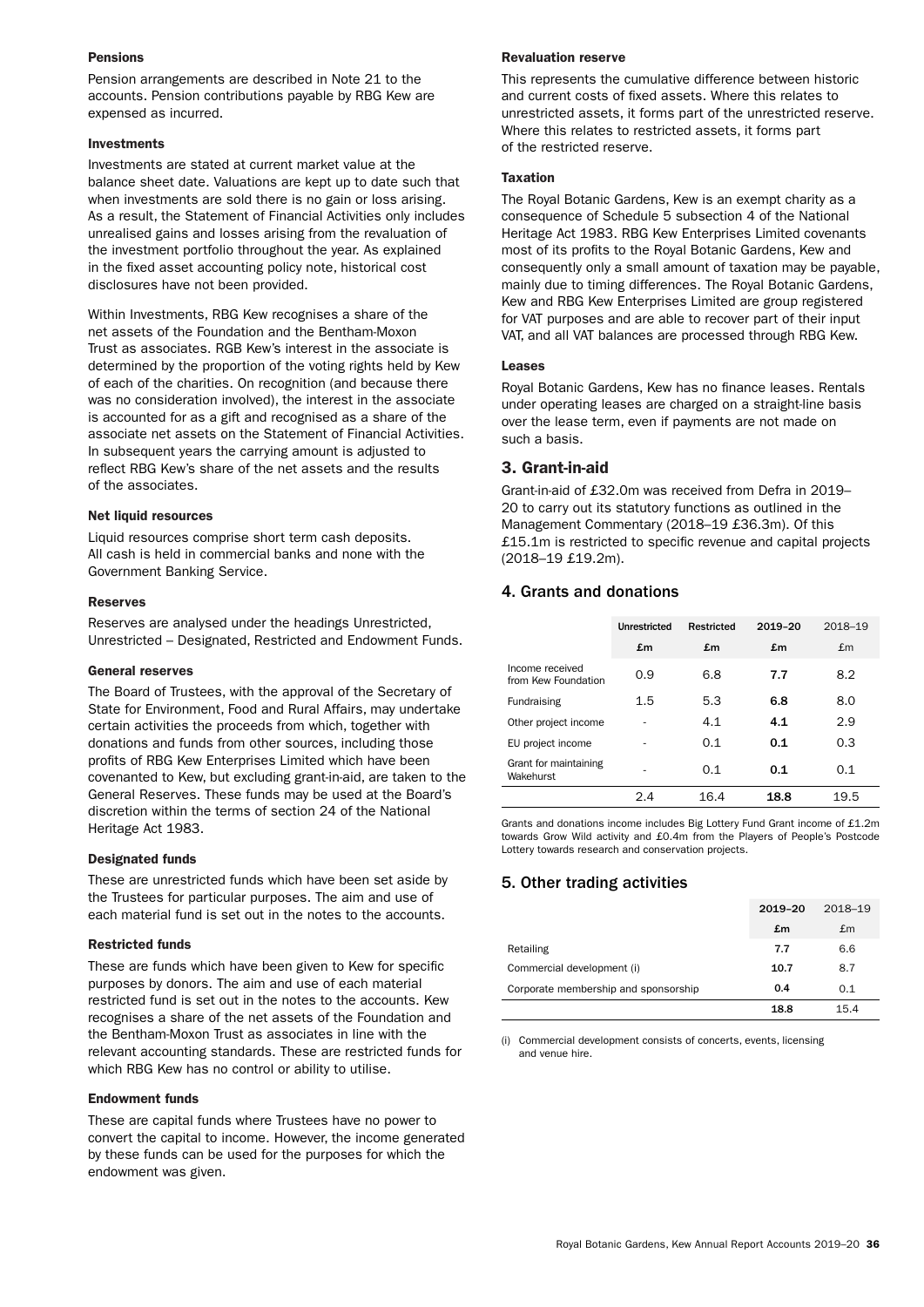#### 6. Income from charitable activities

|                                 | 2019-20 | 2018-19     |
|---------------------------------|---------|-------------|
|                                 | £m      | $\pounds$ m |
| Admissions                      | 11.9    | 10.6        |
| Memberships                     | 7.5     | 6.6         |
| Catering contracts              | 2.0     | 1.8         |
| <b>Education charges</b>        | 0.8     | 0.7         |
| Other income from third parties | 1.9     | 2.0         |
|                                 | 24.1    | 21.7        |

Other income from third parties consists of supplies made of goods and services from, amongst other things, consultancies, provision of photographs, reproduction fees and identification services and rents receivable.

### 7. Expenditure

#### 2019–20

|                                 | <b>Staff</b><br>costs | Dep'n | <b>Direct</b><br>costs | Grant<br>funding<br>of activity | <b>Support</b><br>costs | Total |
|---------------------------------|-----------------------|-------|------------------------|---------------------------------|-------------------------|-------|
|                                 | £m                    | £m    | £m                     | £m                              | £m                      | £m    |
| Raising funds<br>– trading      | 2.9                   | ٠     | 7.9                    |                                 |                         | 10.8  |
| Raising funds<br>- fundraising  | 2.9                   |       | 1.4                    |                                 |                         | 4.3   |
| Research<br>and<br>Conservation | 21.1                  | 2.8   | 5.3                    | 1.6                             | 18.1                    | 48.9  |
| Visitor<br>activities           | 8.1                   | 1.9   | 6.5                    | $\overline{a}$                  | 5.1                     | 21.6  |
| Support<br>costs                | 8.8                   | ٠     | 14.4                   |                                 | (23.2)                  |       |
|                                 | 43.8                  | 4.7   | 35.5                   | 1.6                             |                         | 85.6  |

# 8. Support costs

|                                           | 2019-20     |                       |       |  |  |
|-------------------------------------------|-------------|-----------------------|-------|--|--|
|                                           | Staff costs | Other direct<br>costs | Total |  |  |
|                                           | $\pounds$ m | £m                    | £m    |  |  |
| <b>Estates and Capital</b><br>Development | 2.6         | 10.6                  | 13.2  |  |  |
| IT                                        | 2.2         | 1.4                   | 3.6   |  |  |
| HR.                                       | 1.0         | 0.6                   | 1.6   |  |  |
| Finance                                   | 1.2         | 0.1                   | 1.3   |  |  |
| Governance                                | 0.2         | 0.1                   | 0.3   |  |  |
| Other support                             | 1.6         | 1.6                   | 3.2   |  |  |
|                                           | 8.8         | 14.4                  | 23.2  |  |  |

#### 2018–19 (Re-presented\*)

|                                           | Staff costs | Other direct<br>costs | Total |
|-------------------------------------------|-------------|-----------------------|-------|
|                                           | £m          | $\pounds$ m           | £m    |
| <b>Estates and Capital</b><br>Development | 1.3         | 13.1                  | 14.4  |
| ΙT                                        | 1.9         | 1.3                   | 3.2   |
| <b>HR</b>                                 | 0.9         | 0.6                   | 1.5   |
| Finance                                   | 1.1         | ٠                     | 1.1   |
| Governance                                | 0.2         | 0.1                   | 0.3   |
| Other support                             | 1.9         | 1.3                   | 3.2   |
|                                           | 7.3         | 16.4                  | 23.7  |

\*The comparative information for notes 7 and 8 have been re-presented to reflect a change of allocation methodology that has been applied from 2019–20.

#### 2018–19 (Re-presented\*)

|                                 | <b>Staff</b><br>costs | Dep'n | <b>Direct</b><br>costs | Grant<br>funding<br>of activity | <b>Support</b><br>costs | Total |
|---------------------------------|-----------------------|-------|------------------------|---------------------------------|-------------------------|-------|
|                                 | £m                    | £m    | £m                     | £m                              | £m                      | £m    |
| Raising funds<br>– trading      | 2.5                   |       | 6.6                    | $\overline{a}$                  |                         | 9.1   |
| Raising funds<br>- fundraising  | 2.2                   |       | 1.5                    | ٠                               |                         | 3.7   |
| Research<br>and<br>Conservation | 18.7                  | 3.2   | 5.6                    | 2.0                             | 18.5                    | 48.0  |
| Visitor<br>activities           | 6.5                   | 1.4   | 5.8                    |                                 | 5.2                     | 18.9  |
| Support<br>costs                | 7.3                   |       | 16.4                   | ٠                               | (23.7)                  |       |
|                                 | 37.2                  | 4.6   | 35.9                   | 2.0                             |                         | 79.7  |

Unrecovered VAT for the year of £0.5m has been charged against these accounts (2018–19 £0.9m). £83k (2018–19 £65k) was paid to the external auditors for audit fees. £56k (2018–19 £45k) was paid for the audit of RBG Kew, and £27k (2018–19 £20k) for the audit of RBG Kew Enterprises. No other fees were paid to the external auditors. Grant funding of activity are grants to institutions for botanic research and conservation projects.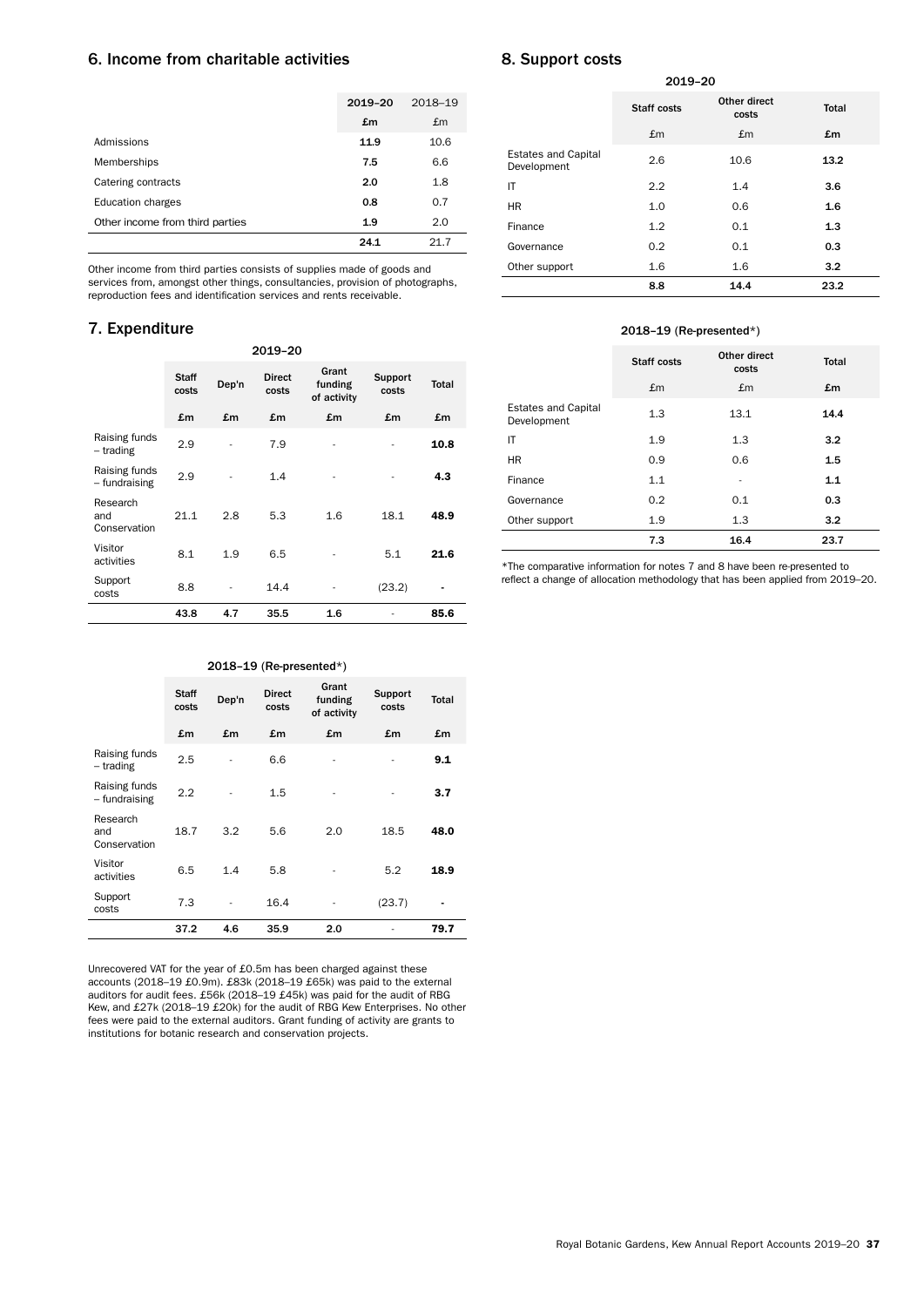# 9. Staff costs and Trustees' emoluments

#### a) Employees with earnings above £60,000

|                    | 2019-20      | 2018-19 |
|--------------------|--------------|---------|
| £60,000 - 69,999   | 17           | 18      |
| £70,000 - 79,999   | 16           | 9       |
| $£80,000 - 89,999$ | $\mathbf{2}$ | 4       |
| $£90,000 - 99,999$ |              | 1       |
| £100,000 - 109,999 | 3            | 3       |
| £110,000 - 119,999 | 3            | 2       |
| £120,000 - 129,999 | 1            | 1       |
| £130,000 - 139,999 | 1            |         |
| £140,000 - 149,999 | 1            | 1       |
| £150,000 - 159,999 |              | 1       |
| £170,000 - 179,999 | 1            |         |
|                    | 45           | 40      |

Details of senior staff remuneration can be found in the Remuneration Report.

#### b) Staff salaries and social security

|                                      | 2019-20 | 2018-19     |
|--------------------------------------|---------|-------------|
|                                      | £m      | $\pounds$ m |
| Salaries                             | 31.2    | 27.6        |
| Social security costs                | 3.0     | 2.7         |
| Pension costs                        | 6.9     | 4.9         |
| Redundancy and severance costs       | 0.5     | 0.3         |
| Total staff costs                    | 41.6    | 35.5        |
| Agency staff costs                   | 2.3     | 1.7         |
| Capitalised salary and related costs | (0.1)   | ٠           |
| Net employee costs                   | 43.8    | 37.2        |

£0.0m salary and social security costs (2018–19: £0.0m) and £0.0m pension costs (2018–19: £0.0m) have been capitalised within Non-Current Assets. There are £0.1m (2018–19: £0.0m) of agency staff costs which have also been capitalised.

#### c) Reporting of compensation schemes – voluntary exit packages

|                               | Total number of voluntary<br>exit packages |         |  |
|-------------------------------|--------------------------------------------|---------|--|
| Number of employees at:       | 2019-20                                    | 2018-19 |  |
| Less than $£10,000$           | 3                                          | 6       |  |
| £10,000 to £25,000            | 2                                          | 6       |  |
| £25,000 to £50,000            | 4                                          | 3       |  |
| £50,000 to £100,000           | 2                                          |         |  |
| £100,000 to £150,000          |                                            |         |  |
| Total number of exit packages | 11                                         | 15      |  |
| Total resource cost (£m)      | 0.3                                        | 0.2     |  |

#### d) The average monthly number of employees during the year, full time equivalents, analysed by function

|                                            | Average monthly FTE |         |  |
|--------------------------------------------|---------------------|---------|--|
| Function                                   | 2019-20             | 2018-19 |  |
| Research and conservation                  | 498                 | 502     |  |
| Visitor activities                         | 155                 | 142     |  |
| Support services and<br>Estates management | 146                 | 115     |  |
| RBG Kew Enterprises Ltd -<br>Commercial    | 92                  | 74      |  |
| RBG Kew Enterprises Ltd -<br>Fundraising   | 54                  | 46      |  |
| Total (FTE)                                | 945                 | 879     |  |

The increase in Support services and Estates management staff in 2019–20 reflects the in-housing of facilities management services previously provided through an external supplier from July 2019. The number of employees includes 13 agency staff for 2019–20 (2018–19: 12).

There have been no costs of full-time employees capitalised within Non-Current Assets this year (2018–19: 0 employees)

#### e) Trustees' remuneration

Trustees do not receive any remuneration for their services. Travel and subsistence expenses of four Trustees (five in 2018–19) amounting to £5,037 (£5,938 in 2018–19) have been charged at cost as part of other direct costs.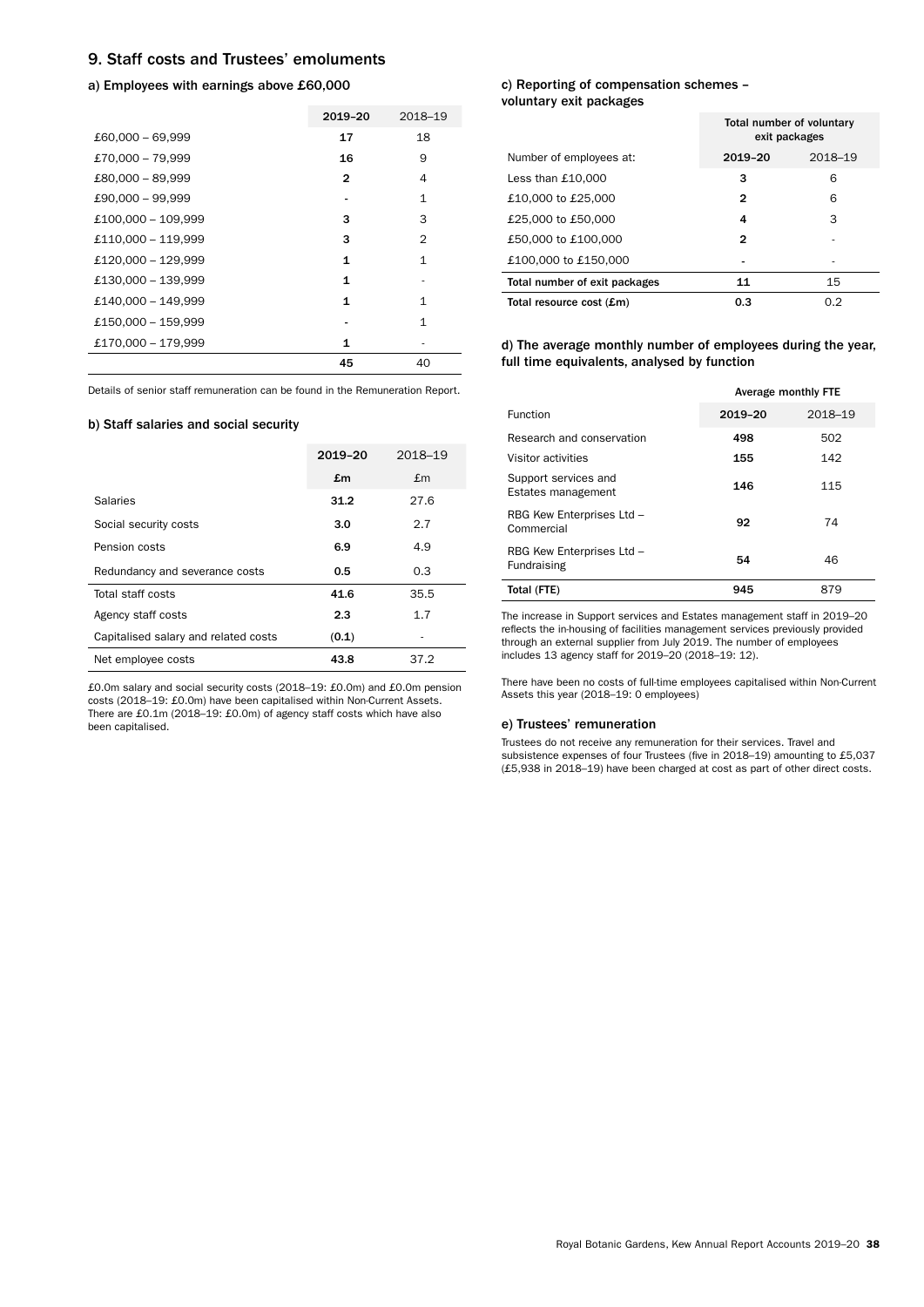# 10. Intangible and tangible assets Royal Botanic Gardens, Kew and Consolidated

|                     | <b>Software</b>          | <b>Total intangible</b><br>assets | Gardens<br>equipment | IT equipment             | Other                    | <b>Total tangible</b><br>assets |
|---------------------|--------------------------|-----------------------------------|----------------------|--------------------------|--------------------------|---------------------------------|
| Valuation           | £m                       | £m                                | £m                   | £m                       | £m                       | £m                              |
| At 1 April 2019     | 6.5                      | 6.5                               | 4.8                  | 2.9                      | 8.6                      | 16.3                            |
| Additions           | $\overline{\phantom{a}}$ | $\overline{\phantom{a}}$          | 0.4                  | 0.4                      | 2.8                      | 3.6                             |
| Disposals           | ٠                        | $\overline{\phantom{a}}$          | (0.4)                | $\overline{\phantom{a}}$ | (0.1)                    | (0.5)                           |
| Transfers           | $\sim$                   | ٠                                 | 0.7                  | $\overline{\phantom{a}}$ | (0.7)                    | $\blacksquare$                  |
| At 31 March 2020    | 6.5                      | 6.5                               | 5.5                  | 3.3                      | 10.6                     | 19.4                            |
|                     |                          |                                   |                      |                          |                          |                                 |
| Depreciation        |                          |                                   |                      |                          |                          |                                 |
| At 1 April 2019     | 6.2                      | 6.2                               | 3.2                  | 2.4                      | 4.9                      | 10.5                            |
| Charge for the year | 0.3                      | 0.3                               | 0.5                  | 0.2                      | 0.5                      | 1.2                             |
| Disposals           | $\overline{\phantom{a}}$ | $\blacksquare$                    | (0.1)                | $\overline{\phantom{a}}$ | (0.1)                    | (0.2)                           |
| Transfers           | $\overline{\phantom{a}}$ | ۰                                 | $\sim$               | $\overline{\phantom{a}}$ | $\overline{\phantom{a}}$ | ٠                               |
| At 31 March 2020    | 6.5                      | 6.5                               | 3.6                  | 2.6                      | 5.3                      | 11.5                            |
|                     |                          |                                   |                      |                          |                          |                                 |
| Net book value      |                          |                                   |                      |                          |                          |                                 |
| At 31 March 2020    | 0.0                      | 0.0                               | 1.9                  | 0.7                      | 5.3                      | 7.9                             |
| At 31 March 2019    | 0.3                      | 0.3                               | 1.6                  | 0.5                      | 3.7                      | 5.8                             |

# 11. Heritage assets

|                     | Land                     | <b>Dwellings</b>         | <b>Buildings</b>         | <b>Collections</b> | Assets under<br>construction - other | <b>Total</b>   |
|---------------------|--------------------------|--------------------------|--------------------------|--------------------|--------------------------------------|----------------|
|                     | £m                       | £m                       | £m                       | £m                 | £m                                   | $\mathbf{f}$ m |
| Valuation           |                          |                          |                          |                    |                                      |                |
| At 1 April 2019     | 47.2                     | 17.1                     | 149.0                    | 0.3                | 9.1                                  | 222.7          |
| Additions           | $\overline{\phantom{a}}$ | ٠                        | $\overline{\phantom{a}}$ | ٠                  | 4.3                                  | 4.3            |
| Disposals           | ×                        | $\frac{1}{2}$            | (1.1)                    | ٠                  | ÷,                                   | (1.1)          |
| Transfers           | $\overline{\phantom{a}}$ | $\overline{\phantom{a}}$ | 10.9                     | ٠                  | (10.9)                               | $\sim$         |
| Revaluation         | (1.9)                    | (3.6)                    | (11.5)                   | $\blacksquare$     | $\blacksquare$                       | (17.0)         |
| At 31 March 2020    | 45.3                     | 13.5                     | 147.3                    | 0.3                | 2.5                                  | 208.9          |
|                     |                          |                          |                          |                    |                                      |                |
| Depreciation        |                          |                          |                          |                    |                                      |                |
| At 1 April 2019     | $\sim$                   | 0.6                      | 4.1                      |                    | $\sim$                               | 4.7            |
| Charge for the year | ٠                        | 0.3                      | 2.9                      |                    | $\overline{\phantom{a}}$             | 3.2            |
| Disposals           | ٠                        | $\overline{\phantom{a}}$ | (0.3)                    | ٠                  | $\overline{\phantom{a}}$             | (0.3)          |
| Revaluation         | $\sim$                   | (0.9)                    | (6.7)                    | ٠                  | $\overline{\phantom{a}}$             | (7.6)          |
| At 31 March 2020    | ×.                       | $\blacksquare$           | $\blacksquare$           |                    | $\sim$                               | $\blacksquare$ |
|                     |                          |                          |                          |                    |                                      |                |
| Net book value      |                          |                          |                          |                    |                                      |                |
| At 31 March 2020    | 45.3                     | 13.5                     | 147.3                    | 0.3                | 2.5                                  | 208.9          |
| At 31 March 2019    | 47.2                     | 16.5                     | 144.9                    | 0.3                | 9.1                                  | 218.0          |

The valuations of the land and buildings were carried out by Montagu Evans in March 2017. The assets were valued at 31 March 2017 using Open Market Value on an Existing Use basis or, if no market exists for a property, which may be rarely sold or is a specialised asset, then the depreciated replacement cost approach was used. Valuations were prepared in accordance with the Royal Institution of Chartered Surveyors Appraisal and Valuation Manual. The land was valued at £43.9m and the buildings at £109.8m. Valuations in 2018–19 were updated using indices. For the 2019–20 accounts, a desktop valuation was undertaken by Powis Hughes (for the Temperate House) and Montagu Evans (all other land and buildings) and asset values updated according to this valuation. The valuers declared a 'material valuation uncertainty' in these valuations due to COVID-19 (see Note 2 "Significant judgements and estimation uncertainty"). All heritage asset categories have been revalued with the exception of Collections.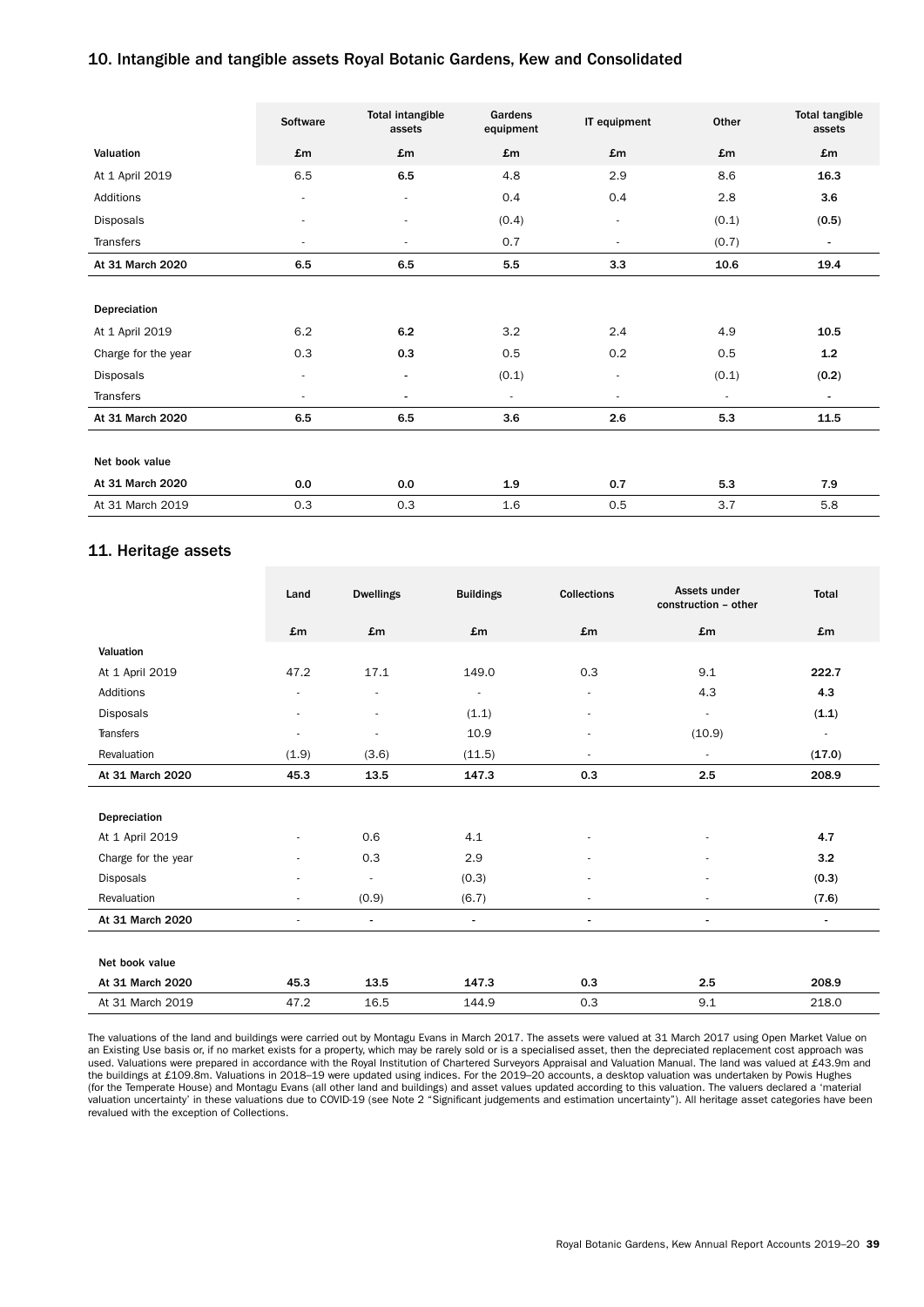# 11. Heritage assets (continued)

As explained in Note 2, existing buildings at 31 March 2001 that are not used for fundraising, administration or accommodation purposes have not been capitalised, and RBG Kew's collections have not been capitalised, as allowed by section 34 FRS102. The Kew Gardens site of 132 hectares is a Grade I historic landscape and a World Heritage Site. The Wakehurst site of 202 hectares is in an Area of Outstanding Natural Beauty. RBG Kew manages over 280 buildings on the Kew Gardens and Wakehurst sites. Five of these are Grade I listed – the Orangery, Pagoda, Palm House, Temperate House and Wakehurst Mansion – and there are 37 Grade II listed buildings. The age of the buildings ranges from the 19th century through to the 21st century. RBG Kew occupies Crown land and buildings and does not currently have express obligations to undertake and hence provide for ongoing or accumulated maintenance for that land and buildings. Maintenance is undertaken and paid for in cooperation with Defra. RBG Kew has a ten year Forward Maintenance Programme for its estate. Funds available for maintenance are prioritised by the Executive Board to the most urgent needs.

In 2019–20 £10.9m of estates capital work in progress was transferred to heritage building assets (2018–19 £42.1m).

All new land and buildings above the capitalisation threshold have been included in the balance sheet since April 2001 and transactions over the last five years are summarised below.

|                                                           | $2015 - 16$    | 2016-17 | $2017 - 18$ | 2018-19 | 2019-20 |
|-----------------------------------------------------------|----------------|---------|-------------|---------|---------|
|                                                           | £m             | £m      | £m          | £m      | £m      |
| Valuation                                                 |                |         |             |         |         |
| At 1 April                                                | 173.2          | 202.9   | 177.9       | 204.4   | 222.4   |
| Cost of<br>additions<br>funded by<br>government<br>grants | 5.1            | 4.9     | 6.1         | 8.1     | 3.5     |
| Cost of<br>additions<br>funded<br>by other<br>sources     | 6.4            | 7.6     | 11.9        | 3.3     | 0.8     |
| Disposals<br>transfers                                    |                |         |             | (0.3)   | (1.1)   |
| <b>Revaluations</b>                                       | 18.2           | (34.6)  | 8.5         | 8.8     | (17.0)  |
| <b>Transfers</b>                                          | $\overline{a}$ | (2.9)   | ٠           | (1.9)   |         |
| At 31 March                                               | 202.9          | 177.9   | 204.4       | 222.4   | 208.6   |

RBG Kew manages its collections as national reference collections as required by the National Heritage Act 1984. There are 19 separate collections recognised, but they combine into six main areas as follows:

- 1. Herbarium collections: these consist of herbarium specimens (dried pressed specimens), spirit preserved specimens and mycological specimens.
- 2. Economic Botany collections: items and artefacts that demonstrate the use of plants.
- 3. Library, Art and Archives collections: these include books, periodicals, pamphlets, prints and drawings, objects d'art, handwritten material and photographs relating to the history of Kew.
- 4. Living collections: all plants cultivated at Kew Gardens and Wakehurst.
- 5. Seed collections: all the living seeds collected as part of the project and stored in the Millennium Seed Bank building at Wakehurst, and the reference seed collections.

6. Microscope Slides collections: these relate to plant anatomy, palynology, cytogenetics and mycology.

There is extensive information about Kew's collections available on the internet at http://www.kew.org/scienceconservation/collections and a brief summary for each of the main areas follows:

The Herbarium collections total approximately 7 million specimens. They are actively managed by the scientists at Kew and are added to each year from collecting expeditions by Kew staff and other institutions.

The Economic Botany collections are fully catalogued and consist of approximately 100,000 items added to annually with items from all around the world. All the collections are available for inspection and there is also a display of items for the general public in the Botanical restaurant in the Gardens.

The Library, Art and Archives collections consist of over 8 million items, of which 7 million are archive sheets, and together they represent one of the most important botanical reference sources in the world. The Library Reading Room is open to the public and parts of the art collection are on show to the public in changing displays in the Shirley Sherwood Gallery of Botanical Art and the permanent display in the Marianne North Gallery.

The Herbarium, Economic Botany and Library and Archives collections are being made available via ongoing digitisation projects to wider audiences and are accessible through the internet.

The Living collections are fully catalogued and managed by the horticulturists at Kew Gardens and Wakehurst. They provide a reference source for all botanical and horticultural science within Kew, with approximately 68,500 accessions representing 27,267 taxa.

Kew's Millennium Seed Bank at Wakehurst is the result of one of Kew's most successful projects and holds Kew's Seed collection of approximately 89,200 samples representing 365 families and 38,500 species, made up of 2.2 billion seeds.

The Microscope Slide collections total about 150,000 items and continue to be prepared by Kew's scientists as part of their research leading to publications and as part of their identification work, including advisory work for UK Customs.

All of Kew's collections are actively managed and used for research purposes. The numbers of additions in the last four years are as follows:

|                                          | 2016-17 | $2017 - 18$ | 2018-19 | 2019-20 |
|------------------------------------------|---------|-------------|---------|---------|
| Herbarium collections                    | 30.942  | 25.541      | 25,139  | 22.513  |
| Economic Botany<br>collections           | 394     | 411         | 761     | 738     |
| Library, Art and<br>Archives collections | 9.079   | 18,408      | 8.733   | 9.926   |
| Living collections                       | 2.392   | 153         | 267     | 1.426   |
| Seed collections                         | 4.021   | 4.654       | 5.378   | 3.434   |
| Microscope Slides<br>collections         | 1.265   | 2.092       | 471     | 263     |

The majority of Kew's collections are held indefinitely and cared for to maintain their quality and to make them available for research and to the public as appropriate. In relation to the Living collections, Kew's disposal procedures detail the factors to be considered including the conservation rating of the plant and if it is in cultivation in other botanic gardens.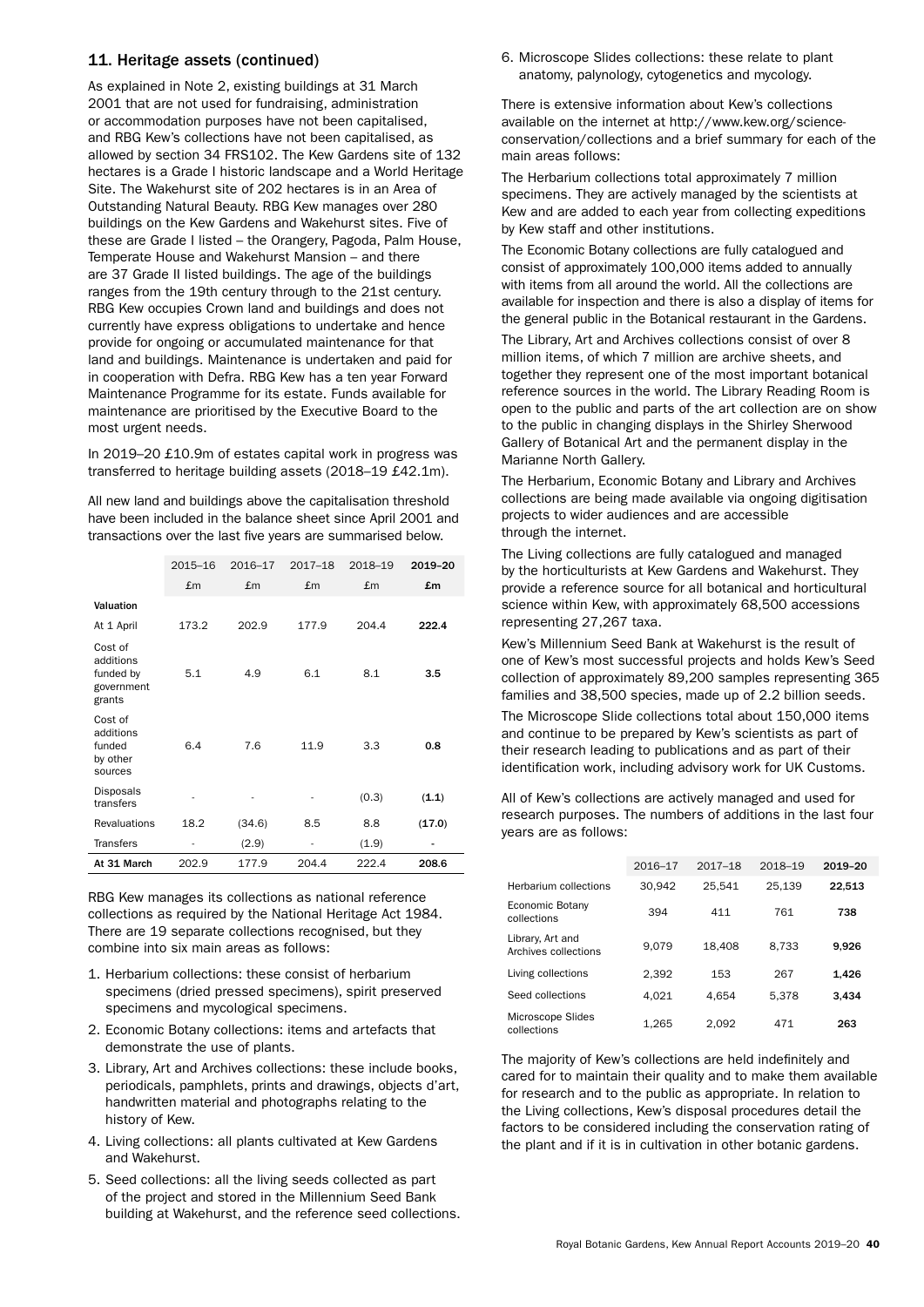### 12. Investment

|                                                               | <b>Royal Botanic Gardens Kew</b> |             |       | Consolidated |
|---------------------------------------------------------------|----------------------------------|-------------|-------|--------------|
|                                                               | 2020                             | 2019        | 2020  | 2019         |
|                                                               | £m                               | $\pounds$ m | £m    | $\pounds$ m  |
| Valuation at 1 April                                          | 0.7                              | 0.7         | 0.4   | 0.4          |
| Investment properties                                         | 5.6                              | 5.5         | 5.6   | 5.5          |
| Revaluation of<br>investment properties                       | (1.1)                            | 0.1         | (1.1) | 0.1          |
| Share of net assets of<br>associate - Bentham-<br>Moxon Trust |                                  |             | 3.0   | 2.6          |
| Share of net assets<br>of associate -<br>Foundation           |                                  |             | 9.5   | 10.7         |
|                                                               | 5.2                              | 6.3         | 17.4  | 19.3         |
|                                                               |                                  |             |       |              |

Investments includes five properties that were heritage assets that have been reclassified as investment properties as they are now being commercially let. Three properties with a NBV of £2.2m were reclassified in 2016-17, and two with a NBV of £1.9m were reclassified in 2018-19. The investment properties were revalued as at 31 March 2020 by Montagu Evans as part of a desktop revaluation exercise. The valuers declared a 'material valuation uncertainty' in these valuations due to COVID-19 (see Note 2 "Significant judgements and estimation uncertainty").

#### Investments at 31 March are analysed as follows:

|                                         | <b>Royal Botanic Gardens Kew</b> |            | Consolidated |                     |
|-----------------------------------------|----------------------------------|------------|--------------|---------------------|
|                                         | 2020<br>£m                       | 2019<br>£m | 2020<br>£m   | 2019<br>$\pounds$ m |
| <b>RBG Kew</b><br>Enterprises Ltd       | 0.3                              | 0.3        |              |                     |
| CCLA<br>Investment Fund                 | 0.4                              | 0.4        | 0.4          | 0.4                 |
| Investment<br>properties                | 4.5                              | 5.6        | 4.5          | 5.6                 |
| Share of net<br>assets of<br>associates |                                  |            | 12.5         | 13.3                |
|                                         | 5.2                              | 6.3        | 17.4         | 19.3                |

#### 13. Debtors

|                                   |              | Royal Botanic Gardens Kew | Consolidated |             |  |
|-----------------------------------|--------------|---------------------------|--------------|-------------|--|
|                                   | 2020<br>2019 |                           | 2020         | 2019        |  |
|                                   | £m           | $\pounds$ m               | £m           | $\pounds$ m |  |
| Trade debtors                     | 0.6          | 1.0                       | 1.1          | 1.8         |  |
| Prepayments and<br>accrued income | 3.0          | 4.2                       | 4.4          | 5.0         |  |
| Owed by<br>subsidiary             | 10.6         | 8.1                       |              | ٠           |  |
| Owed by the<br>Foundation         | 2.4          | 2.3                       | 2.4          | 2.3         |  |
| VAT (HMRC)                        | 1.1          | 0.4                       | 1.1          | 0.4         |  |
| Other                             |              | 0.1                       | 0.1          | 0.1         |  |
| <b>Total Debtors</b>              | 17.7         | 16.1                      | 9.1          | 9.6         |  |

|                                                          |      | Royal Botanic Gardens Kew | Consolidated |      |
|----------------------------------------------------------|------|---------------------------|--------------|------|
|                                                          | 2020 | 2019                      | 2020         | 2019 |
| Intra-<br>government<br>bodies:                          |      |                           |              |      |
| <b>Balances with</b><br>central govt.<br>bodies          | 2.4  | 2.7                       | 2.4          | 2.7  |
| <b>Balances with</b><br>local authorities                |      |                           |              |      |
| <b>Balances</b><br>with public<br>corporations           |      | ٠                         |              |      |
| <b>Balances with</b><br>bodies external<br>to government | 15.3 | 13.4                      | 6.7          | 6.9  |
| <b>Total debtors</b>                                     | 17.7 | 16.1                      | 9.1          | 9.6  |

#### 14. Creditors: Amounts falling due within one year

|                                                | Royal Botanic Gardens Kew |      |      | Consolidated |  |
|------------------------------------------------|---------------------------|------|------|--------------|--|
|                                                | 2020                      | 2019 | 2020 | 2019         |  |
|                                                | £m                        | f.m  | £m   | f.m          |  |
| Trade creditors                                | 1.3                       | 0.4  | 1.4  | 0.6          |  |
| Accruals & deferred<br>income                  | 9.5                       | 11.9 | 11.2 | 13.5         |  |
| Owed to subsidiary                             | 5.7                       | 4.8  |      |              |  |
| Other                                          | 1.1                       | 1.0  | 1.4  | 1.1          |  |
| Tax & NI                                       | 0.7                       | 0.6  | 0.7  | 0.7          |  |
| Pension                                        | 0.6                       | 0.5  | 0.6  | 0.6          |  |
| <b>Total creditors</b>                         | 18.9                      | 19.2 | 15.3 | 16.5         |  |
| Intra-government bodies:                       |                           |      |      |              |  |
| Balances with central<br>govt. bodies          | 1.3                       | 1.1  | 1.3  | 1.3          |  |
| <b>Balances with local</b><br>authorities      |                           |      |      |              |  |
| Balances with public<br>corporations           |                           |      |      |              |  |
| Balances with bodies<br>external to government | 17.6                      | 18.1 | 14.0 | 15.2         |  |
| <b>Total creditors</b>                         | 18.9                      | 19.2 | 15.3 | 16.5         |  |

Deferred income relates to income where the activity being funded has not taken place by 31 March in any year and the performance conditions are not yet met. At 31 March 2019 deferred income was £3.4m. During 2019–20 £10.0m was deferred in the year and £10.6m released. At 31 March 2020 deferred income was £2.8m.

#### 15. Creditors: Amounts falling due after more than one year

|                                       | <b>Royal Botanic Gardens Kew</b> | <b>Consolidated</b> |     |      |  |
|---------------------------------------|----------------------------------|---------------------|-----|------|--|
|                                       | 2020                             | 2019                |     | 2019 |  |
|                                       | £m                               | £m                  | £m  | £m   |  |
| Loan                                  | 0.4                              | 0.4                 | 0.4 | 0.4  |  |
| Intra-government bodies:              |                                  |                     |     |      |  |
| Balances with central<br>govt. bodies | 0.4                              | 0.4                 | 0.4 | 0.4  |  |

In 2015–16 RBG Kew borrowed £0.5m from Defra as part of the government voted loan scheme to refurbish two of its residential properties for commercial letting. The interest rate is the National Loans Fund interest rate and was fixed at 1.78%. The loan will be repaid over 12 years from the rental income generated with instalments repaid annually.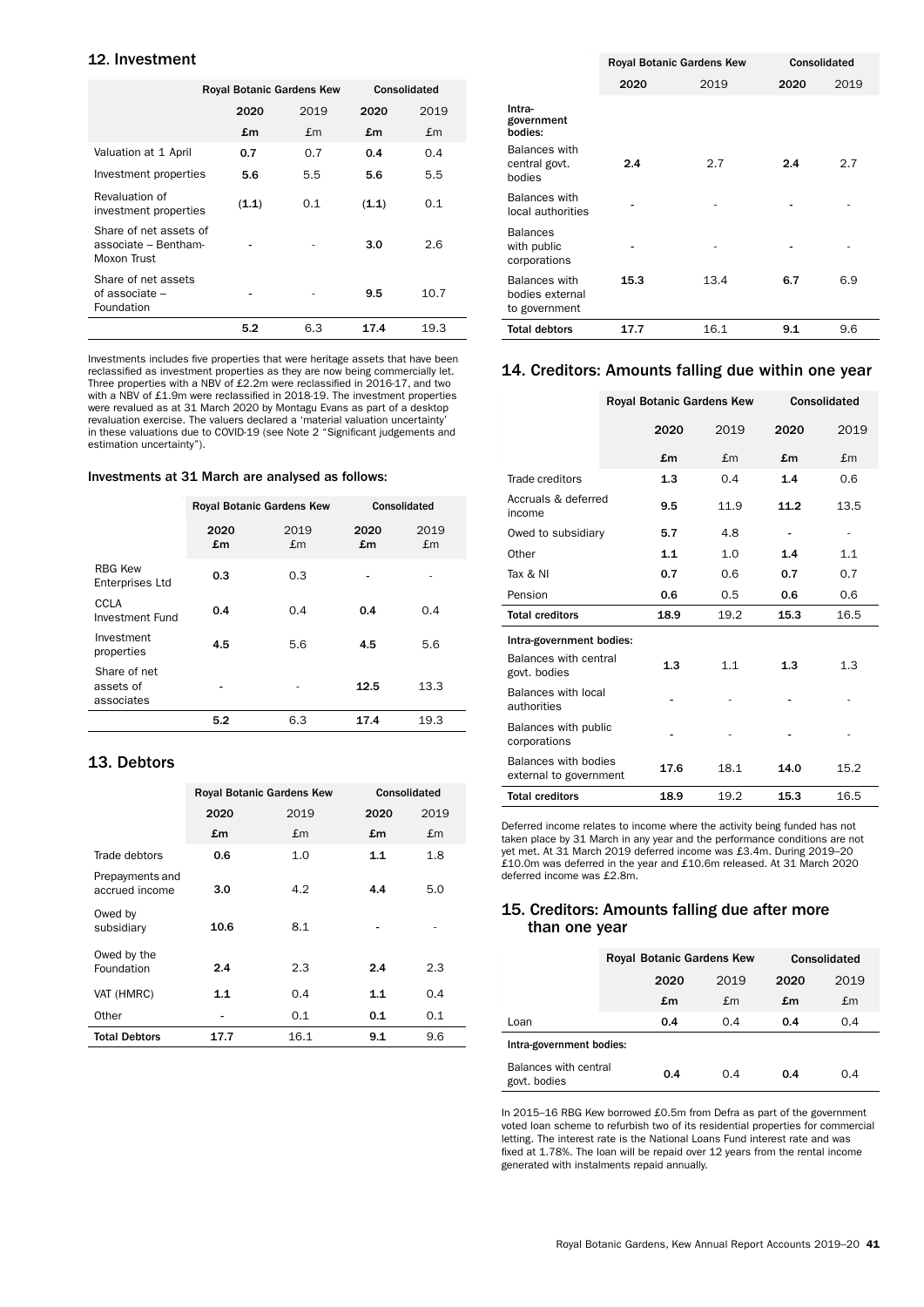# 16. Trading subsidiary

#### The subsidiary undertaking is as follows:

Name RBG Kew Enterprises Limited

Registered in England & Wales Company Number 2798886 Registered address Royal Botanic Gardens, Kew, Richmond TW9 3AB Activity Retailing, commercial development and providing fundraising services to RBG Kew and the Foundation and Friends of the Royal Botanic Gardens, Kew. Proportion of shares held Ordinary and Redeemable shares 100% A summary of the results of the subsidiary is shown below. All values are at historic costs.

|                                                                           | 2019-20<br>£m | 2018-19<br>$\pounds$ m |
|---------------------------------------------------------------------------|---------------|------------------------|
| Activities for generating funds – trading                                 | 18.4          | 15.2                   |
| Activities for generating funds – fundraising                             | 0.4           | 0.2                    |
| Costs of generating funds – trading                                       | (10.8)        | (9.1)                  |
| Costs of generating funds – fundraising                                   | (4.3)         | (3.7)                  |
| Net surplus                                                               | 3.7           | 2.6                    |
| Add back consolidation adjustments<br>(intercompany expenditure / income) | 3.2           | 2.3                    |
| Net surplus excluding adjustments                                         | 6.9           | 4.9                    |
| Gift Aid payable to Kew                                                   | (6.9)         | (4.9)                  |
| Retained in the subsidiary                                                |               |                        |
| <b>Balance sheet</b>                                                      |               |                        |
| Current assets                                                            | 11.1          | 9.3                    |
| <b>Current liabilities</b>                                                | (10.8)        | (9.0)                  |
|                                                                           | 0.3           | 0.3                    |
| Share capital and reserves                                                | 0.3           | 0.3                    |

# 17. Share of associates

|                                        | <b>Bentham-Moxon Trust</b> | <b>Foundation</b> | 2019-20<br>Total £m | Bentham-Moxon Trust | Foundation               | 2018-19<br>Total £m      |
|----------------------------------------|----------------------------|-------------------|---------------------|---------------------|--------------------------|--------------------------|
| At 1 April                             | 2.6                        | 10.7              | 13.3                | 2.7                 | 11.0                     | 13.7                     |
| Share of associates' results - surplus | 0.4                        |                   | 0.4                 |                     | $\overline{\phantom{a}}$ | $\overline{\phantom{a}}$ |
| Share of associates' results - deficit |                            | (1.2)             | (1.2)               | (0.1)               | (0.3)                    | (0.4)                    |
| At 31 March                            | 3.0                        | 9.5               | 12.5                | 2.6                 | 10.7                     | 13.3                     |

RGB Kew recognises a share of the net assets of Bentham-Moxon Trust and the Foundation based on the percentage of voting rights of these charities' Boards of Trustees held by Kew trustees or Kew staff. For the Bentham-Moxon Trust the percentage at the year-ended 31 March 2020 was 50% (2019: 50%). For the Foundation the percentage at the year-ended 31 March 2020 was 40% (2019: 40%).

The Foundation has a year end of 31 March and net assets are included as at 31 March 2020. The share of the Foundation's results included in the accounts is a deficit reflecting grant payments made to RBG Kew from restricted reserves built up in prior years.

The Bentham-Moxon Trust has a year end of 31 December, and a share of net assets as at 31 December 2018 and 31 December 2019 are consolidated in these accounts, the difference to 31 March 2019 and 31 March 2020 being considered immaterial.

Kew does not have control of these entities or the net assets recognised, and the net assets could only be realised following the approval of the independent Boards of Trustees and not RBG Kew's Board of Trustees.

Kew does not have control of these entities or the net assets recognised, and the net assets could only be realised following the approval of the independent Boards of Trustees and not Kew's Board of Trustees.

#### RBG Kew's share of the income and expenditure of each associate based on the above percentages is as follows:

| <b>Bentham-Moxon Trust</b>             | 2019-20<br>£m | 2018-19<br>$f_{\rm m}$ |
|----------------------------------------|---------------|------------------------|
| Investment income                      | 0.1           | 0.1                    |
| Botanical grants and research expenses | (0.1)         | (0.1)                  |
| Net gains / (losses) on investments    | 0.4           | (0.1)                  |
| Net expenditure                        | 0.4           | (0.1)                  |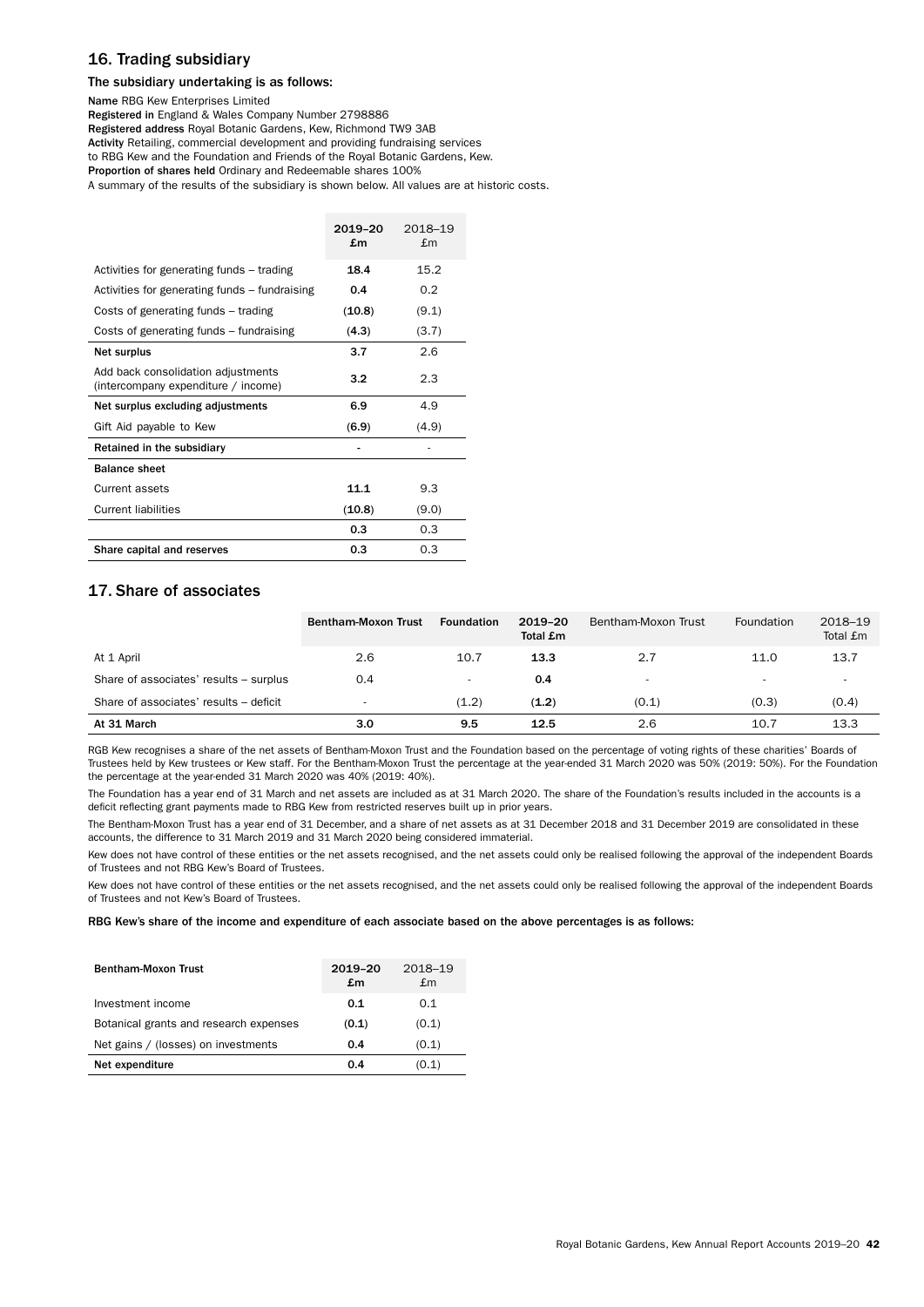| <b>Kew Foundation</b>              | 2019-20<br>£m | $2018 - 19$<br>£m |
|------------------------------------|---------------|-------------------|
| Donations and legacy income        | 2.1           | 2.9               |
| Investment income                  | 0.1           | 0.2               |
| Expenditure on raising funds       | (0.1)         | (0.1)             |
| Charitable expenditure             | (3.1)         | (3.3)             |
| Net gains / (losses on investments | (0.2)         | ٠                 |
| Net expenditure                    | (1.2)         | (0.3)             |
|                                    |               |                   |

# 18. Statement of funds: Consolidated

|                                                                | 2019-20         |                          |                |                    |                  |                  |
|----------------------------------------------------------------|-----------------|--------------------------|----------------|--------------------|------------------|------------------|
|                                                                | At 1 April 2019 | Income                   | Expenditure    | <b>Revaluation</b> | <b>Transfers</b> | At 31 March 2020 |
|                                                                | $\pounds$ m     | Em                       | £m             | £m                 | Em               | £m               |
| <b>Unrestricted</b>                                            |                 |                          |                |                    |                  |                  |
| General - other                                                | 6.3             | 61.3                     | (60.1)         | ٠                  | (1.0)            | 6.5              |
| General-capital                                                | 30.6            | 1.1                      | (2.3)          |                    |                  | 29.4             |
| <b>Capital Revaluation Reserve</b>                             | 123.1           |                          | (1.4)          | (9.4)              |                  | 112.3            |
| Investment properties                                          | 5.2             |                          |                | (1.1)              |                  | 4.1              |
| Unrestricted - Designated                                      |                 |                          |                |                    |                  |                  |
| Future capital and projects                                    | 5.0             | ä,                       | (0.4)          | ä,                 | 1.0              | 5.6              |
| <b>Total Unrestricted</b>                                      | 170.2           | 62.4                     | (64.2)         | (10.5)             | $\blacksquare$   | 157.9            |
|                                                                |                 |                          |                |                    |                  |                  |
| Restricted                                                     |                 |                          |                |                    |                  |                  |
| General-capital                                                | 70.4            | 6.9                      | (2.0)          |                    |                  | 75.3             |
| Donations                                                      | 1.1             | $\overline{\phantom{a}}$ |                |                    |                  | 1.1              |
| National Lottery Community<br>Fund (formerly Big Lottery Fund) | 0.1             | 1.2                      | (1.0)          | ä,                 |                  | 0.3              |
| Projects                                                       | 4.3             | 23.4                     | (18.4)         |                    |                  | 9.3              |
| Share of associates                                            | 13.3            | 0.4                      | (1.2)          |                    |                  | 12.5             |
| <b>Total Restricted</b>                                        | 89.2            | 31.9                     | (22.6)         | ÷,                 | $\blacksquare$   | 98.5             |
|                                                                |                 |                          |                |                    |                  |                  |
| Endowment                                                      |                 |                          |                |                    |                  |                  |
| Scott-Marshall                                                 | 0.2             |                          |                |                    |                  | 0.2              |
| Robin Spare Book Fund                                          | 0.0             | ٠                        |                |                    |                  | 0.0              |
| <b>Total Endowment</b>                                         | 0.2             | $\blacksquare$           | $\blacksquare$ | $\blacksquare$     | $\blacksquare$   | 0.2              |
| <b>Total Reserves</b>                                          | 259.6           | 94.3                     | (86.8)         | (10.5)             | $\blacksquare$   | 256.6            |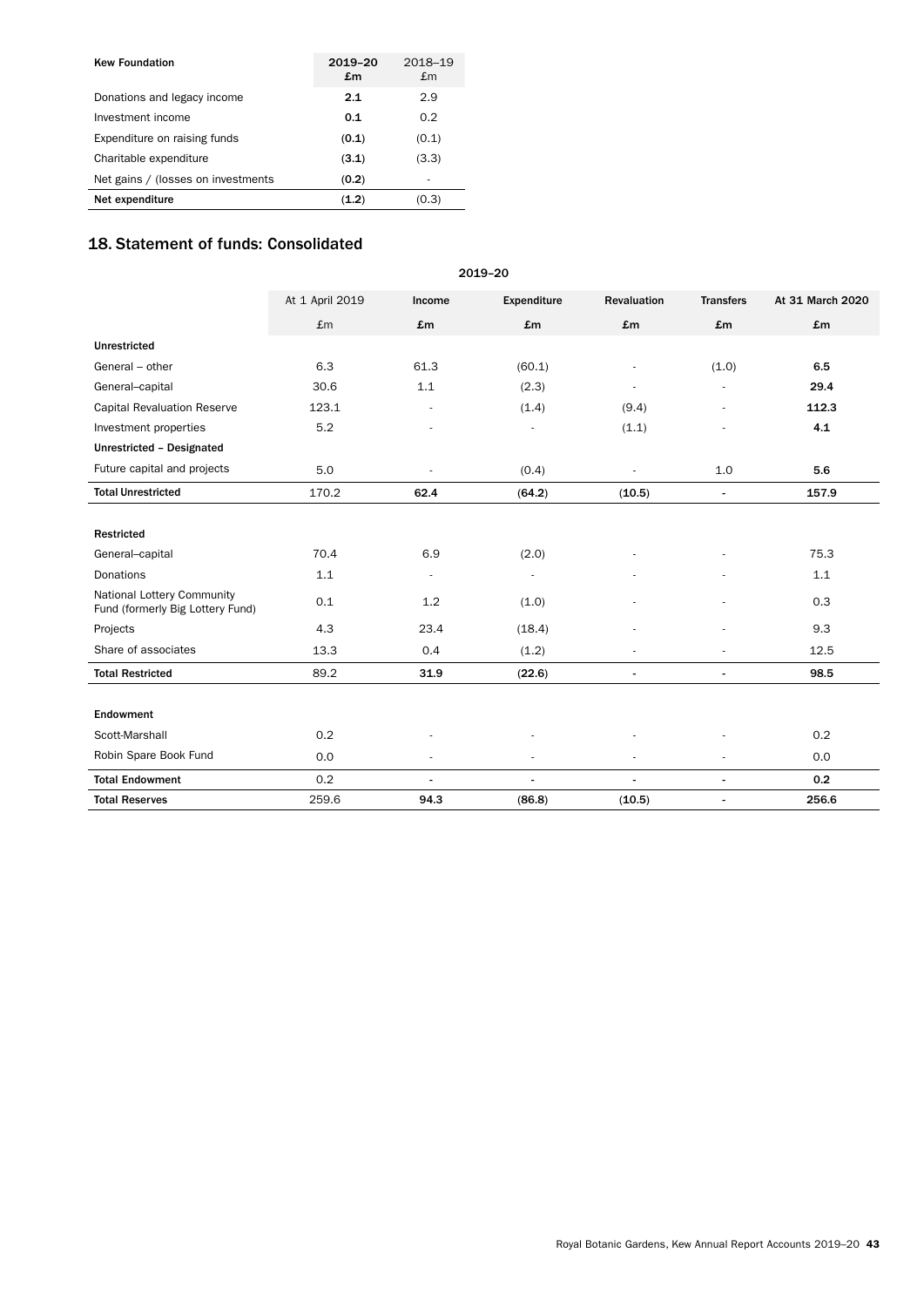#### 2018–19

|                                                                | At 1 April 2018 | Income               | Expenditure  | <b>Revaluation</b> | <b>Transfers</b> | At 31 March 2019 |
|----------------------------------------------------------------|-----------------|----------------------|--------------|--------------------|------------------|------------------|
|                                                                | $\pounds$ m     | Em                   | £m           | £m                 | £m               | £m               |
| <b>Unrestricted</b>                                            |                 |                      |              |                    |                  |                  |
| General - other                                                | 6.0             | 57.1                 | (53.8)       |                    | (3.0)            | 6.3              |
| General - capital                                              | 32.7            | 0.1                  | (2.2)        | $\sim$             |                  | 30.6             |
| <b>Capital Revaluation Reserve</b>                             | 117.1           |                      | (0.9)        | 8.8                | (1.9)            | 123.1            |
| Investment properties                                          | 3.2             |                      |              | 0.1                | 1.9              | 5.2              |
| <b>Unrestricted - Designated</b>                               |                 |                      |              |                    |                  |                  |
| Future capital and projects                                    | 2.0             |                      |              | $\sim$             | 3.0              | 5.0              |
| <b>Total Unrestricted</b>                                      | 161.0           | 57.2                 | (56.9)       | 8.9                | $\blacksquare$   | 170.2            |
|                                                                |                 |                      |              |                    |                  |                  |
| <b>Restricted</b>                                              |                 |                      |              |                    |                  |                  |
| General - capital                                              | 59.7            | 12.7                 | (2.0)        |                    |                  | 70.4             |
| Donations                                                      | 1.1             | ä,                   |              |                    |                  | 1.1              |
| National Lottery Community<br>Fund (formerly Big Lottery Fund) | 0.7             | 1.0                  | (1.6)        |                    |                  | 0.1              |
| Projects                                                       | 1.4             | 22.1                 | (19.2)       |                    |                  | 4.3              |
| Share of associates                                            | 13.7            | ä,                   | (0.4)        |                    |                  | 13.3             |
| <b>Total Restricted</b>                                        | 76.6            | 35.8                 | (23.2)       | ÷.                 |                  | 89.2             |
|                                                                |                 |                      |              |                    |                  |                  |
| Endowment                                                      |                 |                      |              |                    |                  |                  |
| Scott-Marshall                                                 | 0.2             |                      |              |                    |                  | 0.2              |
| Robin Spare Book Fund                                          | 0.0             | $\ddot{\phantom{1}}$ |              |                    |                  | 0.0              |
| <b>Total Endowment</b>                                         | 0.2             | $\blacksquare$       | $\mathbf{r}$ | $\blacksquare$     | $\blacksquare$   | 0.2              |
| <b>Total Reserves</b>                                          | 237.8           | 93.0                 | (80.1)       | 8.9                | ÷                | 259.6            |

#### Unrestricted Funds – General Capital/Investment properties

The addition to unrestricted capital funds reflects unrestricted funds used for capital expenditure. Expenditure reflects the depreciation of those assets and any loss on disposal for the year.

Investment properties includes five properties that have been transferred from Heritage assets following a reclassification of their purpose. The reserve includes the revaluation of these properties.

#### Unrestricted – Designated Funds – future capital and projects

This consists of funds designated for future expenditure on capital and other projects as approved by the Board of Trustees. Transfers of £1.0m from unrestricted funds are for capital projects including the Arboretum Offices and Family Restaurant Project.

#### Restricted Funds

The addition to restricted capital funds reflects restricted grants received during the year for capital expenditure. Expenditure reflects the depreciation of those assets and any loss on disposal for the year.

The Donations fund represents money given mainly by members of the public for specific purposes ranging from the purchase of books for the Library to money to<br>support different parts of the gardens. There are 7 different a

Projects are where RBG Kew receives money from third parties to fund various activities such as specific areas of research, developments in the gardens, restoration<br>of buildings etc., much of this money coming via the Foun

The share of net assets of the associates, Bentham-Moxon Trust and Foundation are disclosed in note 17 and are based on the proportion of voting power which Kew has in each charity. Kew does not have control of these entities or the net assets recognised, and the net assets could only be realised following the approval of the independent Boards of Trustees and not RBG Kew's Board of Trustees.

#### Endowment Funds

The income from the Scott-Marshall endowment is to be used to provide travel scholarships for horticultural staff at RBG Kew.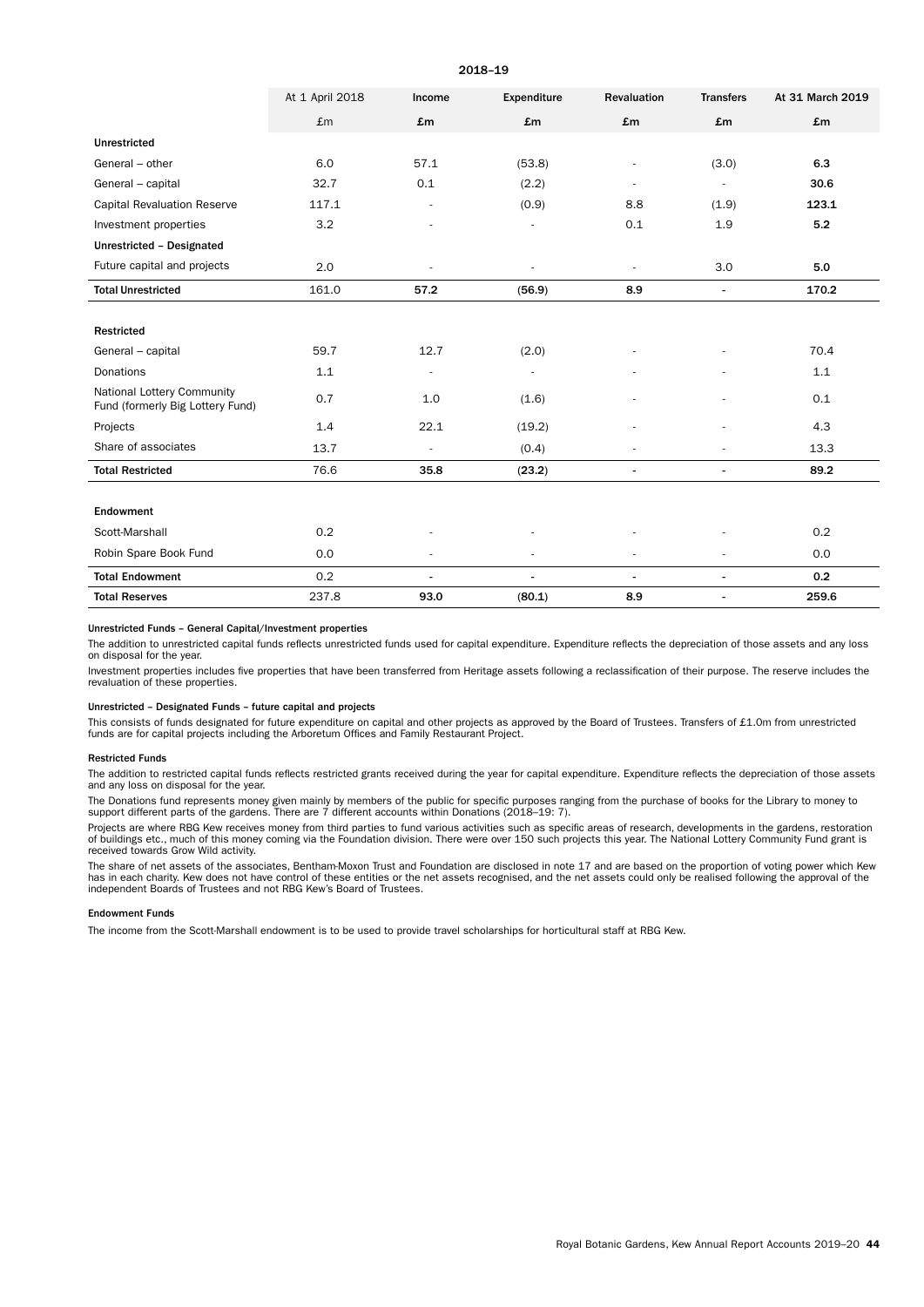# 19. Analysis of net assets between funds

|                                         | 2019-20             |                   |           |       |  |
|-----------------------------------------|---------------------|-------------------|-----------|-------|--|
|                                         | <b>Unrestricted</b> | <b>Restricted</b> | Endowment | Total |  |
|                                         | £m                  | £m                | £m        | £m    |  |
| General-<br>other                       | 12.1                | 10.7              | 0.2       | 23.0  |  |
| General-<br>capital                     | 29.4                | 75.3              |           | 104.7 |  |
| Revaluation<br>reserve                  | 116.4               | ٠                 |           | 116.4 |  |
| Share of net<br>assets of<br>associates |                     | 12.5              |           | 12.5  |  |
|                                         | 157.9               | 98.5              | 0.2       | 256.6 |  |

#### 2018–19

|                                         | Unrestricted<br>£m | <b>Restricted</b><br>£m | Endowment<br>£m | <b>Total</b><br>£m |
|-----------------------------------------|--------------------|-------------------------|-----------------|--------------------|
| General -<br>other                      | 11.3               | 5.5                     | 0.2             | 17.0               |
| General -<br>capital                    | 30.6               | 70.4                    |                 | 101.0              |
| Revaluation<br>reserve                  | 128.3              |                         |                 | 128.3              |
| Share of net<br>assets of<br>associates |                    | 13.3                    |                 | 13.3               |
|                                         | 170.2              | 89.2                    | 0.2             | 259.6              |

# 20. Analysis of funds

|                                                               | 2019-20             |                   |           |              |  |
|---------------------------------------------------------------|---------------------|-------------------|-----------|--------------|--|
|                                                               | <b>Unrestricted</b> | <b>Restricted</b> | Endowment | <b>Total</b> |  |
|                                                               | £m                  | £m                | £m        | £m           |  |
| Reserves<br>balances at<br>31 March are<br>represented<br>by: |                     |                   |           |              |  |
| <b>Fixed assets</b>                                           | 141.5               | 75.3              | ٠         | 216.8        |  |
| Investments                                                   | 4.5                 | 12.7              | 0.2       | 17.4         |  |
| Current<br>assets                                             | 23.9                | 14.2              | ٠         | 38.1         |  |
| Creditors                                                     | (12.0)              | (3.7)             | ٠         | (15.7)       |  |
|                                                               | 157.9               | 98.5              | 0.2       | 256.6        |  |

|                                                               | <b>Unrestricted</b> | <b>Restricted</b> | Endowment | <b>Total</b> |
|---------------------------------------------------------------|---------------------|-------------------|-----------|--------------|
|                                                               | £m                  | £m                | £m        | £m           |
| Reserves<br>balances at<br>31 March are<br>represented<br>by: |                     |                   |           |              |
| <b>Fixed assets</b>                                           | 151.1               | 73.0              | ٠         | 224.1        |
| Investments                                                   | 5.6                 | 13.5              | 0.2       | 19.3         |
| Current<br>assets                                             | 28.8                | 4.3               | ٠         | 33.1         |
| Creditors                                                     | (15.3)              | (1.6)             | -         | (16.9)       |
|                                                               | 170.2               | 89.2              | 0.2       | 259.6        |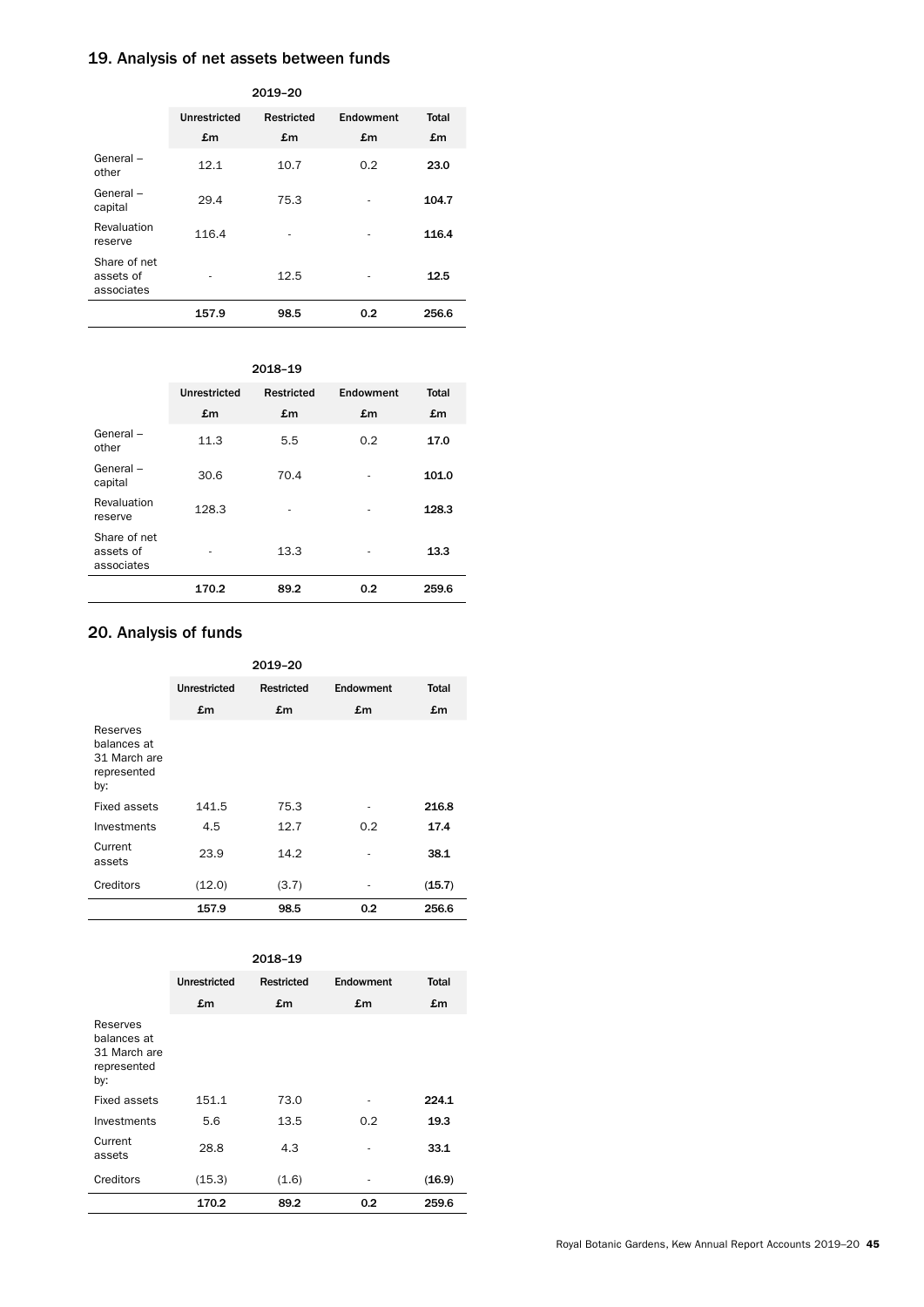# 21. Pension costs

The majority of staff of RBG Kew are members of the Principal Civil Service Pension Scheme (PCSPS). The Principal Civil Service Pension Scheme (PCSPS) – known as "alpha" – is an unfunded multi-employer defined benefit scheme but RBG Kew is unable to identify its share of the underlying assets and liabilities. The scheme actuary valued the PCSPS as at 31 March 2012. You can find details in the resource accounts of the Cabinet Office: Civil Superannuation.

For 2019–20, employers' contributions of £6.4m were payable to the PCSPS (2018–19 £4.6m) at one of four rates in the range 26.6% to 30.3% of pensionable earnings, based on salary bands. The Scheme Actuary reviews employer contributions usually every four years following a full scheme valuation. The contribution rates are set to meet the cost of the benefits accruing during 2019–20 to be paid when the member retires and not the benefits paid during this period to existing pensioners.

Employees can opt to open a partnership pension account, a stakeholder pension with an employer contribution. Employers' contributions of £0.1m (2018–19 £0.1m) were paid to one of the panel of three appointed stakeholder pension providers. Employer contributions are age-related and ranged from 8% to 14.75%. Employers also match employee contributions up to 3% of pensionable earnings.

From 1 October 2019 the majority of RBG Kew's new entrants are enrolled in a new defined contribution scheme. It made pension contributions of £0.1m and 98 staff were members of this scheme at 31 March 2020.

RBG Kew Enterprises Ltd operates a Group Personal Pension Plan for its employees, which is a defined contribution scheme. Until March 2019, RBG Kew Enterprises Ltd had two pension schemes – one for commercial staff and one for fundraising staff. The schemes were combined in April 2019.

It made pension contributions of £0.4m to this scheme during the year (£0.2m in 2018–19). 190 staff were members of the defined contribution scheme at 31 March 2020 and the remaining staff were members of the PCSPS.

# 22. Commitments

At 31 March 2020 there were major financial commitments in relation to capital development expenditure of £0.5m. The amount payable within one year is £0.5m (£2.4m in 2018–19).

# 23. Connected charities and other related party transactions

RBG Kew has dealings with the Department for Environment, Food and Rural Affairs (Defra) and its sponsored bodies, and other government departments and their sponsored bodies, and receives Grant-in-aid from Defra.

#### Connected charities

RBG Kew recognises in its accounts its share of the net assets of material associates. As stated in the Statutory Information the purpose of the Foundation and Friends of RBG Kew is to provide support for RBG Kew.

Fundraising services are provided by RBG Kew Enterprises primarily to RBG Kew but also to the Foundation. To support its activities, RBG Kew Enterprises has two divisions – Commercial and Foundation. All fundraising costs (pay and other costs) are incurred by RBG Kew Enterprises – Foundation division and the majority are recharged to either

RBG Kew or Foundation at cost in line with the relevant service level agreements.

The Foundation's activities are limited to legacy fundraising, the management of investments, and any grants which started pre-July 2017. RBG Kew Enterprises provides legacy fundraising services and services to support the management of grants and investments to the Foundation. RBG Kew provides back office support services to the Foundation including finance services.

The Foundation made grants to RBG Kew in the year totalling £7.7m (£8.2m in 2018–19). The accounts include a gift in kind from the Foundation of £0.03m.

RBG Kew Enterprises made charges for fundraising services to the Foundation totalling £0.2m (2018–19: £0.1m); RBG Kew made charges for back office support services to the Foundation totalling £0.03m (£0.03m in 2018–19).

There are a maximum of six Trustees on the Foundation Board; two Trustees can be appointed by RBG Kew, four Trustees are independent. Until October 2019, Marcus Agius was the Chair of the Board of Trustees of RBG Kew and a Trustee of the Foundation and at 31 March 2020 Ian Karet and Nick Baird were Trustees of both organisations. In addition, there were three independent Trustees. No control of the Foundation by RBG Kew is indicated at 31 March 2020.

The Bentham-Moxon Trust is a separate registered charity (registration no. 305966) which provides financial support for botanical collections and research and publications that further the work of Kew. Three members of staff are Trustees (Colin Clubbe, Tim Utteridge and Diane Scott) along with three external Trustees. The Trust makes annual grants to Kew and can make grants to non-related parties and organisations. Whilst Kew does not control either the Foundation or the Bentham-Moxon Trust, both entities are considered material associates based on the number of Trustees Kew is able to appoint which is greater than 20% but not more than 50%. As a result, a share of net assets of both entities are included in the accounts as restricted assets. However, Kew does not have control of these entities or the net assets recognised, and the net assets could only be realised following the approval of the independent Boards of Trustees and not Kew's Board of Trustees.

During the year RBG Kew received £0.1m (£0.1m in 2018–19) from the Bentham-Moxon Trust.

In addition to the material associates, there are a number of other charitable organisations with which RBG Kew has a relationship. During the year, these included Kew Foundation America and The Joseph Banks Society, which were registered 501(c) (3) not-for-profit corporations in the United States but have since been dissolved. The Kew Asia Foundation Limited was incorporated on 4 March 2015 in Hong Kong to support and promote education, scientific research in the science of plants and related subjects through horticultural collaboration between the community of Hong Kong and RBG Kew by inspiring and delivering science-based plant conservation worldwide. The Kew Asia Foundation is currently dormant and is in the process of being dissolved. RBG Kew also has the right to appoint three Trustees to the Castle Howard Arboretum Trust and one Trustee to the Marks Hall Estate.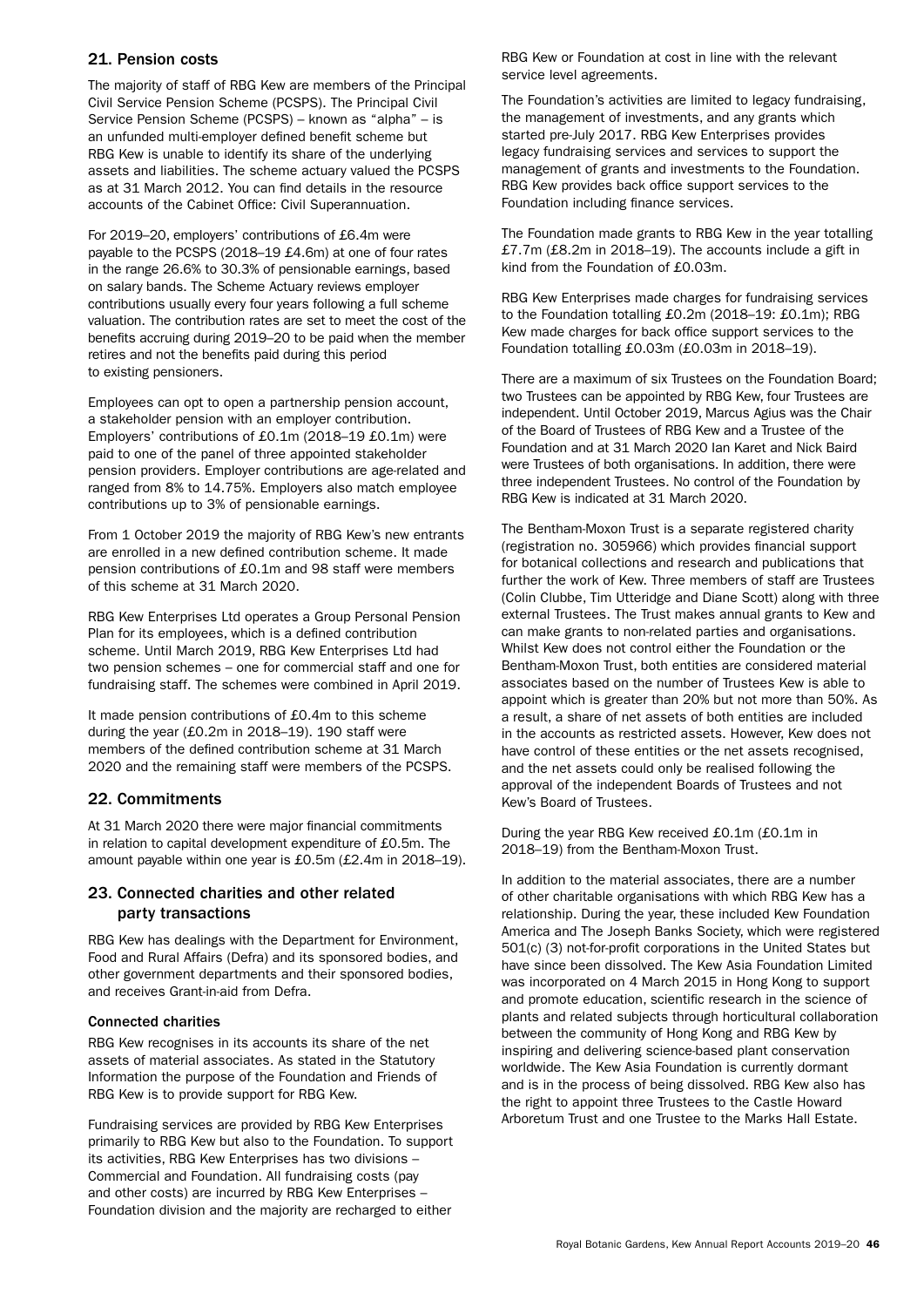#### Other related party transactions

During the year RBG Kew had the following transactions in which there was a related interest:

Dame Amelia Fawcett, Chair of the Trustees, is also on the Board of Governors for the Wellcome Trust. In 2019–20 expenditure incurred was £2,000 (2018–19 £0) and income received was £46,000 (2018–19 £0).

Nick Baird, Trustee, is also Group Corporate Affairs Director at Centrica. In 2019–20 expenditure incurred with Centrica was £51,000 (2018–19 £55,000) and income received was £0 (2018–19 £0).

Catherine Dugmore and Professor Sue Hartley, Trustees, are both Board Members of Natural England. In 2019–20 expenditure incurred with Natural England was £0 (2018–19 £0) and income received was £65,000 (2018–19 £55,000).

Valerie Gooding, Trustee, was also a Non-executive Director of Vodafone PLC during the year. In 2019–20 expenditure incurred with Vodafone was £30,000 (2018–19 £31,000) and income received was £0 (2018–19 £0).

Professor Liam Dolan, Trustee, is also Professor at the University of Oxford. In 2019–20 expenditure incurred with University of Oxford was £0 (2018–19 £34,000) and income received was £300 (2018–19 £0).

Sarah Flannigan, Trustee, was also Chief Information Officer for EDF Energy. In 2019–20 expenditure incurred was £1.2m (2018–19 £937,000) and income received was £0 (2018–19 £0).

Enquiries about the Trustees' Register of Interests should be sent to the Head of Legal, Royal Botanic Gardens, Kew, Richmond, TW9 3AE.

# 24. Financial instruments

As the cash requirements of RBG Kew are met largely through Grant-in-aid received from Defra, financial instruments play a more limited role in creating risk than would apply to a non-public sector body of a similar size. Kew has no complex financial instruments and the risk of exposure to credit, liquidity or market risk is minimal.

# 25. Events after the reporting date

These financial statements were authorised by the Accounting Officer for issue on the same date as they were certified by the Comptroller and Auditor General.

The Trustees have monitored events after the Balance Sheet date, particularly with regards to the impact of COVID-19, and do not believe there have been any events which impact the values stated in these accounts, or require any additional disclosure.

# 26. Losses and special payments

Losses and special payments during the year totalled £0.2m (2018–19 £0.1m). This covers bad debt provisions and stock losses.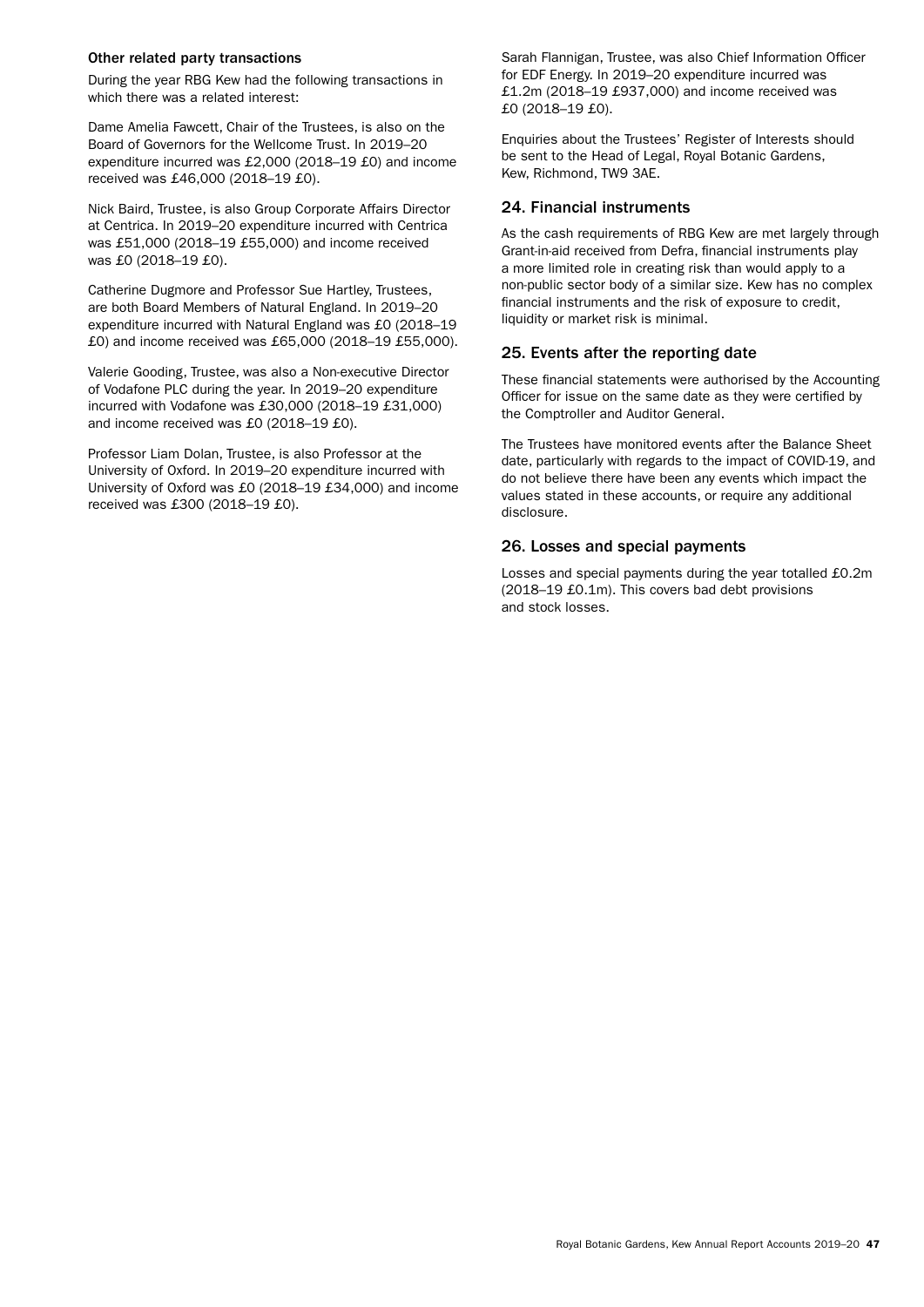# <span id="page-49-0"></span>Annex

# Royal Botanic Gardens, Kew five-year financial summary

# Statement of Financial Activities

|                                                                                                       | 2015-16<br>£m | 2016-17<br>£m | $2017 - 18$<br>£m | 2018-19<br>£m | 2019-20<br>£m  |
|-------------------------------------------------------------------------------------------------------|---------------|---------------|-------------------|---------------|----------------|
| Income                                                                                                |               |               |                   |               |                |
| Grant-in-aid                                                                                          | 26.2          | 33.0          | 40.8              | 36.3          | 32.0           |
| Grants and donations - RBG Kew                                                                        | 20.8          | 23.2          | 31.2              | 19.5          | 18.8           |
| Grants and donations - Gain/(loss)<br>from increased/(decreased) share<br>of net assets of associates |               | 0.5           | 11.0              |               | $\blacksquare$ |
| Income from activities                                                                                | 18.5          | 21.7          | 28.4              | 37.1          | 42.9           |
| Investment income                                                                                     | 0.1           | 0.0           | 0.1               | 0.1           | 0.2            |
| Share of associates' results                                                                          | 0.0           | 0.2           | 0.2               | $\sim$        | 0.4            |
| <b>Total income</b>                                                                                   | 65.6          | 78.6          | 111.7             | 93.0          | 94.3           |
| Expenditure                                                                                           |               |               |                   |               |                |
| Charitable expenditure                                                                                | 50.8          | 59.6          | 70.5              | 66.9          | 70.5           |
| Raising funds - trading / fundraising                                                                 | 6.2           | 7.0           | 10.9              | 12.8          | 15.1           |
| Share of associates' results                                                                          | ä,            | ÷,            | $\blacksquare$    | 0.4           | 1.2            |
| <b>Total expenditure</b>                                                                              | 57.0          | 66.6          | 81.4              | 80.1          | 86.8           |
|                                                                                                       |               |               |                   |               |                |
| Net income                                                                                            | 8.6           | 12.0          | 30.3              | 12.9          | 7.5            |
| Revaluation of fixed assets                                                                           | 15.4          | 6.6           | 8.0               | 8.9           | (10.5)         |
| Net movement in funds                                                                                 | 24.0          | 18.6          | 38.3              | 21.8          | (3.0)          |
| Funds at 1 April                                                                                      | 156.9         | 180.9         | 199.5             | 237.8         | 259.6          |
| Funds at 31 March                                                                                     | 180.9         | 199.5         | 237.8             | 259.6         | 256.6          |
| <b>Summary Balance Sheet</b>                                                                          |               |               |                   |               |                |
| At 31 March                                                                                           | 2016          | 2017          | 2018              | 2019          | 2020           |
|                                                                                                       | £m            | £m            | £m                | £m            | £m             |
| <b>Fixed assets</b>                                                                                   | 176.8         | 192.6         | 227.0             | 243.4         | 234.2          |
| <b>Current assets</b>                                                                                 | 13.5          | 20.5          | 29.3              | 33.1          | 38.1           |
| Creditors                                                                                             | (9.4)         | (13.6)        | (18.5)            | (16.9)        | (15.7)         |
| <b>Total assets less liabilities</b>                                                                  | 180.9         | 199.5         | 237.8             | 259.6         | 256.6          |
| Unrestricted                                                                                          | 146.0         | 153.6         | 161.0             | 170.2         | 157.9          |
| Restricted                                                                                            | 34.7          | 45.7          | 76.6              | 89.2          | 98.5           |

Endowment 0.2 0.2 0.2 0.2 0.2 Total funds 180.9 199.5 237.8 259.6 256.6